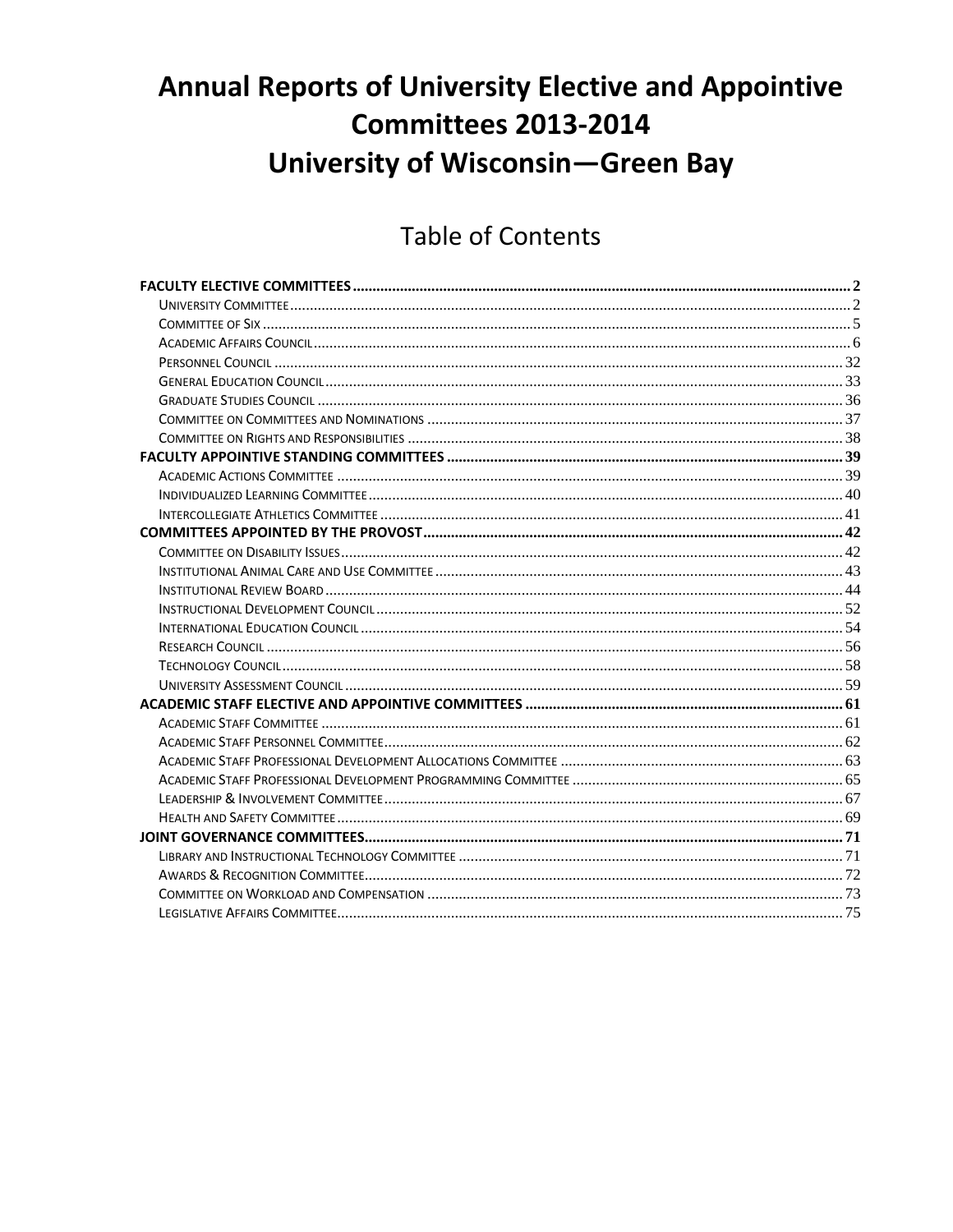## **FACULTY ELECTIVE COMMITTEES**

## <span id="page-1-1"></span><span id="page-1-0"></span>**University Committee**

During the 2013-14 academic year, the University Committee met every Wednesday from 3:00-5:00 PM, except during meetings of the Faculty Senate and on holidays. Members of the committee included Greg Davis (Speaker of the Faculty Senate), Mimi Kubsch, Ryan Martin, Steve Meyer, Cristina Ortiz, and Bryan Vescio (Chair). Kristi Aoki served as Academic Staff Representative, and Heba Mohammad served as Student Government Association Representative.

Our meetings were markedly collegial and efficient, and they benefitted greatly from the experience of two members who had served as Chair of the University Committee in the past. The committee's discussions of university business were always informed by larger discussions of the state and future of higher education. Assisting in these discussions were Provost Julia Wallace, who met with us at most meetings, and SOFAS Cliff Abbott, who joined us before each Senate meeting to help set the agenda and whom we frequently had occasion to consult on matters of policy and institutional memory. Chancellor Thomas Harden also provided some much needed guidance to the committee at various times throughout the year.

2013-14 was a year of change for our university, and managing these changes consumed much of the University Committee's time. Many of the initiatives the committee brought before the Senate involved implementing changes to policies and programs that had been endorsed by the previous Senate, but a number of new changes to the structure of the university were also introduced. One point of continuity between the previous University Committee and this year's committee was the effort to maintain open lines of communication among faculty, staff, administration, and students on our campus, and to this end, we invited a number of guest speakers to make informational presentations to the Senate on various issues pressing to our community. Because an unusually large amount of our business addressed needs that emerged from various quarters of campus during the course of the year, we did not meet some of the larger goals we set for ourselves this year. But we were guided by the idea that our committee's job is to respond to the needs of those who work and study on our campus, and even when we failed to meet those needs satisfactorily we believe we helped to advance conversations that are vital for our campus to pursue during this era of change.

#### **Fall 2013**

- 1. **Committee charges:** In the fall, the University Committee brought two changes to committee charges before the Senate. One involved clarifications in the role of the General Education Council in assessing the General Education Program—a change proposed in light of the inauguration of a new General Education Program on campus—and its reporting obligations. Another involved dividing the Library and Instructional Technology Committee into two separate committees, the Library Advisory Committee and the Learning Technology Collaborative Committee.
- 2. **Policy changes:** The committee also sought the Senate's advice on and endorsement of proposed changes in the university's policy on the admission of international students, changes aimed at ensuring that students for whom English is a second language are better prepared for their courses on our campus.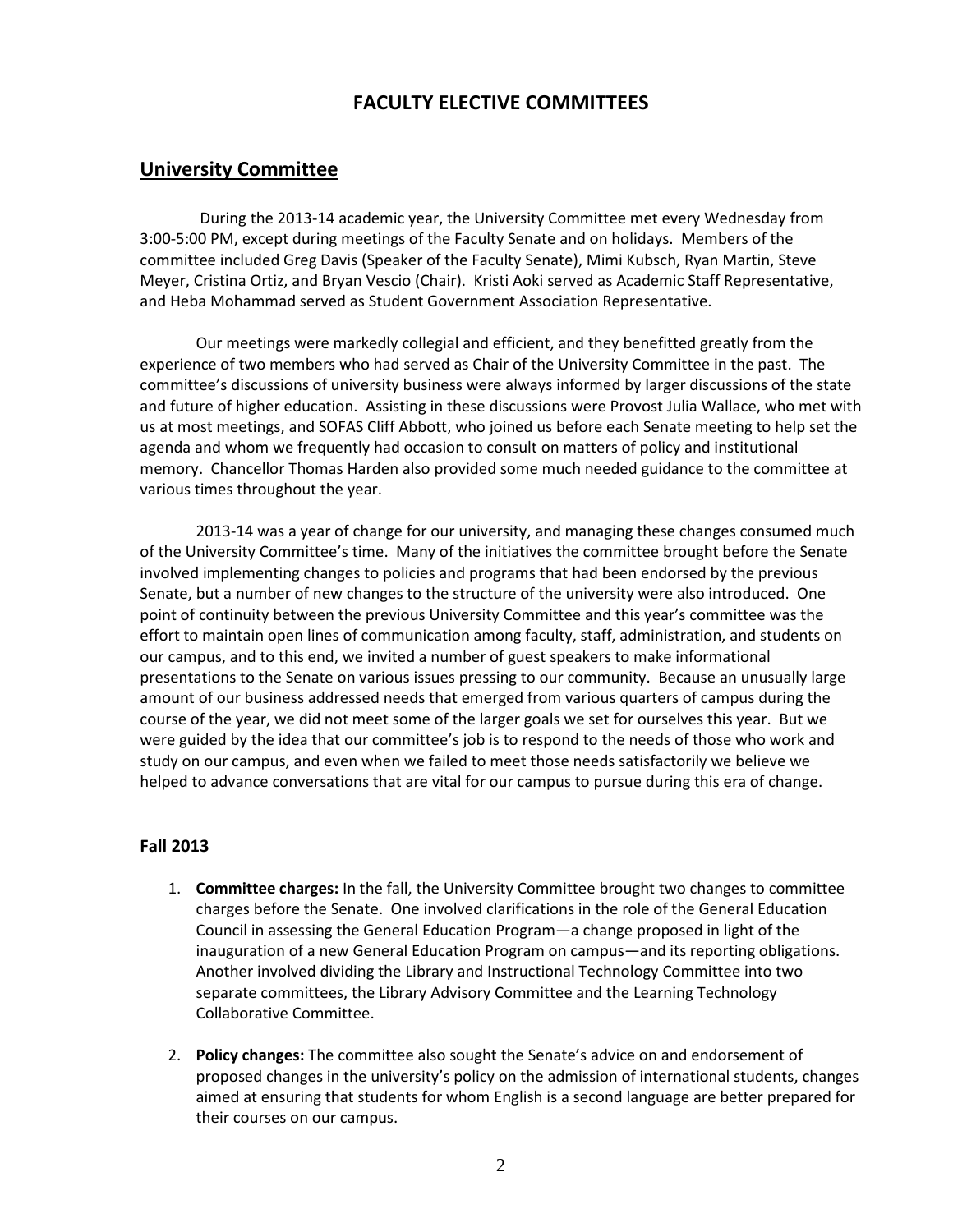- 3. **Communication and Information:** The University Committee scheduled a number of presentations before the Senate to update faculty on a number of internal and external changes affecting our campus. Associate Provost Andrew Kersten and Registrar Amanda Hruska were invited to inform Senators about the transition to Courseleaf software for the management of catalogs, course changes, and advising. In the fall of 2013, Chancellor Harden had pledged to provide earlier and more frequent information about budget issues and plans for addressing them, and to that end he made a presentation to the Senate on the administration's progress in crafting a budget and further budget challenges that might arise in the next year. Much of our time at University Committee meetings in the fall was devoted to discussion of the crisis in enrollment that is upon us, and our many discussions with the Provost and Dean of Enrollment Services Mike Stearney led to an open forum at Senate in which Dean Stearney presented data and projections and discussed ways of addressing the problem with faculty.
- 4. **Resolutions:** At the end of the fall semester, the University Committee also introduced a resolution supporting the Scholarship of Teaching and Learning, which also produced a useful discussion of the role of this increasingly prominent form of scholarship on our campus.

#### **Spring 2014**

- 1. **Chancellor Search Committee:** Chancellor Harden's announcement that he would be stepping down and the timeline announced by the UW-System for the search for his successor created a flurry of activity on the part of the University Committee over winter break. The committee had to assemble a large committee at fairly short notice, but the committee was in place and began its work by the middle of January.
- 2. **Committee Charges/Code Changes:** In the spring, code changes were passed to alter slightly the composition of the Academic Actions committee and to clarify the ability of Graduate Faculty to serve as voting members of more than one graduate program.
- 3. **Programs:** Two important changes to academic programs were considered by the Senate, but only one was endorsed. Two of the newly-approved Engineering Technology programs were designated as Professional Programs, exempting them from the requirement of an interdisciplinary minor. The committee also brought to the Senate a proposal to eliminate the requirement of upper-level credits for a minor, but that proposal was rejected on the basis of concerns about maintaining the rigor of minors.
- 4. **Policies:** At the behest of various constituencies across campus, the committee presented a number of policy changes to the Senate, some of which were more successful than others. Associate Provost Andrew Kersten earned approval from the Senate for a proposal to alter the way the university grants posthumous degrees, and the Committee of Six Full Professors' proposed changes to guidelines for promotion to Full Professor were accepted after a protracted but useful debate about standards for scholarship. Two policies that did not fare so well, however, were a proposed policy on the teaching of self-authored texts that was brought to Senate at the request of Deans and unit chairs and a proposal for defining essential job functions that was suggested by some unit chairs and Human Resources. Both these proposals were perceived by many Senators as unwarranted efforts to curtail faculty rights, which is certainly understandable in a climate in which faculty rights are increasingly being called into question by those outside the university. Although the proposals did not pass, the University Committee maintains that a climate in which faculty rights are under assault by others is one in which it is especially important for faculty to discuss their responsibilities among themselves. If nothing else, the proposals allowed such discussions to take place. One more policy that was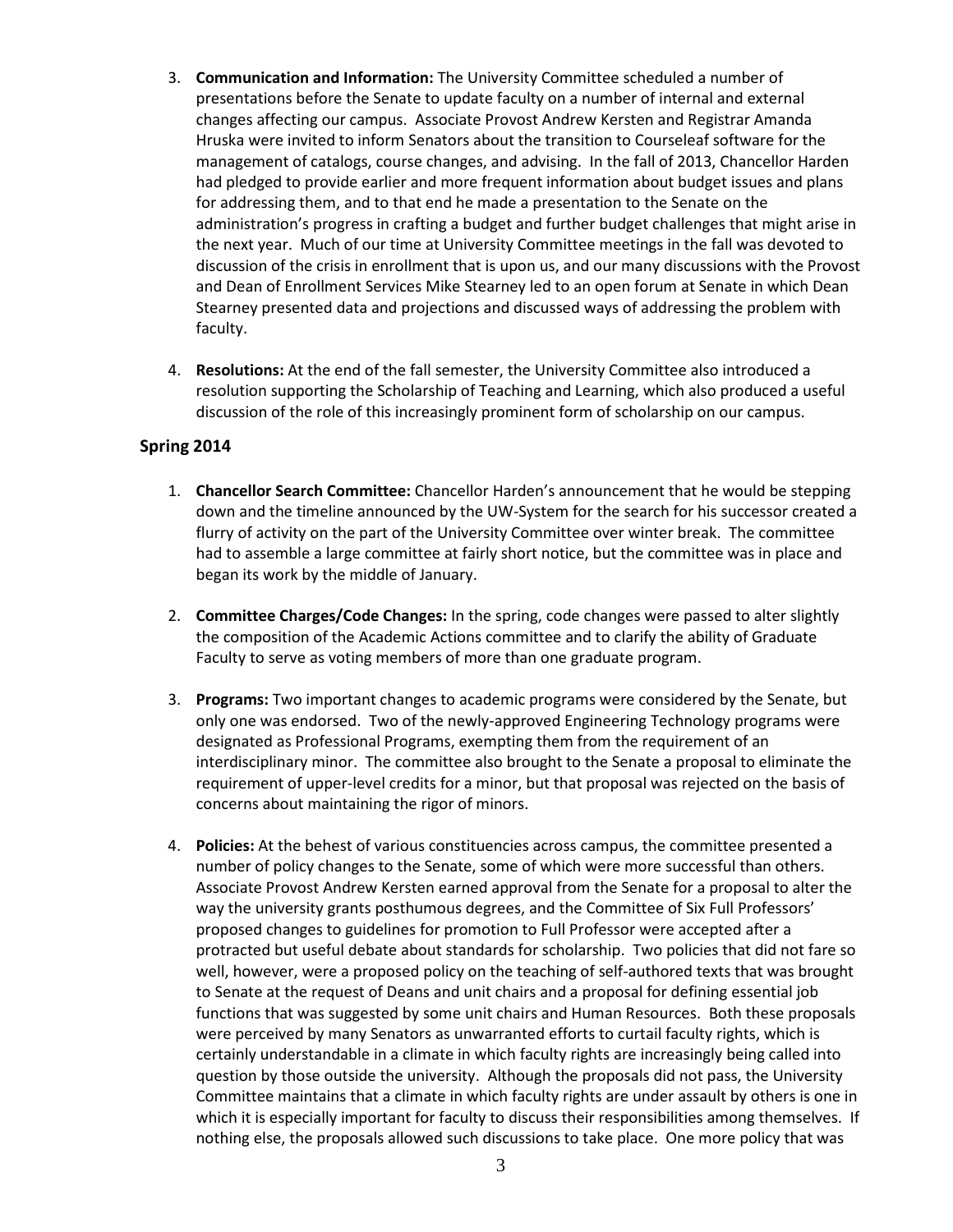introduced in the spring was a proposal to re-establish a process for Administrator Evaluation. Although the policy was modeled almost verbatim on one that had actually been implemented in 2007, the Senate perceived potential legal issues that will necessitate its reintroduction in 2014-15.

5. **Communication:** A major contribution to improving communication and transparency on campus was also achieved when the University Committee worked with Chancellor Harden to name members of a reconstituted Chancellor's Council on Planning and Budget. We hope this body will continue into the next administration in its present form.

In addition to other unfinished business mentioned above, this year's University Committee was unable to make much progress on one of its most significant aspirations: the establishment of a Center for Research on campus to parallel our Center for the Advancement of Teaching and Learning. Such a center was envisioned by the previous two University Committees, and we hope that it will finally be realized by the next one.

I want to thank personally the members of the committee for their diligence and collegiality, including the Academic Staff Representative Kristi Aoki and the Student Government Association Representative Heba Mohammad. I know that next year's committee, led by incoming Chair Steve Meyer and incoming Speaker of the Senate John Lyon, will be an effective one and will carry on the spirit of open communication and service to the university that I hope has marked our work this year. Thanks again are also due to Provost Wallace, SOFAS Abbott, and Chancellor Harden for making a difficult job somewhat easier.

Respectfully submitted, Bryan Vescio, Chair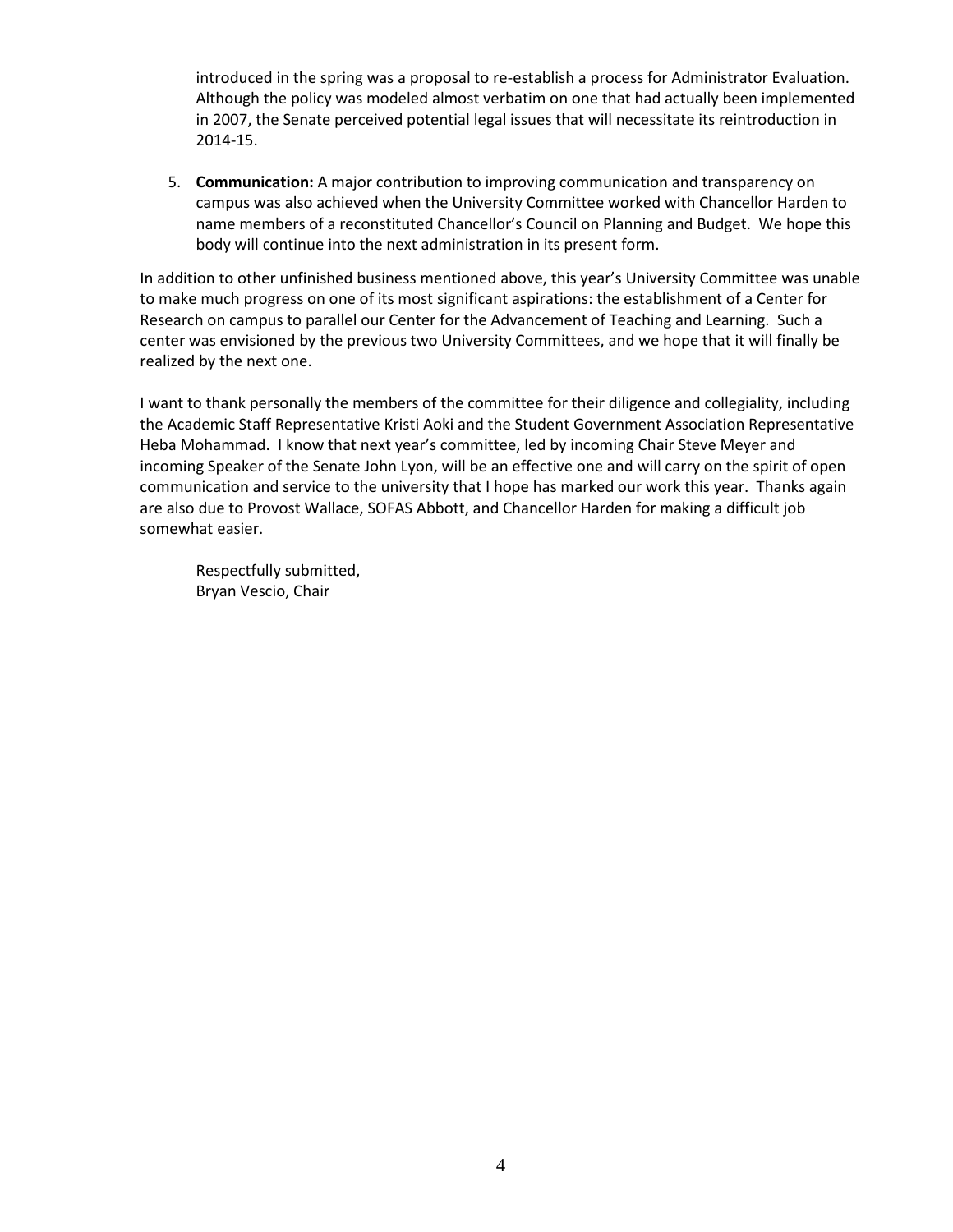## <span id="page-4-0"></span>**Committee of Six**

During the 2013-2014 academic year, the following served on the Committee of Six Full Professors: Carol Emmons, Regan A. R. Gurung, Ray Hutchinson, Robert Howe, Meir Russ, and Jeff Entwistle.

The Committee received three recommendations for appointment at the rank of full professor from appropriate faculty units. After thorough review and discussion, the Chair forwarded recommendations from the Committee of Six to the Dean of Liberal Arts and Sciences.

The Committee reviewed and revised the information contained in the document entitled: Guidelines for Preparation of Materials in Support of Candidates for Promotion to Full Professor Rank.

Regan A. R. Gurung Chair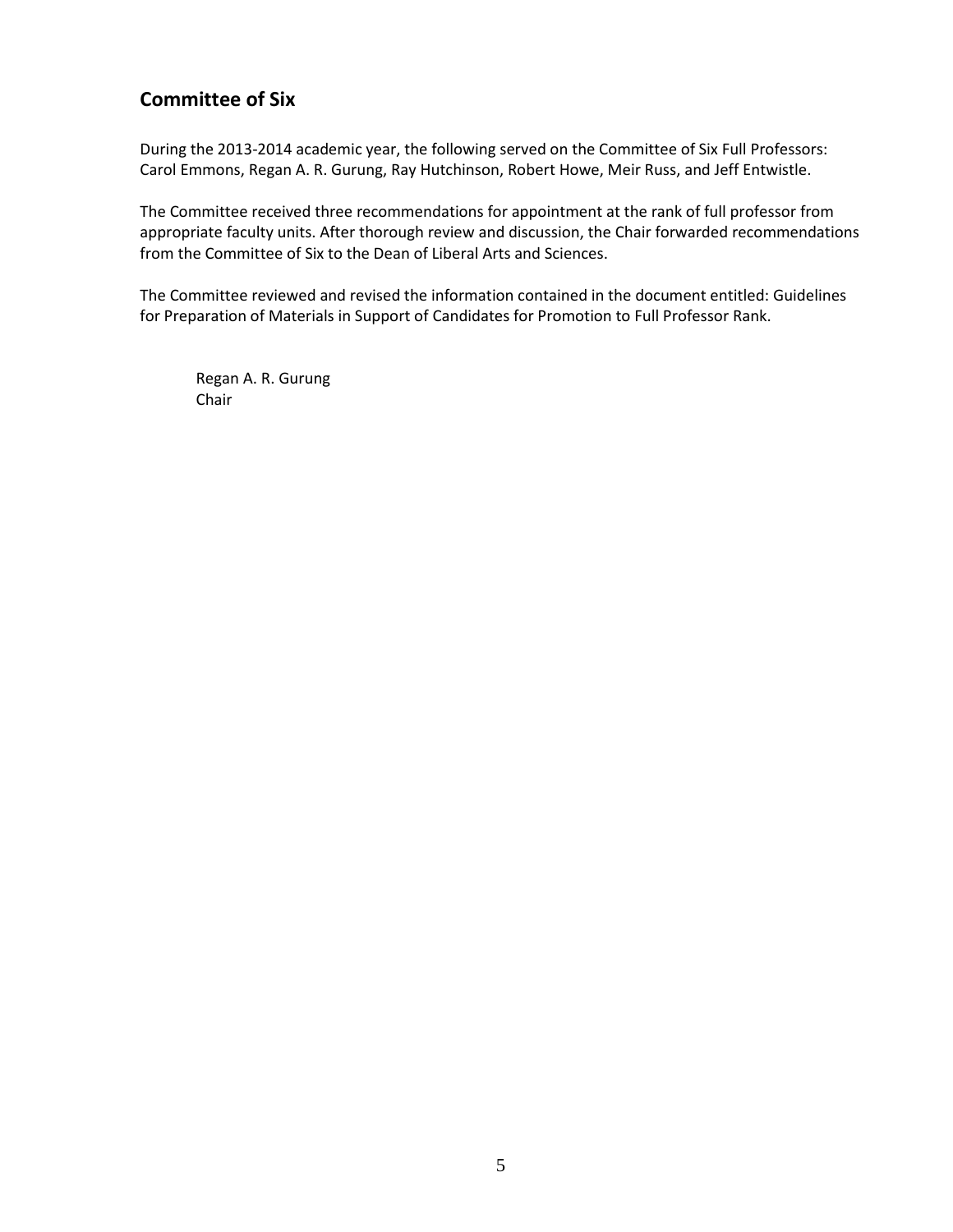## <span id="page-5-0"></span>**Academic Affairs Council**

Throughout the past year the Academic Affairs Council (AAC) met bi-weekly, discussing various curricular proposals, program reviews, and other related academic affairs matters. Members of the AAC included Dr. Franklin Chen, Dr. Adam Gaines, Dr. Steve Kimball, Dr. Sarah Meredith Livingston, and Dr. Dean VonDras. Serving the AAC as ex-officio members were Dr. Andrew Kersten, Associate Provost for Academic Affairs, and Dr. Greg Davis, Associate Provost for Academic Affairs – Elect. Serving the AAC as a consultant was Ms. Amanda Hruska, University Registrar, who was an invited guest to all meetings.

Throughout the year, the AAC reviewed and approved numerous curricular proposals. Of particular note are the many courses approved for inactivation, the creation of several new courses, and numerous curricular changes. A listing of all courses that have become inactive, and all approved new courses and curricular changes are found in Appendices A and B; respectively.

To complete the AAC's charge of providing an annual list of all interdisciplinary units and academic programs, please find a current listing of our University's interdisciplinary units and academic programs in Appendices C and D; respectively.

The AAC also participated in and completed program reviews for the areas of Arts Management, History, Human Development, Design Arts, and Urban and Regional Studies. The formal communiqués created by the AAC following from these program reviews are found in Appendix E.

The AAC also began discussion of a first draft of the program review for Theatre and Dance, and by consensus decided to request that revisions be made to the review that included much more in-depth description and discussion of key areas such as the Dance minor, procedures for assessment of learning outcomes, program characteristics that reflect interdisciplinarity, quality of students' general education performance, strategic plan for curriculum, etc., before accepting the review for further consideration. The communiqué to the Theatre and Dance program is also found in Appendix E.

Further, in serving in its role of overseeing the interrelationships between programs and their academic concerns, the AAC began a discussion with the Design Arts program involving issues of open communication, program governance, professional support, and program needs. The AAC has suggested that the Design Arts program leaders meet again next academic year with the AAC, so as to follow-up on and continue this discussion. It is the hope of the AAC that this follow-up discussion will further promote an open communication on a variety of issues, including program governance, professional support, program needs, etc.

The AAC wishes to thank Dr. Cliff Abbott, Dr. Andrew Kersten, Ms. Amanda Hruska, and Dr. Scott Furlong for their support and consultation throughout the academic year. I also wish to thank my colleagues on the AAC, Dr. Franklin Chen, Dr. Adam Gaines, Dr. Steve Kimball, and Dr. Sarah Meredith Livingston for their great effort and due diligence in reviewing all curricular proposals, and for their thoughtful discussion and coordination of report writing for all the program reviews.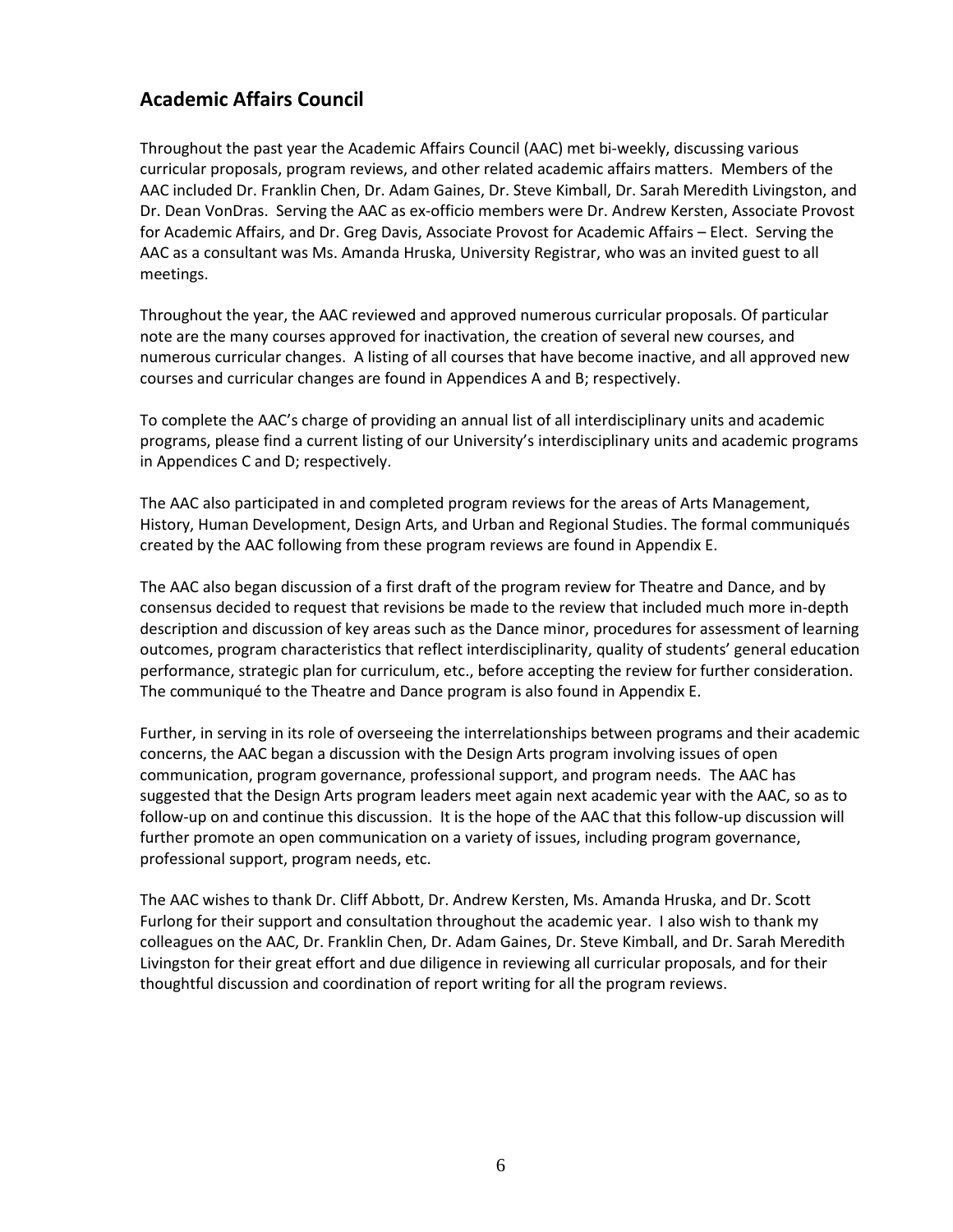## **Appendix A**

#### *Inactivated Courses 2013-2014*

The Academic Affairs Council has approved the inactivation of the following courses that have not been offered in several years or were obsolete within a program's current curriculum:

- ANTRHO 215 (Introduction to Prehistoric Archeology).
- ANTRHO 299 (Travel Course in Anthropology).
- ANTRHO 497 (Internship in Anthropology).
- ANTRHO 498 (Independent Study in Anthropology).
- ANTHRO 499 (Travel Course in Anthropology).
- ANTHRO 370 (Internship in Museum Anthropology).
- ANTRHO 342 (Human Evolution).
- COMPSCI 241 (Discrete Mathematics).
- COMPSCI 242 (Discrete Mathematics).
- COMPSCI 370 (Linux System Programming).
- ENVSCI 142 (Exploration of the Universe).
- ENVSCI 188 (Issues of Biological Conservation).
- ENVSCI342 (Environmental Geology).
- ENVSCI 363 (Plant and Forest Pathology).
- ENVSCI 405 (Aquatic Ecology).
- ENVSCI 407 (Modeling of Environmental Systems).
- ENVSCI 454 (Remote Sensing and GIS).
- ENVSCI 468 (Ecological Applications).
- INFOSCI 220 (Controlling Bibliographic Information).
- INFOSCI 230 (Visual Information).
- MUSIC ENSEMBLE 148 and 348 (Collegium Musicum).
- MUSIC ENSEMBLE 154 and 354 (Guitar Ensemble).
- MUSIC153 (Materials & Values in Music: Intensive).
- MUSIC347 (Keyboard Accompanying II).
- MUSAPP449 (Advanced Accompanying).
- PHYSICS 317 and 517 (Optics).
- PHYSICS 318 and 518 (Optics Lab).
- PHYSICS 418 and 618 (Nuclear Physics and Radiochemistry Laboratory).
- SOCWORK 257 (Introduction to Counseling Skills and Techniques).
- SOCWORK 320 (Exploration of Fields of Practice).
- SCOWORK 360 (Social Service Systems and Cultural Differences).
- SOCWORK 490 (International Social Work in Guatemala).
- SPAN 325 (Advanced Composition and Conversation).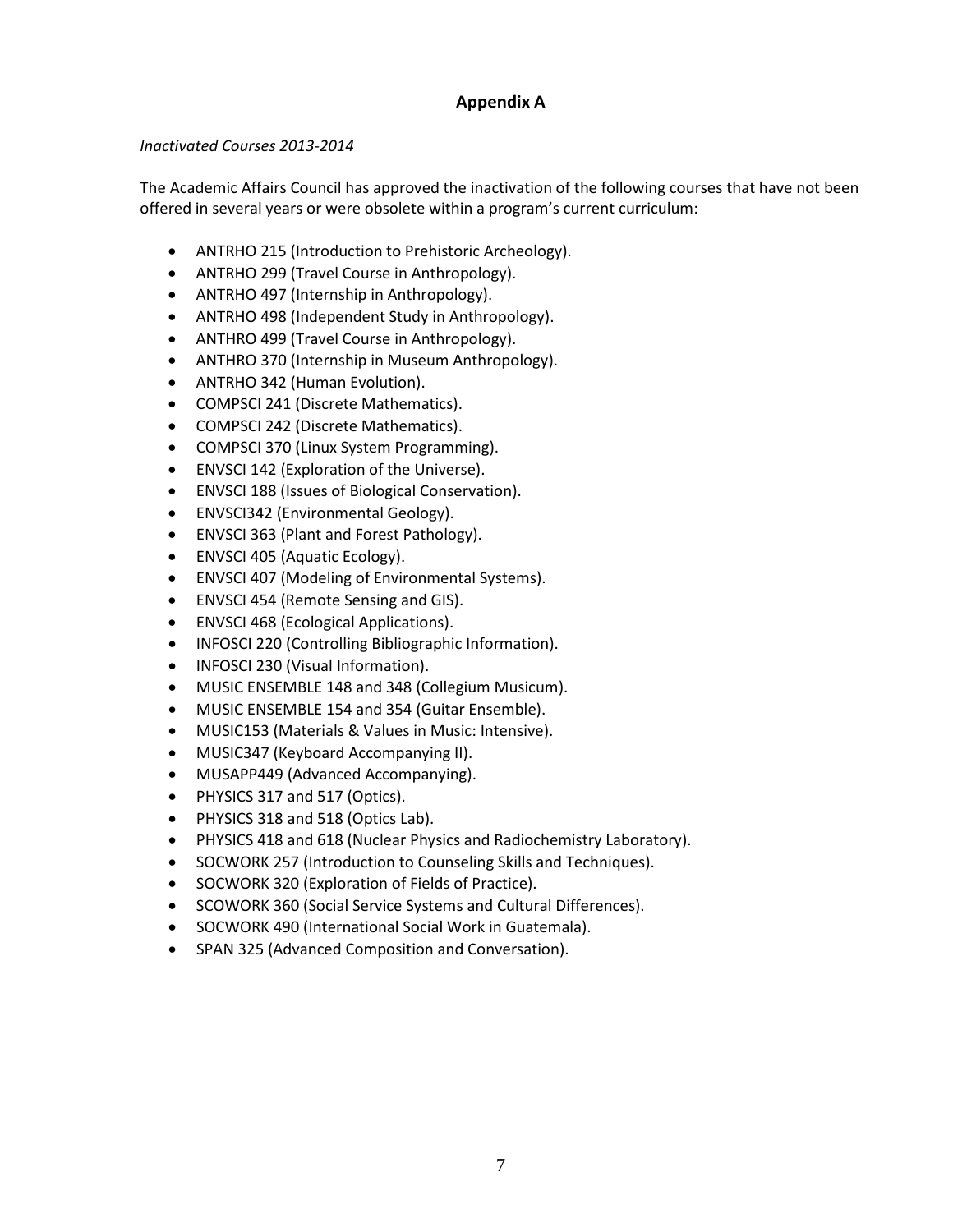## **Appendix B**

#### *Approved Curricular Proposals 2013-2014*

The Academic Affairs Council approved of the following licensures, new courses, reactivations, renaming of majors/minors and emphasis areas, program requirements, and other curricular modifications:

- A licensure for the Professional Program in Education that provides an Early Childhood through Middle Childhood license (ages 0-11). This licensure will better serve the needs of school districts as they incorporate 4k programs into their elementary schools. A license in this range (Ages 0-11) would also allow students to teach from birth to grade 6.
- Changes in the curriculum requirements for the Human Development major. These changes, (1) added a public policy course requirement, (2) reorganized and modified categories for the upper-level courses, and (3) eliminated the requirements for upper-level courses in Sociology, Anthropology, and Human Biology.
- Changes in the prerequisites for Math Statistics 260, such that students must complete Math 101 with at least a C grade or Math Placement of Math 101/260 or greater. Further, that credit would not be granted for both Math 260 and (Bus Adm 215, 216, or 217).
- Changes in prerequisites for Organic Chemistry Laboratory so that perquisites are Chem 212 and 214 with at least a C grade; and Chem 302 with at least a C grade or concurrent enrollment; and Env Sci 207 with at least a C grade or concurrent enrollment or Human Biology 207 with at least a C grade or concurrent enrollment.
- Removal of the writing emphasis from Medical Nutrition Therapy II; there should be no impact on nutritional science students as there are already two additional upper-level writing emphasis course that are required.
- Removal of the writing emphasis from Cell Biology; there should be minimal impact on students' course of study as there are other upper level writing emphasis courses in both Human Biology and Biology from which students can choose.
- Creation of a new course entitled "Gender and Economic Justice". This course serves as an introduction into the field of contemporary feminist approaches to economics.
- Reactivation of the course "Ichthyology".
- Creation of a course entitled, "Designing Communities and Neighborhoods". This course allows students to engage and critically assess design elements that create places that foster community identity and addresses problems of residential, commercial, recreation and public use of areas in small cities.
- Creation of a new course entitled, "Service Learning in Conflict Resolution" in the Communication program. This course is designed to meet the upper-level requirement of the Communication emphasis in Conflict Resolution or the Culminating Application Experience requirement of the Peace building and Conflict Resolution Certificate Program. The course integrates the students' prior learning in alternative dispute resolution to applied settings. Students will participate in applied experiences in selected public or private organizations in the community or in campus-related programs to make use of their conflict resolution training.
- Creation of a new course entitled, "Concert Attendance" in the Music program. This course is offered for no credit hours and as pass/fail. Students are expected to attend concerts to develop listening skills and an appreciation for and awareness of the breadth of musical genres and repertory through attendance at music concerts. Attendance encourages the development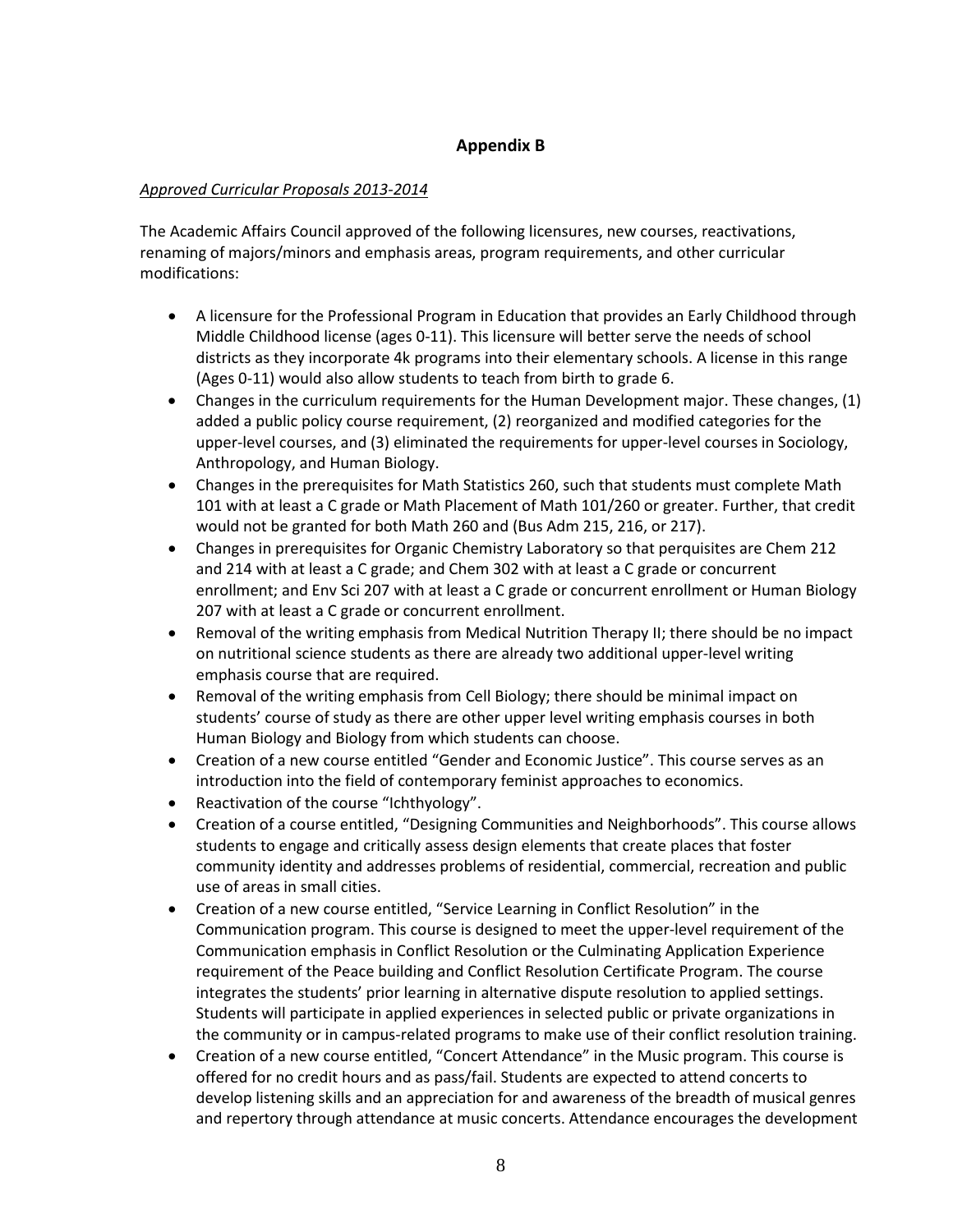of audience skills, aesthetic appreciation, and a sense of membership in a learning community of musicians.

- Creation of a new course entitled, "Junior Recital" in the Music program. This course is offered for no credit hours, but course listing will appear on student transcripts to meet accreditation agency requirements. Students will enroll in this course the same semester they plan to perform a junior recital. Students will be concurrently enrolled in 300-level applied lessons that have one contact hour per week with 14 hours per week of study outside of lesson time.
- Creation of a new course entitled, "Senior Recital" in the Music program. This course is offered for no credit hours, but course listing will appear on student transcripts to meet accreditation agency requirements. Students will enroll in this course the same semester they plan to perform a junior recital. Students will be concurrently enrolled in 300-level applied lessons that have one contact hour per week with 14 hours per week of study outside of lesson time.
- Change in the prerequisite hours for the Business Administration major with regard to credits assigned to statistics courses that are accepted from transferring students to 15 to 16. The existing "supporting requirements" in the Business Administration major add up to 16 credits. This change accepts the 3-credit hour transferred course in statistics.
- Change in prerequisite hours for the Business Administration minor with regard to credits assigned to statistics courses that are accepted from transferring students to 15 to 16. The existing "supporting requirements" in the Business Administration minor add up to 16 credits. This change accepts the 3-credit hour transferred course in statistics.
- Creation of new course entitled, "The U.S. and the World" in Democracy and Justice Studies. This course explores the United States' interactions with the larger world, including its experiments with imperialism, interventionism, and multilateralism, from 1898 to the present. This course will examine both U.S. foreign policy and the engagement of American citizens with global and transnational issues such as the spread of democracy, free trade, peace, human rights, and climate change, we will gain critical insights into the democratic ideals of the United States and their implications for the global community.
- Change in the lower-level requirements for the Music major and minor, adding the new "Concert Attendance" course as a lower-level requirement for the Music major and minor.
- Change in the lower-level requirements for the Music major and minor, adding the new "Junior Recital" course as an upper-level requirements for the Music major.
- Change in the lower-level requirements for the Music major and minor, adding the new "Senior Recital" course as an upper-level requirement for the Music major.
- Change in the required hours for the Business Administration major with regard to credits in residence. This change coincides with the change in the transferred 3-credit hour for a statistics course.
- Changes in the cross-listing of HIST 353 (The United States and the World) as DJS 353 (The United States and the World), and the placing of HIST 353 in the History Major.
- The addition of PSYCH 350 (Psychology and Culture) to the list of Upper Division electives for the Global Studies minor (Global Human Security category "Basic Human Needs and Services")
- The listing of PSYCH 390 (Environmental Psychology) as a General Education Course in the Category of Sustainability
- Creation of a new course HIST 220 (American Environmental History), This course offers an introduction to environmental history, and explores the historical relationship between humans and the natural world, with a focus on North America from before European contact up to contemporary times.
- Changes in the periodicity, General Education course listing, and prerequisites for ENVSCI 469/669 (Conservation Biology). The periodicity changes from spring to fall. The listing as a General Education course is in the category of Sustainability. The prerequisites change from Chem 212 with at least a C grade and Env Sci 302 with at least a C grade, to Env Sci 302 or consent of instructor.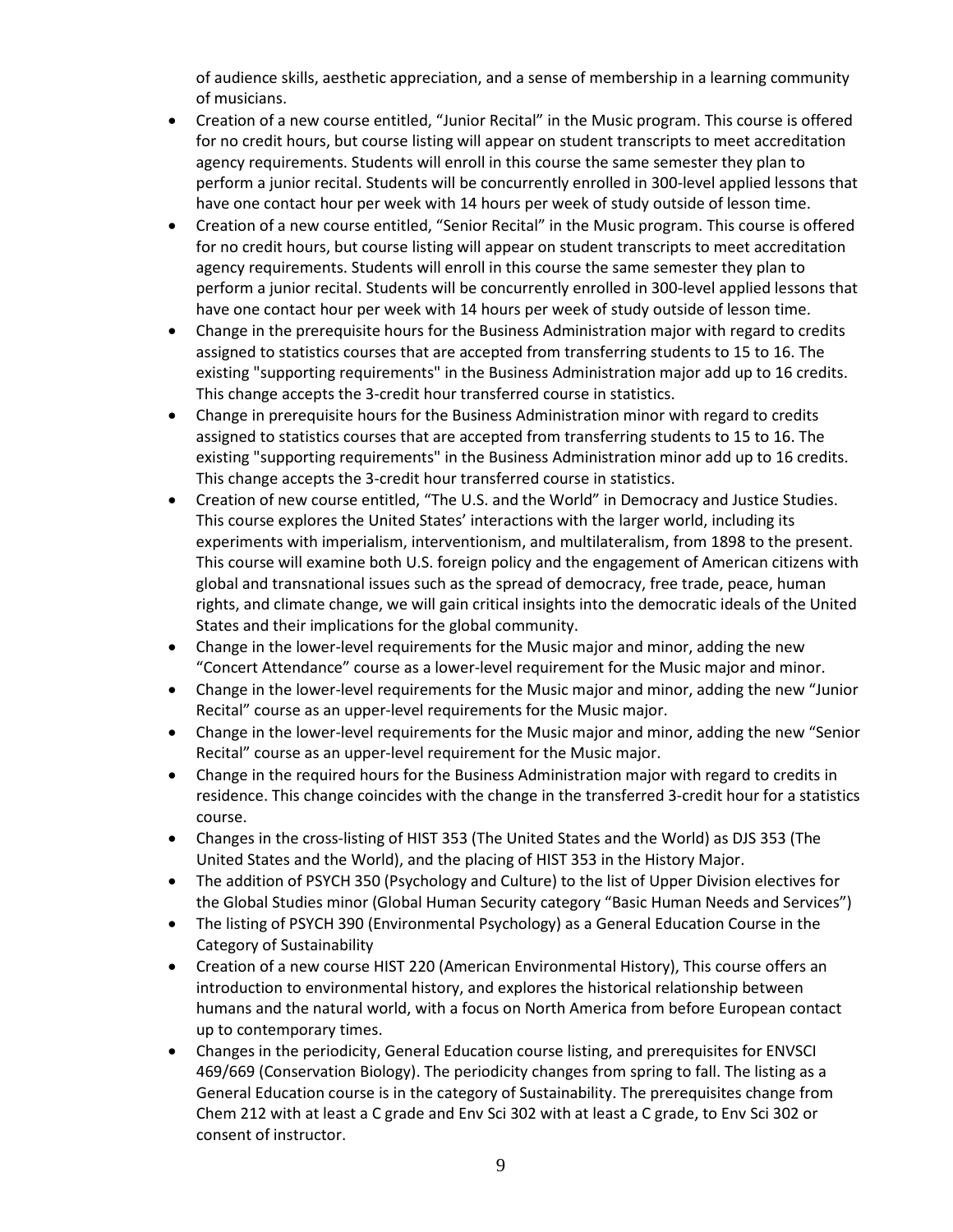- The listing of MUSIC 319 (Choral/Vocal Techniques) as an upper level elective course in the Individualized Studies emphasis of the major.
- The addition of MUSIC 301 (Basic MIDI and Recording Techniques) to the list of upper level elective courses in the Jazz Studies emphasis of the major.
- Changes in the prerequisite hours for the Human Development major with regard to credits assigned to statistics courses that are accepted from transferring students. The change accepts credits for the course taken (Comm Sci 205, Math 260, or Bus Admin 216 for business majors and minors only) rather than the number of credits taken for this requirement, and thus accepts the 3-credit hour transferred course in statistics.
- Modification of the existing Information Science Major so that many courses may be eliminated that cannot be taught due to lack of staffing, and the replacement of these with Communication and Computer Sciences courses.
- The removal of the existing Information Science Minor due to the elimination of courses that make the minor no longer feasible.
- The modification of the existing Disciplinary Major in Computer Science as an Interdisciplinary Major.
- The dropping the existing Disciplinary Major in Computer Science.
- The modification of the existing Computer Science Minor.
- Changes in the requirements for the Minor in Computer Science.
- Creation of a new introductory course in Data Base Design and Management (COMPSCI 221). This course focuses on how databases and database systems work and how they are used in various data-driven applications. The course covers relational databases, SQL, different ways of designing databases, and management of databases. The course provides hands-on experience with exercises using SQL Server and Microsoft Access and includes group discussions. The course also introduces some advanced topics, including database security, data privacy, data analytics, and big data. Working knowledge of Microsoft Office suite and Windows is required for this course.
- Creation of a new introductory course in Mobile Platforms and Apps (COMPSCI 232). This course is an introduction to and survey of the world of mobile computing. Each student will design, develop and produce their own app. Topics covered will include areas such as models of mobile information, GPS services, social networking, casual gaming, networked games, business apps, and information gathering-- all from the perspective of mobile platforms.
- Creation of a new introductory course in Discrete Mathematics (COMPSCI 240) to replace COMPSCI 241 and 242. This course involves the study of topics in mathematics that do not depend upon the limit process, including: number systems, set theory, logic, counting techniques, matrix manipulation, recursion, mathematical induction, graph theory, recurrence relations, and finite state machines. Techniques, computations, and data representations to facilitate problem-solving by hand and by computer.
- The modification of the existing Communications Major and Minor to align these to the new course numbers.
- The inactivation (later reactivated) of Myth, Ritual, Symbol and Religion (ANTRHO 214), and modification of existing HUD Major by deleting this course from its upper level electives.
- The inactivation of Medical Anthropology (ANTRHO 340), and modification of existing HUD Major by deleting this course from its upper level electives.
- The modification of existing support course offerings in Social Work. These changes add courses in First Nations Studies (225, 226, 360, 385, and 392), one in Urban and Regional Studies (342), and one in Democracy and Justice Studies (DJS 371) as supporting courses. Additionally, it inactivates an international travel course to Guatemala (SOCWORK 490) that is replaced with a travel course to Mexico (SOCWORK 499).
- The modification of the DJS Major catalogue listing by using different wording on the additional requirements section.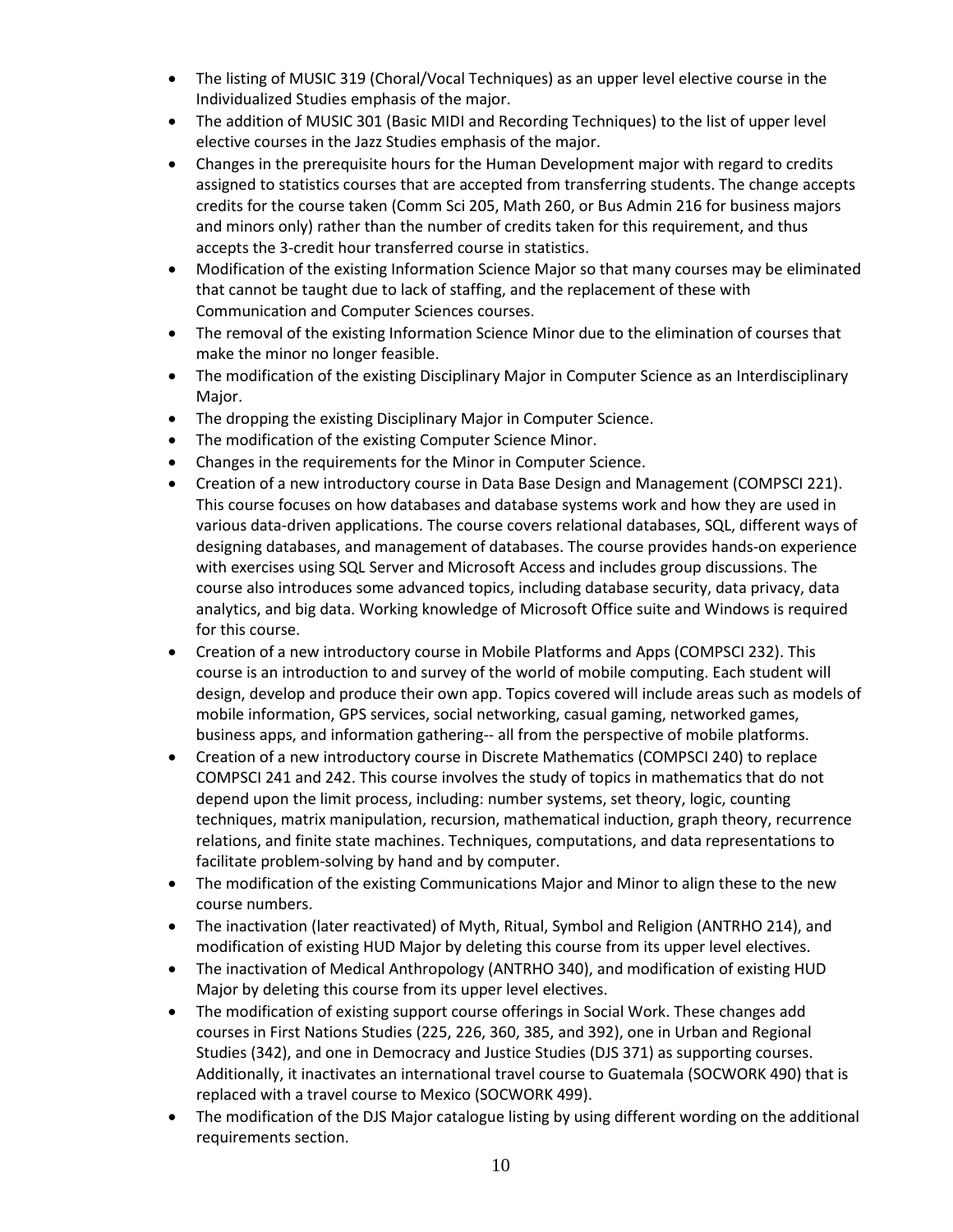- The modification of the Spanish Major and Minor by including new courses in composition, conversation and culture.
- The removal of Intermediate Spanish II (SPAN 202) as a course that will count as a supporting course for the major and minor in Spanish and the Spanish teaching certification major and minor.
- The inactivation of Medical Anthropology (ANTRHO 340), and the modification of existing HUD and DJS Majors by deleting the course from its upper level electives, and modification of the Global Studies Minor by deleting this course from its upper level electives.
- The modification of the catalogue listing of the Democracy and Justice Studies minor curriculum to bring it in line with the fundamentals of its major.
- The replacement of Bus Adm 382 in the core requirements for Accounting Minor with Bus Adm 389. Bus Adm 382 to be phased out of curriculum.
- The replacement of Bus Adm 382 in the core requirements for Business Administration Minor with Bus Adm 389. Bus Adm 382 to be phased out of curriculum.
- The replacement of Bus Adm 382 in the core requirements for International Business Minor with Bus Adm 389. Bus Adm 382 to be phased out of curriculum.
- Changes that replaced Bus Adm 382 in the core requirements with Bus Adm 389, removed Econ 485 from Management electives in the Marketing and Finance Emphases, removed Bus Adm 452 from Management electives in the Marketing, Management, and Finance Emphases, and eliminated the mandatory minor requirements for Business Administration Majors. Students are free to take any courses in any subject as long as they satisfy the total number of credits requirement beyond the required courses for the major.
- Changes that replaced Bus Adm 382 in the core requirements with Bus Adm 389, removed Econ 485 from electives in the management area, removed upper level finance requirement of Bus Adm 347, and changed requirements to allow students to select one of the following courses: Bus Adm 347, 344, 345, 442, 445, 446, 447, 450.
- The creation of the PEUNAF Nonprofit Management Certificate; this is a new certificate program in PEUNAF.
- The acceptance of Foundations of Social Research (COMMSCI 301) as a General Education course in DSJ and Social Work curriculums.
- The creation of a new course entitled, Introduction to Cultural Studies in Spanish (SPAN 328); this course is designed to introduce students to the interdisciplinary study of a variety of topics related to the cultures of the Spanish-speaking world. It incorporates political, social, and cultural perspectives and provides students with academic writing, research, and critical thinking skills in the field of cultural studies.
- The changing of the title of MUSIC 272 to, Women in the Performing Arts; as well as crosslisting this course as Women and Gender Studies and deleting its cross-listing as Theatre, changing its repeatability to not repeatable, as well as modifying its catalog description.
- Changes in the prerequisites for Conservation of Natural Resources (ENVSCI 330) to include just ENVSCI 102, and changed catalogue description to reflect the mission of sustainability, and changed its GE designation to sustainability.
- Creation of a new course entitled, Topics in Creative Writing (ENGLISH 312). This is a small seminar course in creative writing.
- Creation of a new course entitled, Novel Writing Workshop (ENGLISH 305). This is a small seminar course in novel writing.
- Creation of a new course entitled Environmental Statistics (ENCSCI 336); this course will give hands on experience in the management and analysis of environmental data using advanced statistical software. Students will handle environmental data and apply relevant statistical tools to summarize the data, do tests of hypotheses concerning population means, variances, and proportions, and fit regression models for continuous and binary response variables.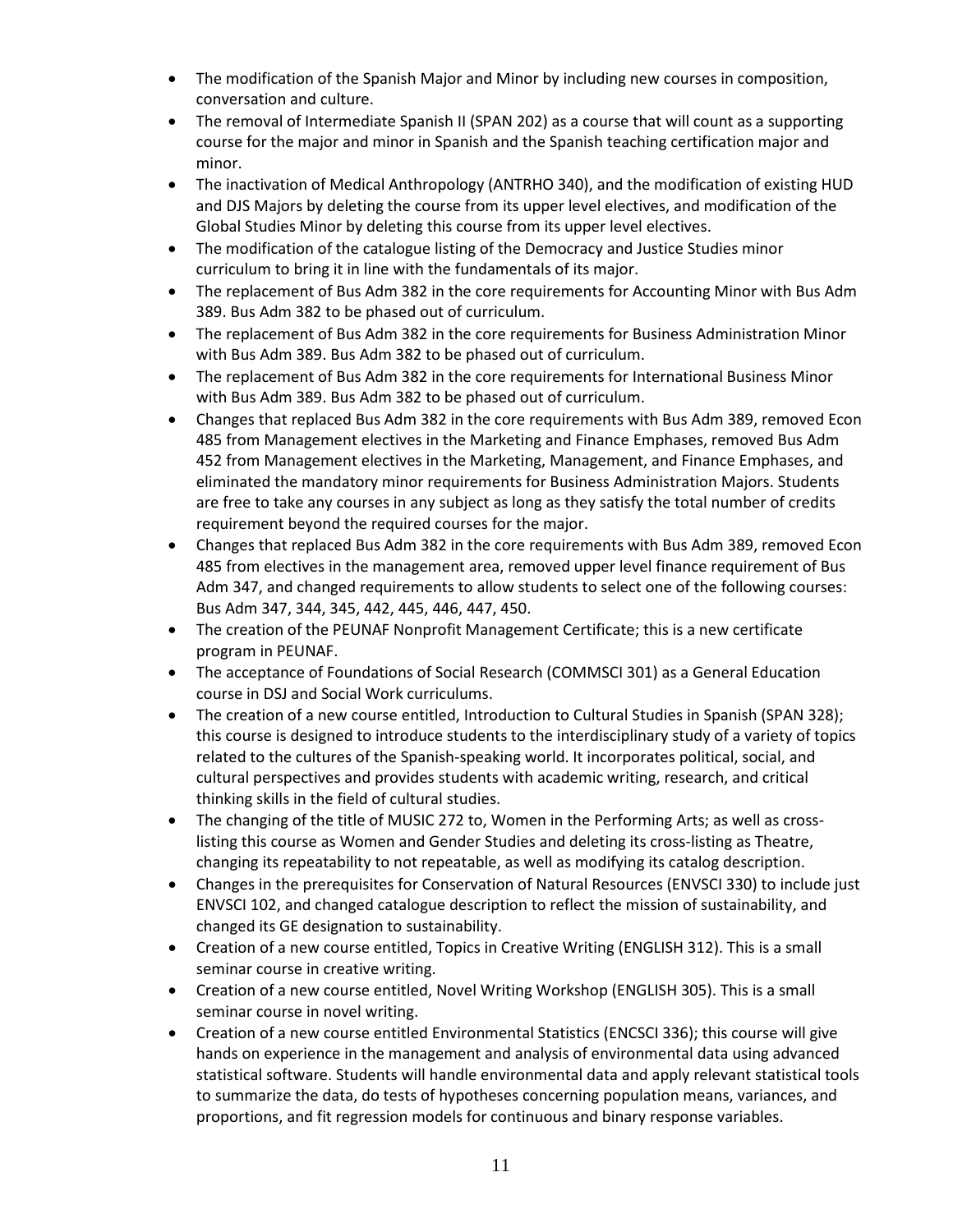- Creation of a new course entitled Environmental Modeling (ENVSCI 338); this course will involve students in the creation and analysis of mathematical models describing environmental systems. Students will understand how and where mathematical models are used in real life environmental applications, and create models and use them to analyze and interpret systems. This course will replace ENVSCI 407 which will be removed from the curriculum.
- Creation of a new course entitled Introduction to IT Operations (COMPSCI 231); this course covers the basic knowledge and skills needed to plan, design, control and monitor Information Technology services and infrastructure. Topics include the fundamentals of asset management, service provisioning, and functional operations. This course serves as an introduction to careers in the IT field. This course is part of a larger restructuring of Computer Science and Information Science programs.
- The establishment a new area of emphasis in INFO SCI and COMP SCI called Information Technology (, and the addition of the new course COMPSCI 231 to this area of emphasis.
- The request to drop the Anthropology Minor; the university currently does not have any tenured or tenure-track Anthropology faculty and no specific plans to hire any. As a result there is no faculty member that can provide the curriculum guidance necessary for the minor. The plan will be to continue to offer some Anthropology courses as part of general education.
- The discontinuation of the cross-listing of Air Photo Interpretation as ENVSCI 353; this course will not be included in the environmental science major or minor, so the cross-listing with ENV SCI can be eliminated. Remains as GEOL 353.
- The modification of the Environmental Science Major to include four new 2-credit courses that will replace two existing 4-credit courses in the required core courses section. Additional changes reflect increase in core credit hours required and the offering of only one capstone course instead of the current one of three option.
- Changes to the course curriculum of Intermediate Textiles (ART 355) and new designation as a Writing Emphasis course.
- The reactivation of Composition and Conversation II (SPAN 226), and added it to the supporting area for the Spanish major and minor. By adding this course to the supporting area, students will complete SPAN 225 Composition and Conversation I and SPAN 226 Composition and Conversation II before entering upper-level division courses in Spanish. The completion of the composition and conversation courses will ensure better preparation from the students entering the major and minor by further developing their conversational skills and their ability to write substantial essays in the target language.
- Extensive modification of the Arts Management curriculum.
- The changing of the Spanish major's name to Spanish and Latin American Studies. The "Spanish" program at UW-Green Bay structures its curriculum to provide students with knowledge of the language, literatures and cultures of the Spanish-speaking world. However, the current name of the program, "Spanish," gives the inaccurate impression that programmatic goals and learning outcomes are exclusively linked to linguistic acquisition and proficiency in the target language. This new name will make more explicit that linguistic as well as literary, artistic, cultural and historical competences are acquired.
- A variety of modifications in the Communications curriculum: Changes requirements from at least 15 credits of core supporting courses in Communication, to at least 15 credits of core supporting courses in Communication or at least 12 credits of core supporting courses in Communication with a declared major in IST with Applied Communication area of emphasis. A recent change in the prerequisite structure for upper level courses in Communication had the impact of nearly doubling the credit requirements for the Corporate Communication area of emphasis in IST. A revised area of emphasis, renamed Applied Communication can manage with a more reasonable number of credits provided access to the upper level courses in communication is slightly relaxed for IST students. The change in prerequisites will affect the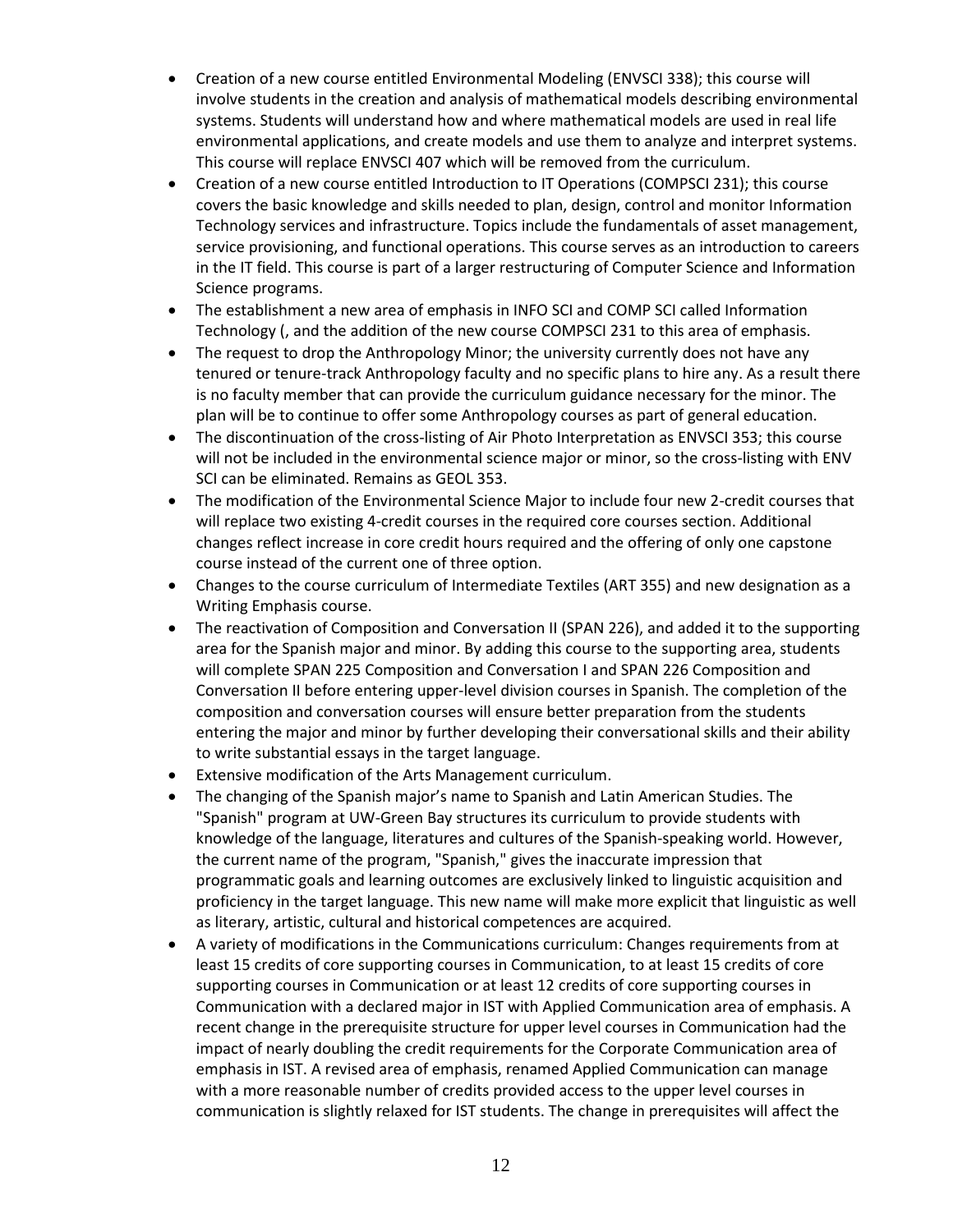following courses: COMM 302, 303, 306, 307, 308, 309, 333, 335, 336, 340, 353, 366, 380, 381, 382, 403, 430, 445, 453, 477, and 480.

- Changes in the International Business minor that adds Globalization and Cultural Conflict (HUM STUD 360) as part of the cultural emphasis of the international component of the minor. This change will allow students who are not majors or minors in the languages to complete the International Business minor.
- Modification of the Public Relations area of emphasis in the Communication major by adding a new course entitled Social Media Strategies (COMM 477) that supplants the less essential Information Technologies (COMM 308).
- Modification of the Mass Media area of emphasis in the Communication major by adding a new course entitled Social Media Strategies (COMM 477) that supplants the less essential Media Planning and Selling (COMM 366).
- The renaming the French major and minor to "French and Francophone Studies". The "French" program at UW-Green Bay structures its curriculum to provide students with a knowledge of the language, literatures and cultures of the French-speaking world. Its course array reflects this thoroughly interdisciplinary and multicultural approach. This new name reflects not only the linguistic approach, but also the literary, cultural, artistic, historical and service-learning knowledge of the francophone (French-speaking) world that extends far beyond the hexagon (France) and one discipline (language acquisition).
- The renaming and changes to the course catalog for Ecological and Environmental Methods and Analysis (ENVSCI 467). These modifications include renaming the course Capstone in Environmental Science (ENVSCI 467), and changing catalogue description from: "Overview of current theory and practices of ecological sampling and analysis for terrestrial systems with field and laboratory experiences in these methods." To, "A project-based course in which students address a practical application of scientific and mathematics skills in the environmental sciences. Topics vary."
- Creation of the new course Scientific Writing (ENVSCI 339): This course focuses on key elements of scientific writing, including grammar, attention to audience, and building a logical argument. Students will develop their writing skills through mock grant applications, reports, and journal articles.
- Creation of the Senior Capstone Course (PSYCH 494) for Psychology: This Senior Capstone Course explores a particular topic pertaining to psychology from an interdisciplinary perspective. The topic will vary from semester to semester.
- Changing Fundamentals of Physics (PHYS 104) to a writing emphasis course.
- Creation of the new course Global Health, Ethics and Human Rights (NURS 492) in the Nursing program: This new course will provide an overview of the broad field of global health. It will explore the ethics and human rights issues related to disparities in financial, educational, technological, environmental, and political resources available to support healthy populations across the globe.
- The re-activation of Myth, Ritual, Symbol, and Religion (ANTHRO 320), as this course in Anthropology will continue to be taught in Fall 2014.
- The modification of the Design Arts Major curriculum: Changes include adding Introduction to Painting (ART 210), and Introduction to Printmaking (ART 270), Communication Skills: Language as a Metaphor (DESIGN 375), Women, Art and Image (ART 378), and History of Photography (ART 380) at the lower level, and adding Practicum in Literary Publishing (ENGLISH 324) at the upper level, while removing Communication Law (COMM 380), Information, Media and Society (COMM 430), Advanced Writing (COMM 303), and Communication Skills: Language as a Metaphor (DESIGN 375) from the upper level.
- The renaming of the "Corporate Communication Emphasis", to the "Applied Communication" area in the Interdisciplinary Studies Program, as well as other course modifications for this area of emphasis.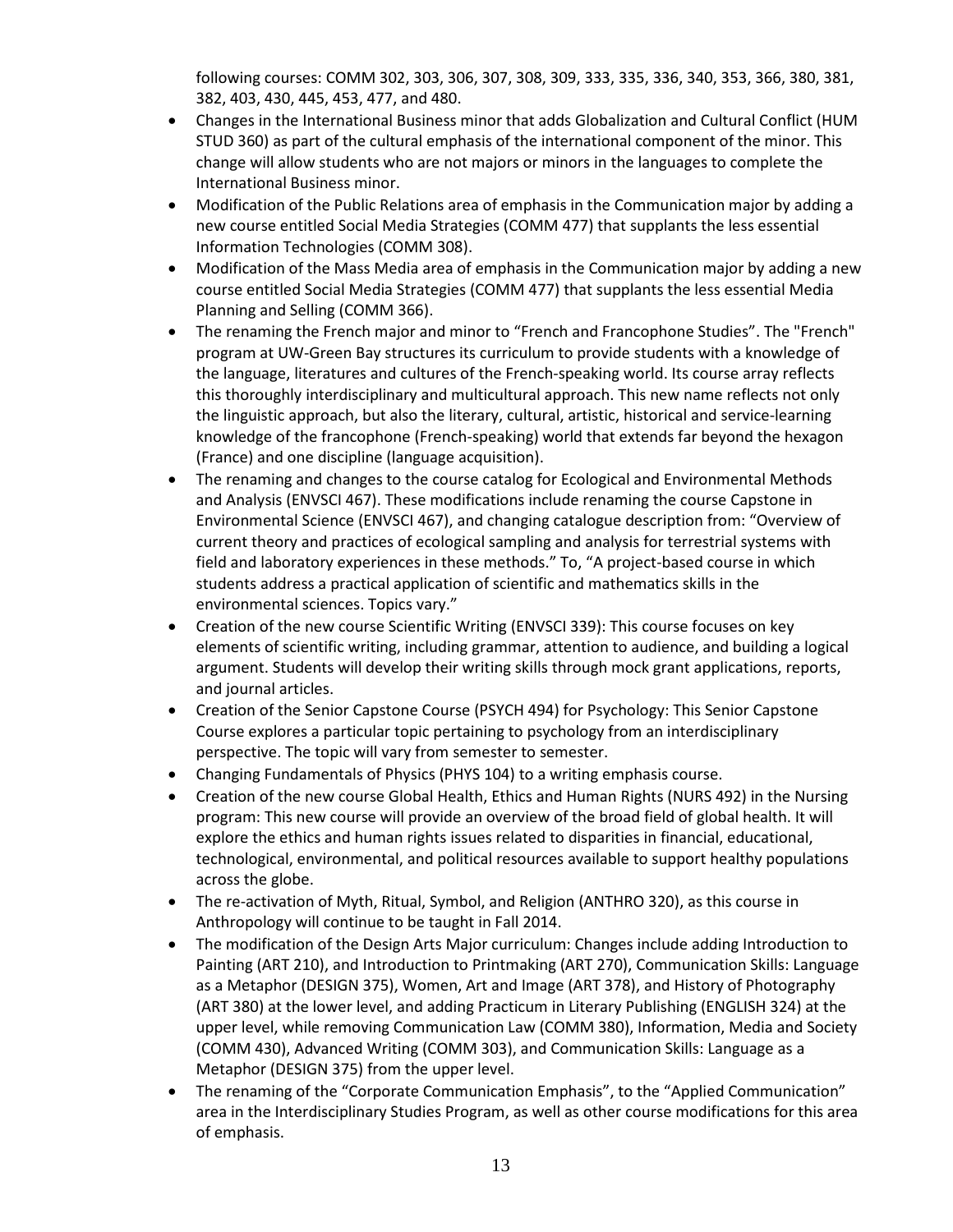- The renaming of the "Interdisciplinary Studies" major, to the "Integrative Leadership Studies" major, offered as a Bachelor of Arts degree and as a Bachelor of Applied Studies degree.
- The removal of Science and Religion: Spirit of Inquiry (HUM BIO 331) from the list of upperlevel electives in General Human Biology.
- The replacement of Area Studies in Democracy and Justice (DJS 333), with Topics in Democracy and Justice (DJS 363) in Category III of the History major curriculum.
- The re-designation of Introduction to Human Biology (HUM BIOL 102) to the supporting courses area of the Social Work major curriculum, as well as the addition of Anatomy and Physiology (HUM BIOL 204) as a possible course choice for this area of the curriculum.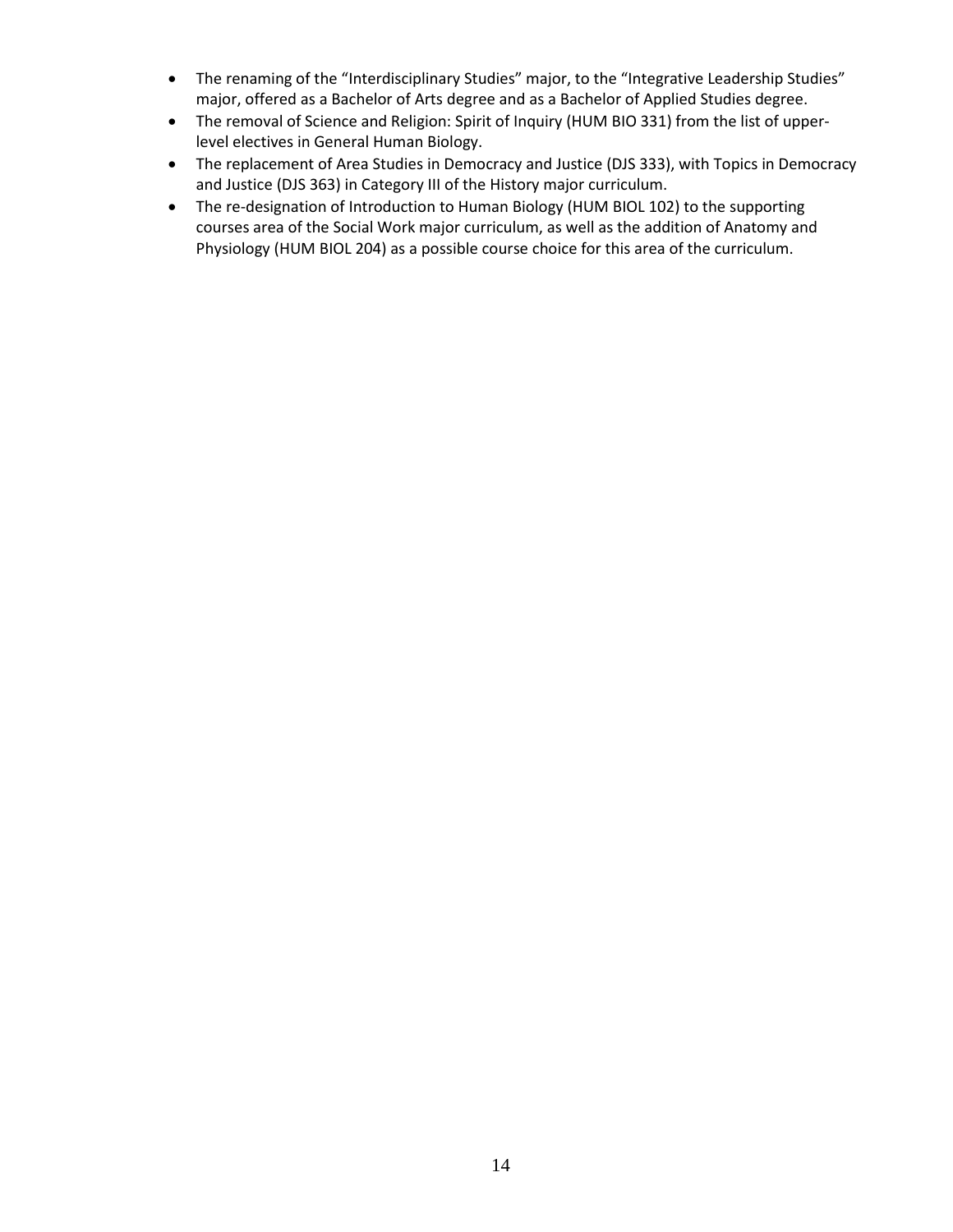## **Appendix C**

A current listing of all interdisciplinary units include the following:

- [Art & Design](http://www.uwgb.edu/avd/)
- [Democracy & Justice Studies](http://www.uwgb.edu/djs/)
- [Human Biology](http://www.uwgb.edu/humbio/)
- [Human Development](http://www.uwgb.edu/humdev/)
- [Humanistic Studies](http://www.uwgb.edu/humstudy/)
- [Information and Computing Sciences](http://www.uwgb.edu/ics/)
- [Music](http://www.uwgb.edu/music/)
- [Natural & Applied Sciences](http://www.uwgb.edu/nas/)
- [Public & Environmental Affairs](http://www.uwgb.edu/pea/)
- [Theatre & Dance](http://www.uwgb.edu/theatre/)
- [Urban & Regional Studies](http://www.uwgb.edu/urs/)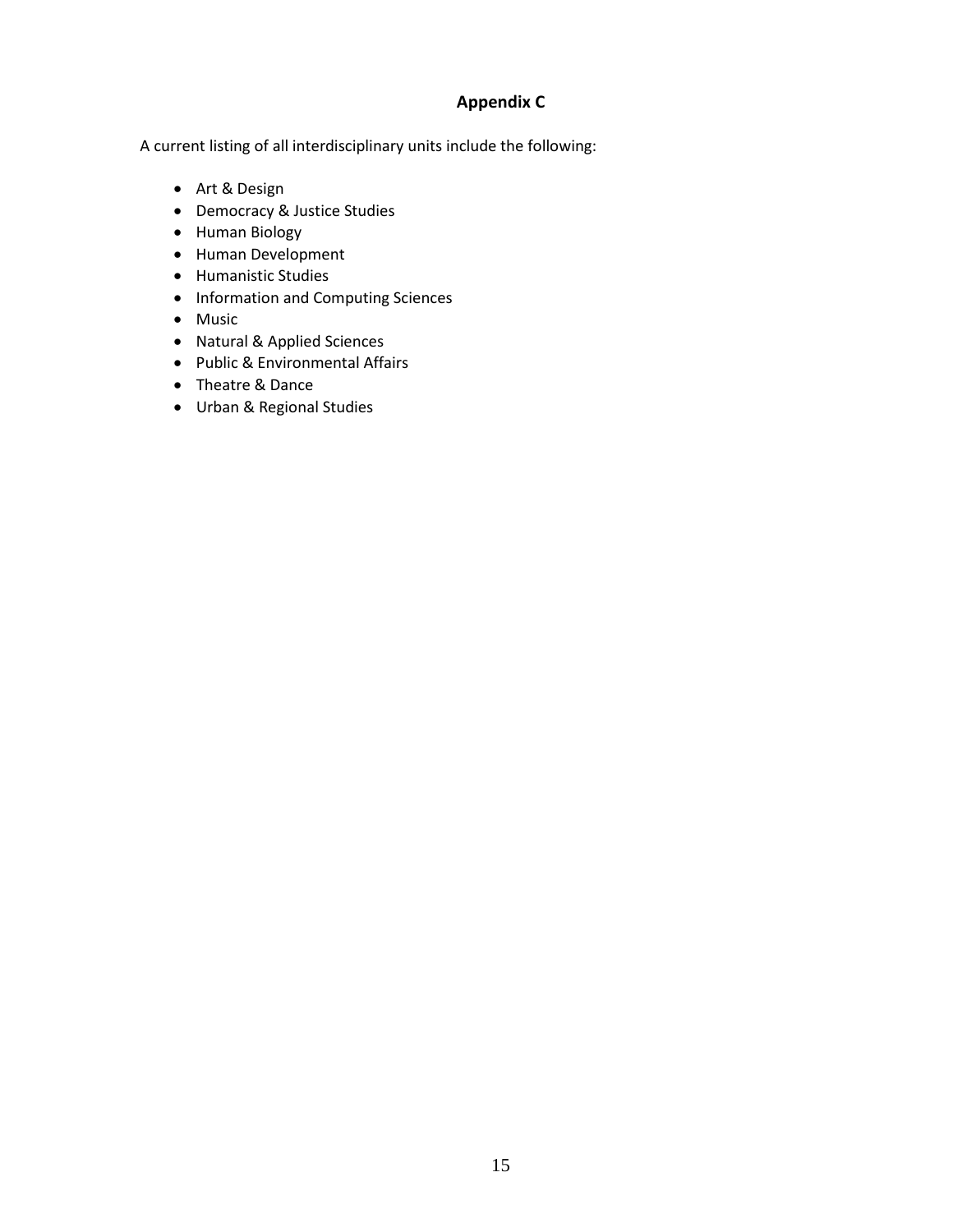#### **Appendix D**

A current listing of all major/minor programs include the following:

- [Art](http://www.uwgb.edu/art/)
- [Arts Management](http://www.uwgb.edu/artsmanagement/)
- [Biology](http://www.uwgb.edu/nas/)
- [Chemistry](http://www.uwgb.edu/nas/)
- [Communication](http://www.uwgb.edu/communication/)
- [Computer Science](http://www.uwgb.edu/compsci/)
- [Design Arts](http://www.uwgb.edu/design/)
- [Economics](http://www.uwgb.edu/economics/)
- [English](http://www.uwgb.edu/english/)
- [English Composition](http://www.uwgb.edu/composition/)
- [Environmental Policy and Planning](http://www.uwgb.edu/pea/)
- [Environmental Science & Policy](http://www.uwgb.edu/esp/) (Graduate)
- [Environmental Sciences](http://www.uwgb.edu/nas/)
- [First Nation Studies](http://www.uwgb.edu/fns/)
- French and Francophone Studies
- [Geography](http://www.uwgb.edu/geography/)
- [Geoscience](http://www.uwgb.edu/nas/)
- [German](http://www.uwgb.edu/german/)
- [Global Studies](http://www.uwgb.edu/global-studies/)
- [History](http://www.uwgb.edu/history/)
- [Information Sciences](http://www.uwgb.edu/infosci/)
- Integrated Leadership Studies
- [Mathematics](http://www.uwgb.edu/nas/)
- [Modern Languages](http://www.uwgb.edu/modlang/)
- [Music](http://www.uwgb.edu/music/)
- [Philosophy](http://www.uwgb.edu/philosophy/)
- [Physics](http://www.uwgb.edu/nas/)
- [Political Science](http://www.uwgb.edu/political-science/)
- [Psychology](http://www.uwgb.edu/psychology/)
- [Public Administration](http://www.uwgb.edu/pea/)
- [Sociology](http://www.uwgb.edu/sociology/)
- Spanish and Latin American Studies.
- [Theatre](http://www.uwgb.edu/theatre/)
- [Women's Studies](http://www.uwgb.edu/womens-studies/)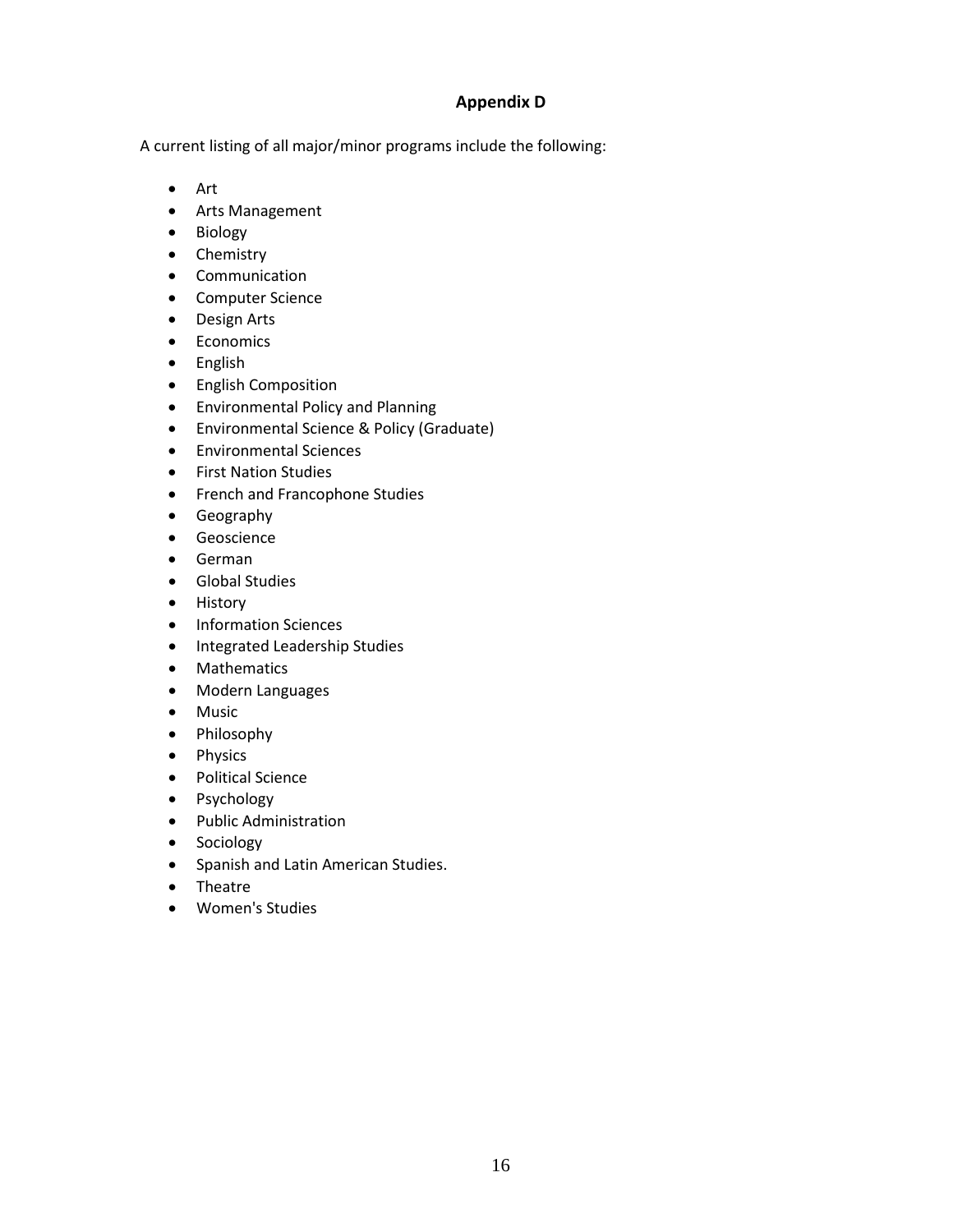#### **Appendix E**

The formal communiqués created by the AAC following program reviews are found below:



To: Scott R. Furlong, Dean College of Liberal Arts and Sciences

From: Dean D. VonDras, Chair Academic Affairs Council

Date: 11/27/2013

Subject: Recommendations following from the Arts Management Program Review

The Academic Affairs Council (AAC) has read and discussed the Arts Management Program Review, and has conferred with the Arts Management's faculty. The Academic Affairs Council notes many strengths and accomplishments, as well as limitations and challenges for the Arts Management program, and offers recommendations that we hope will be useful in assisting this program maintain both its high level of student interest and teaching excellence.

Strengths and Accomplishments:

- The Arts Management program adopts a community-based, not-for-profit curricular approach as a foundation in discussing audience, management, funding, and financial issues. This orientation is directed at serving regional communities and markets and compliments the select UWGB mission of encouraging engaged citizenship, and serving as an intellectual, cultural and economic resource.
- The growing number of Arts Management majors suggests strong student interest. Further, the report mentions a growth trend for employment in the arts. Thus, students' combining the Arts Management major or minor with other majors (e.g., Art, English, History, Theatre, etc.) is noted as a very practical complement and a broadening of skill-set that may assist students in finding employment after graduation.
- The AAC notes that there are excellent opportunities for students to find very high quality internships and practica in local communities and beyond. The AAC recognizes the access to these out-of-the-classroom learning activities as outstanding. The AAC also acknowledges the very exceptional and ongoing community relationships that have been built between the Arts Management program, UWGB, and community arts organizations and institutions.
- The AAC recognizes the instruction within the Arts Management program to be of very high quality, and Professor Rosewall as a noted national contributor and leader in Arts Management education. The AAC also recognizes the great dedication of Professor Rosewall in founding the Arts Management major, and in her many roles as instructor, advisor, coordinator of program and curricular assessment, and facilitator of internships.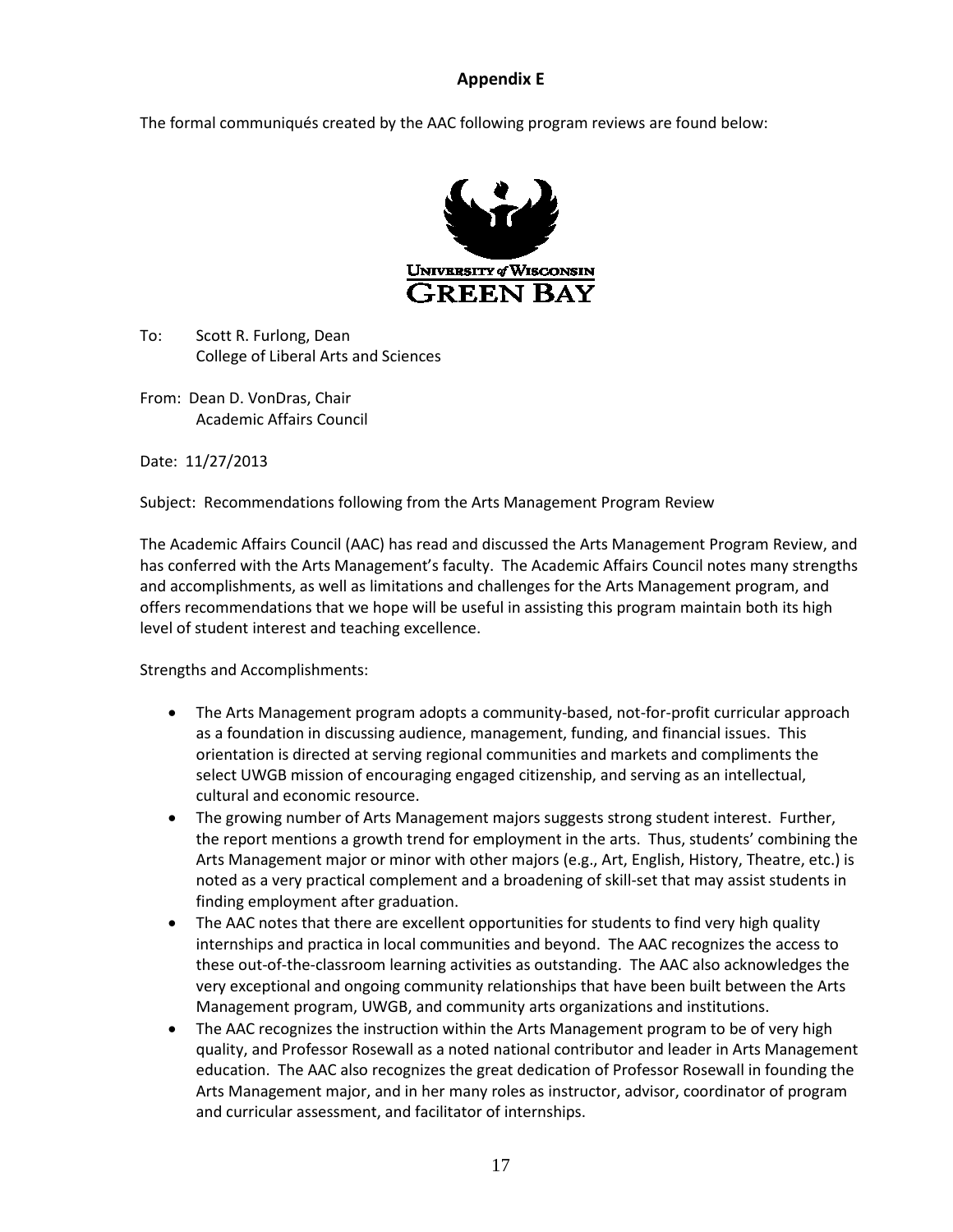• While not designated as a professional program, the Arts Management curriculum embraces the suggested pre-professional standards put forth by the Association of Arts Administration Educators. Further, there has been an increase in the number of Arts Management majors since the program's inception.

Limitations and Challenges:

- The Arts Management program does not provide an international or for-profit emphasis within the curriculum, and thus excludes instruction concerning international and for-profit audiences and markets, and their respective management and funding concerns. Without masterplanning, these exclusions may limit student opportunities to go beyond regional concerns and gain understanding of entrepreneurial practices found within for-profit markets.
- One full-time Professor serves the Arts Management program, and thus the curriculum is limited in its breadth of offerings and exposure to different teaching styles and professional orientations. Further, the heavy reliance on one individual to direct an entire program raises the question of program sustainability. Again, without long-term planning, the program's sustainability and its high quality curriculum is seemingly at risk.
- There is a strong dependence on courses from other programs to meet many of the lower-level electives in Arts Management. Thus it is noted that student access to required courses is inconsistent, and at times students must meet new pre-requisites of courses in other programs before enrolling in those courses, and these factors may slow students' progress in completing the major. Further, advisement and assessment activities seem to be very constricted due to only one Professor serving the major. Certainly these issues suggest need to review curriculum and program goals, and highlight the necessity of providing students consistent access to required lower-level courses, conducting essential assessment of student learning, and providing thoughtful advisement.
- There is no indication that the curriculum is mapped to or aligned with assessment of learning outcomes. Again, this issue suggests need to review curriculum goals as well as course design to update and maintain quality of the program.

#### Recommendations:

The AAC recognizes the excellent work of Dr. Ellen Rosewall in creating and leading the Arts Management program, and her tireless efforts in maintaining an outstanding program that affords both a wonderful educational experience for students and a great resource for the community. Following in-line with these efforts, and with emphasis on continuing to offer educational experiences that contribute to the select UWGB mission goals of interdisciplinarity, encouraging engaged citizenship, and serving as an intellectual, cultural and economic resource, the following recommendations are offered:

1. It is recognized that with only one full-time faculty member, a fundamental challenge faced by Arts Management is program sustainability. Thus it is recommended that a master-plan be developed that would address long term goals and objectives. The process of creating a master-plan would help to clarify potential strategies to continue to offer either the major and/or minor curricula. The master-planning may also allow a detailing of the potential for expanding the curriculum to include an international or for-profit emphasis, and in a related manner, possible opportunities for collaboration with other UW System campuses that offer a similar major (e.g., UW-Stephens Point) or allied UWGB programs (e.g., Adult Degree Program, Office of International Education, Business Administration). The consideration of an international or for-profit expansion of the curriculum, and collaboration between other system campuses or allied programs may enhance student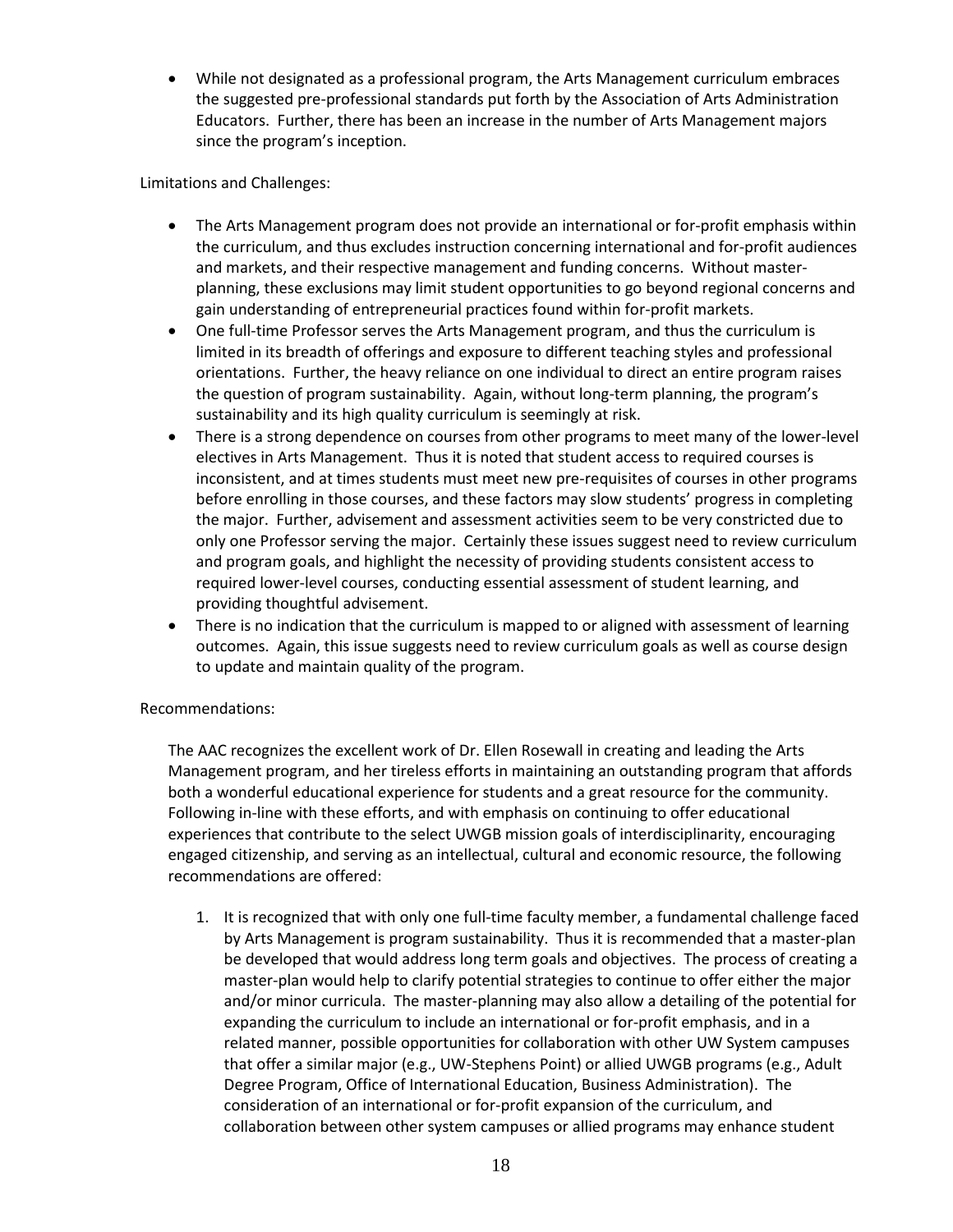learning, augment student access to courses, and provide additional teaching resources. Indeed, a collaborative arrangement with the Adult Degree program or Office of International Education may provide additional teaching resources and offer students broader educational opportunities.

- 2. It is also recognized that a central challenge for the Arts Management program involves assessment of student learning outcomes. Following in-line with the outstanding work of Dr. Rosewall in developing and refining an Arts Management curriculum so as to embody the standards put forth by the Association of Arts Administration Educators, it is recommended that a strategic plan for assessing program learning outcomes be created and implemented. Ideally, this plan will illustrate a mapping or aligning of the Arts Management educational objectives with assessment of learning outcomes, and how the assessment data is used to refine and revise the curriculum.
- 3. Beyond assessment of learning outcomes, it is recommended that additional alumni employment information be regularly gathered and used in addressing the regional-market need for the program, as well as advertising the program to prospective students. With regard to this latter concern, collection of alumni information will provide opportunity to show that program graduates develop an array of skills that may be applied in diverse fields beyond Arts Managements, and in career areas such as business management, fundraising, advertisement and marketing, event planning, and human resources.
- 4. Given the demands of the job and the very high standards Arts Management has attained to date, program quality may likely decline without additional faculty resources for student advisement, internship and practica coordination, and teaching, as well as assessment of program educational objectives and student learning. Thus a final recommendation is to improve faculty resources to support the major, either through a collaborative arrangement with other campuses or programs, reassignment of faculty from other programs, or through the hiring of additional full-time faculty. It is also recommended that funding be made available to hire graduate assistants to help in coordinating internships, assessment practices, and meeting other program needs. This recommendation is directed at assuring the continued offering of the Arts Management program, as well as its very high quality of student learning experiences, outstanding internships and practica, and exceptional community relationships.
- Cc: Dr. Andrew Kersten, Associate Provost for Academic Affairs Dr. Ellen Rosewall, Chair of Arts Management Secretary of the Faculty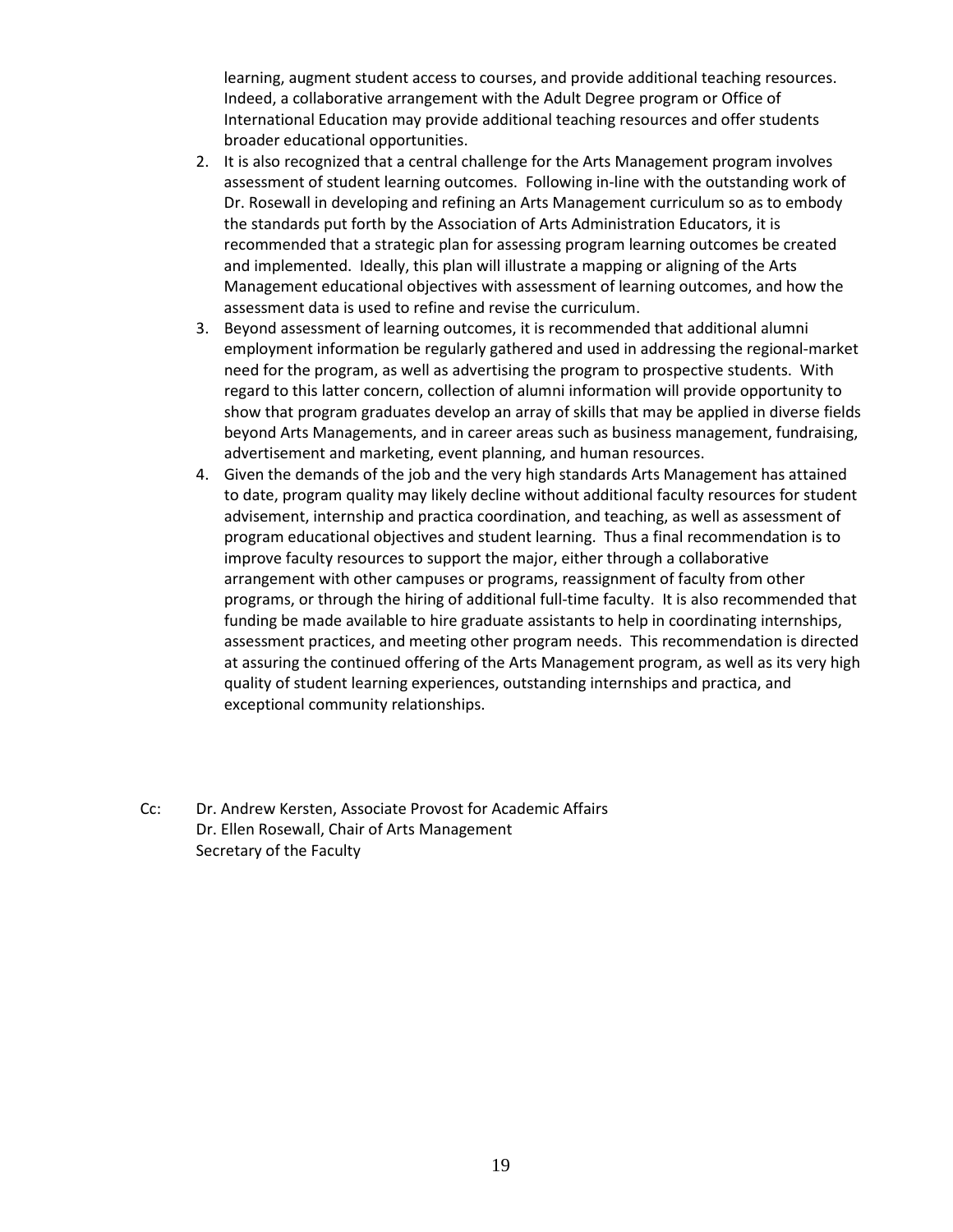

To: Scott R. Furlong, Dean College of Liberal Arts and Sciences

From: Dean D. VonDras, Chair Academic Affairs Council

Date: 4/8/2014

Subject: Recommendations following from the History Program Review

The Academic Affairs Council (AAC) has read and discussed the History Program Review, and has conferred with Dr. Clif Ganyard, Chair of History. The Academic Affairs Council notes many strengths and accomplishments, as well as limitations and challenges for the History program, and offers recommendations that we hope will be useful in assisting this program to maintain both its high level of student interest and teaching excellence.

Strengths and Accomplishments:

The History program is recognized for its excellence in scholarship and strong model of intellectual discourse offered to students through its curriculum. Further, in review of its self-report the following strengths and accomplishments are also noted:

- The History program's Mission Statement is clearly stated and aligned well with UWGB's Mission.
- The recent changes in the program's Learning Outcomes are recognized to better reflect an emphasis on history skills versus content, and are noted to enhance students' intellectual development.
- The program's Center for History and Social Justice is highly effective and provides the greater community with opportunities such as sponsoring lectures, seminars and other events conducted by visiting historical scholars.
- The scholarship of the History faculty is remarkably productive. The list of accomplishments, publications and awards is very impressive, and the History faculty is acknowledged for their strong scholarship and intellectual voice within the University community.
- The program's American and European oriented history courses offer a strong foundation within the program. Further, the program's involvement in the *Voyageur Magazine*, the *Linothorax Project,* and the *Flax Project* provide excellent learning opportunities for students. Additionally, many opportunities are given to provide students with quality and meaningful internships.
- Moreover, the *Voyageur Magazine, Linothorax Project*, and other involvements of the History program provide many connections to and collaborative opportunities for the broader community within the University and broader community.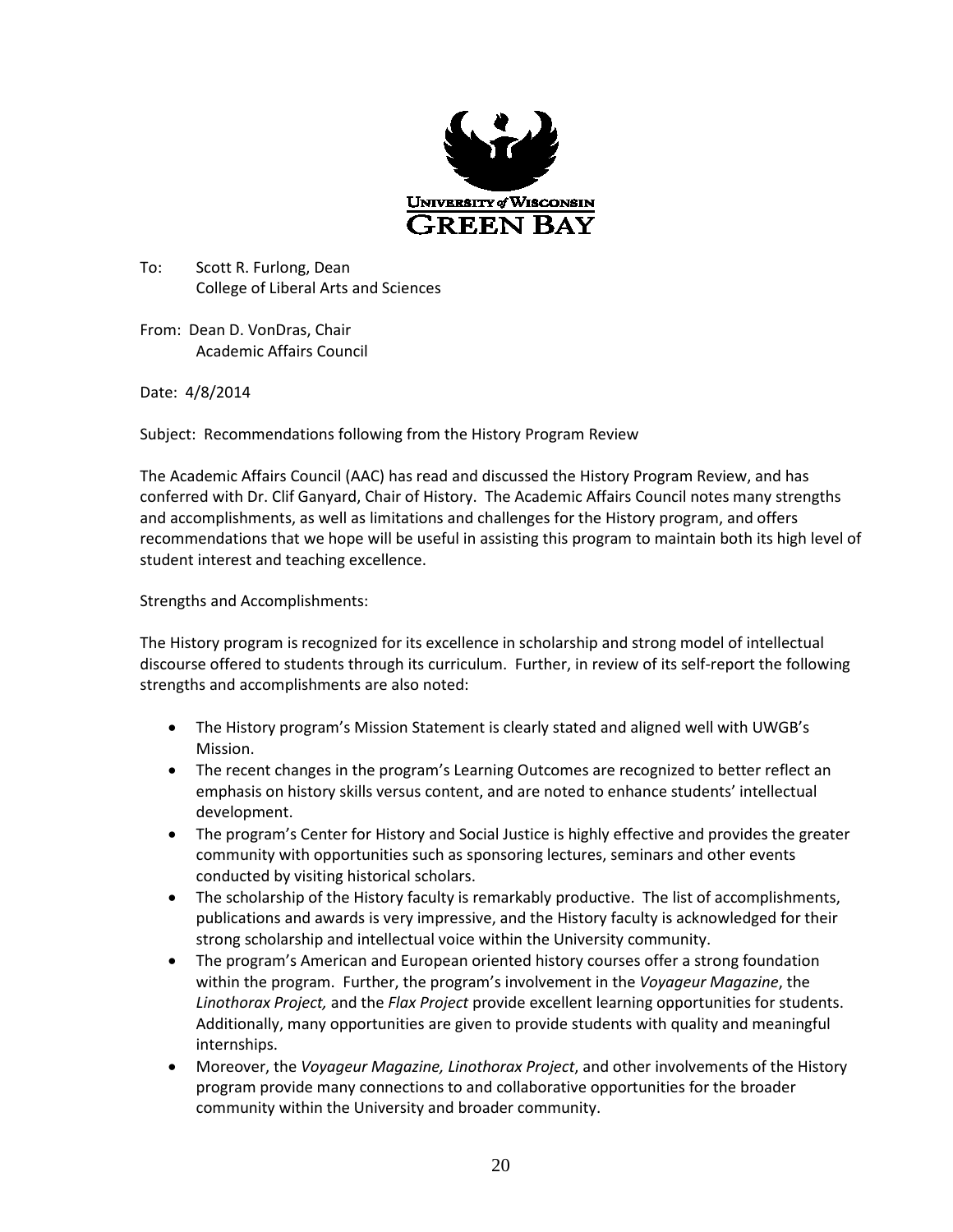Limitations and Challenges:

There are recognized challenges suggested in the self-report.

- The History Department recognizes declining enrollments; especially a decline in females majoring/minoring in history.
- Although not mentioned directly, there may be an imbalance in faculty gender ratio that restricts the curriculum; a healthy gender balance would help to provide a broader perspective and offering of courses beyond the current curriculum.
- Recognizing the trend toward globalization and gaining of international perspectives, there is a desperate need for a faculty member with a field of specialization in world history and/or Africa, Asia, or Middle Eastern history.
- Student Assessment has primarily been limited to the capstone course. Some embedded assessment does occur, but skepticism about the value of within the program assessment exists. The program does not yet seem to have a viable assessment model in place.
- History courses for students who plan to teach at the secondary need to go beyond the western cultural perspective, and should reflect more the global character of the world.
- Many lower level courses are taught by ad-hoc instructors, and this may indirectly suggest a lack of involvement of tenured faculty with students early on that limit student interest and, by extension, perhaps limit recruitment of new majors and minors.

#### Recommendations:

The AAC recognizes the excellent work of the History faculty, and with an emphasis on the program continuing to offer outstanding learning experiences that contribute to the select UWGB mission goals of interdisciplinarity, engaged citizenship, and serving as an intellectual and cultural resource, the following recommendations are offered:

- The AAC recommends the creation of a plan to develop and implement a model of assessment that is inclusive of all students of history, and that especially focuses on student development during their participation in lower-level courses, and that will follow students throughout the curriculum. Moreover, the AAC recommends the use of embedded assessment throughout each year of the curricular program. Further, the AAC also recommends that alumni data continue to be collected and tracked as part of the program's assessment plan.
- When feasible, the AAC recommends the hiring of a non-western history faculty person so as to provide this unique perspective within the program.
- The AAC also recommends the program continue to pursue gender and ethnic diversity in its recruitment of students, development of curriculum, and hiring of faculty.
- The AAC recommends the program consider a stronger world history perspective within its curriculum, perhaps through new course offerings.
- The AAC recommends continued interdisciplinary involvement and connections (e.g., as noted by the offering of new course in history of environmental sciences), and that the program consider possible ways of broadening learning opportunities for students through a visiting professor program.
- The AAC recommends considering a balance of "process" and "content" in the program's proposed learning outcomes; currently the learning goals are described primarily in ways of "process" (e.g., critical analysis, reflection, etc), and omits concerns for "content" (e.g., specified knowledge foundations). The suggestion here is to reconsider the programs learning outcomes as assessment data is analyzed and interpreted, so as to re-evaluate the sufficiency of the current learning goals, refine teaching processes, and enhance student learning.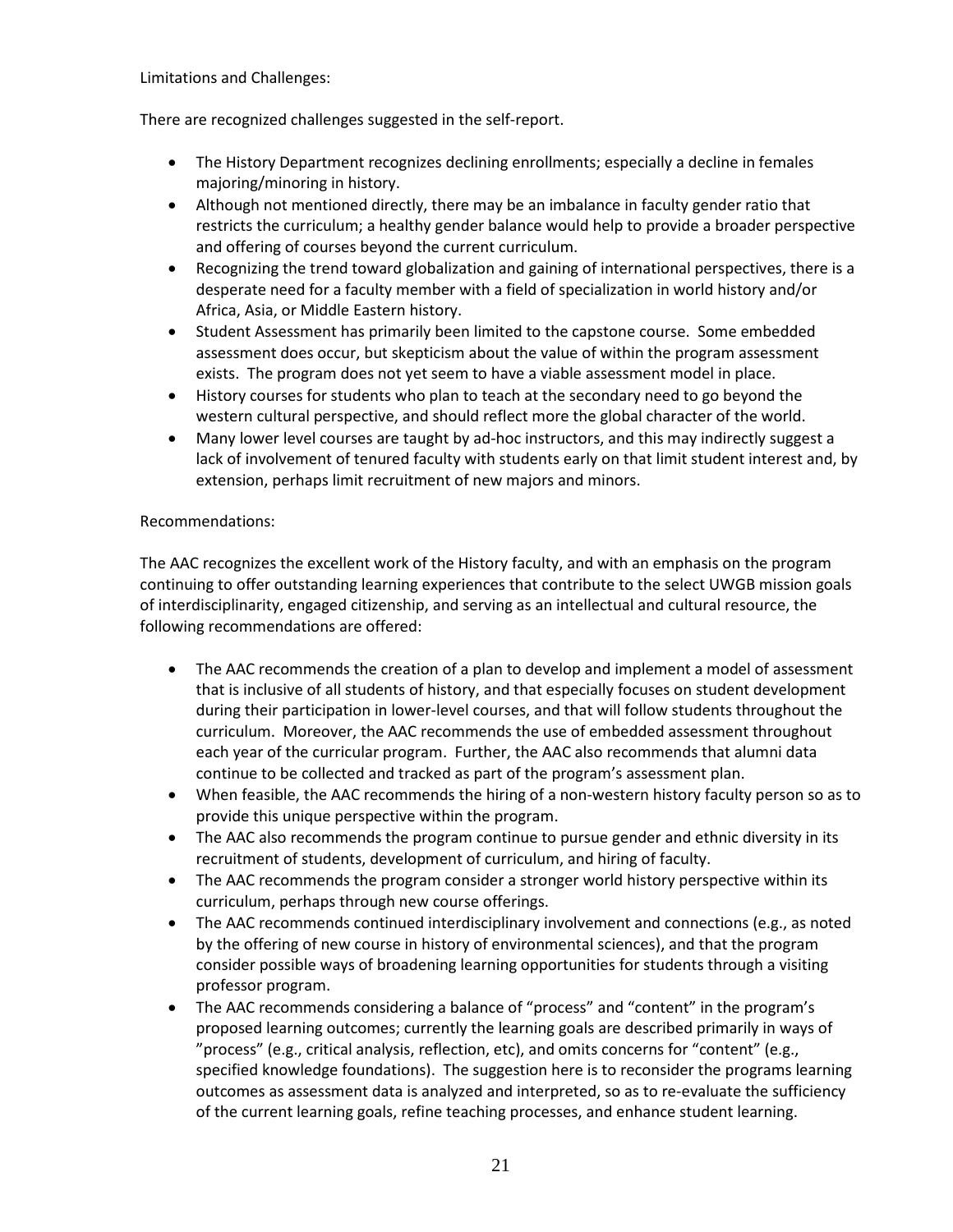• The AAC recommends considering various ways (e.g., special recruitment presentations, departmental correspondences, etc.) in which faculty may interact with students that would enhance the recruitment of majors and minors, as well as providing students information about possible jobs and careers (other than graduate school) in which they can use their degree.

Cc: Dr. Clif Ganyard, Chair of History Dr. Andrew Kersten, Associate Provost for Academic Affairs Secretary of the Faculty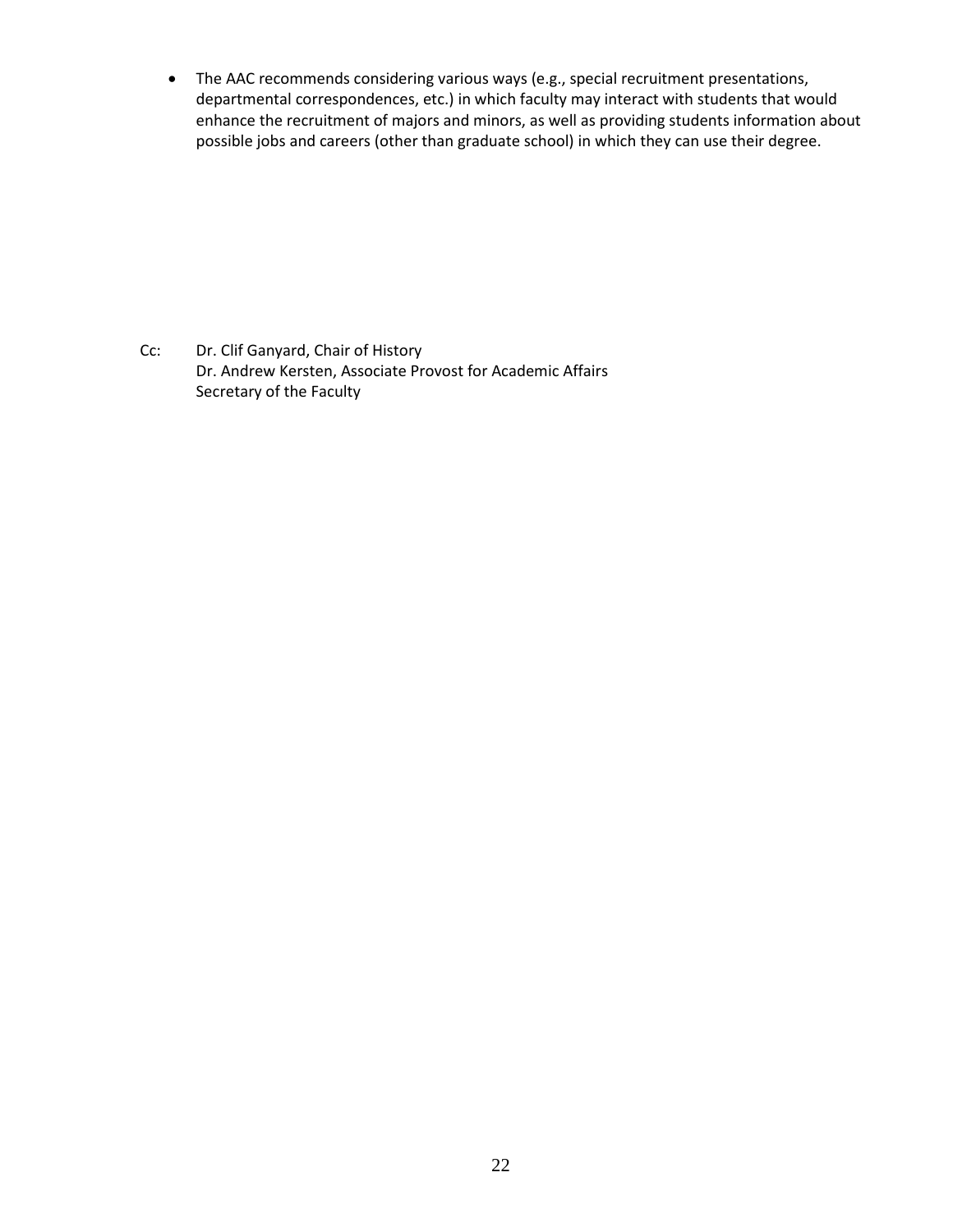

To: Scott R. Furlong, Dean College of Liberal Arts and Sciences

From: Dean D. VonDras, Chair Academic Affairs Council

Date: 4/25/2014

Subject: Recommendations following from the Design Arts Program Review

The Academic Affairs Council has read and discussed the Design Arts Program Review, and has conferred with Associate Professors Jeff Benzow and Jeni Mokren from Arts and Visual Design. The Academic Affairs Council notes many strengths and accomplishments of this program. The Council also recognizes some areas of concern and specific challenges to Design Arts, and we offer the following suggestions and questions in hopes that they facilitate an even stronger Design Arts Program in the years to come.

#### **Strengths and Accomplishments:**

Since emerging from the Arts and Visual Design (AVD) unit as part of Art and becoming a separate program, the Design Arts program has continued to grow in size and scope. The program focuses on preparing students to "adapt to an expanding gamut of media used in communication, interactive media, print design and human scale interaction and sustainable design practices." This problemfocused approach is directed at serving the ever-growing needs of businesses that require everything from brochures and websites to urban design. Students from the program have won many regional honors and are integral to the success of the Voyageur magazine and Sheepshead Review.

The AAC recognizes the instruction within the Design Arts program to be of high quality, and Professors Jeff Benzow and Toni Damkoehler show great expertise in the areas of graphic and environmental design, the two traditional divisions within the interdisciplinary degree. They have produced a very strong vision statement that is obviously centered around student needs, and they support their overall philosophy with a strong assessment model. The steady growth of enrollment in recent years underscores the popularity and relevance of Design Arts instruction. Professors Benzow and Damkoehler go to great lengths to stay current on new technologies and trends in their fields, and the creation of two new gateway courses is one of the many ways they have developed a robust and thoughtful curriculum. Their focus on interactive technologies is also notable and laudable.

Design Arts' use of student internships and a clear focus on community engagement connects activities on-campus with real world experiences off-campus in a way that supports UWGB's Select Mission of serving as an intellectual, cultural, and economic resource. Likewise, cooperating projects with Oneida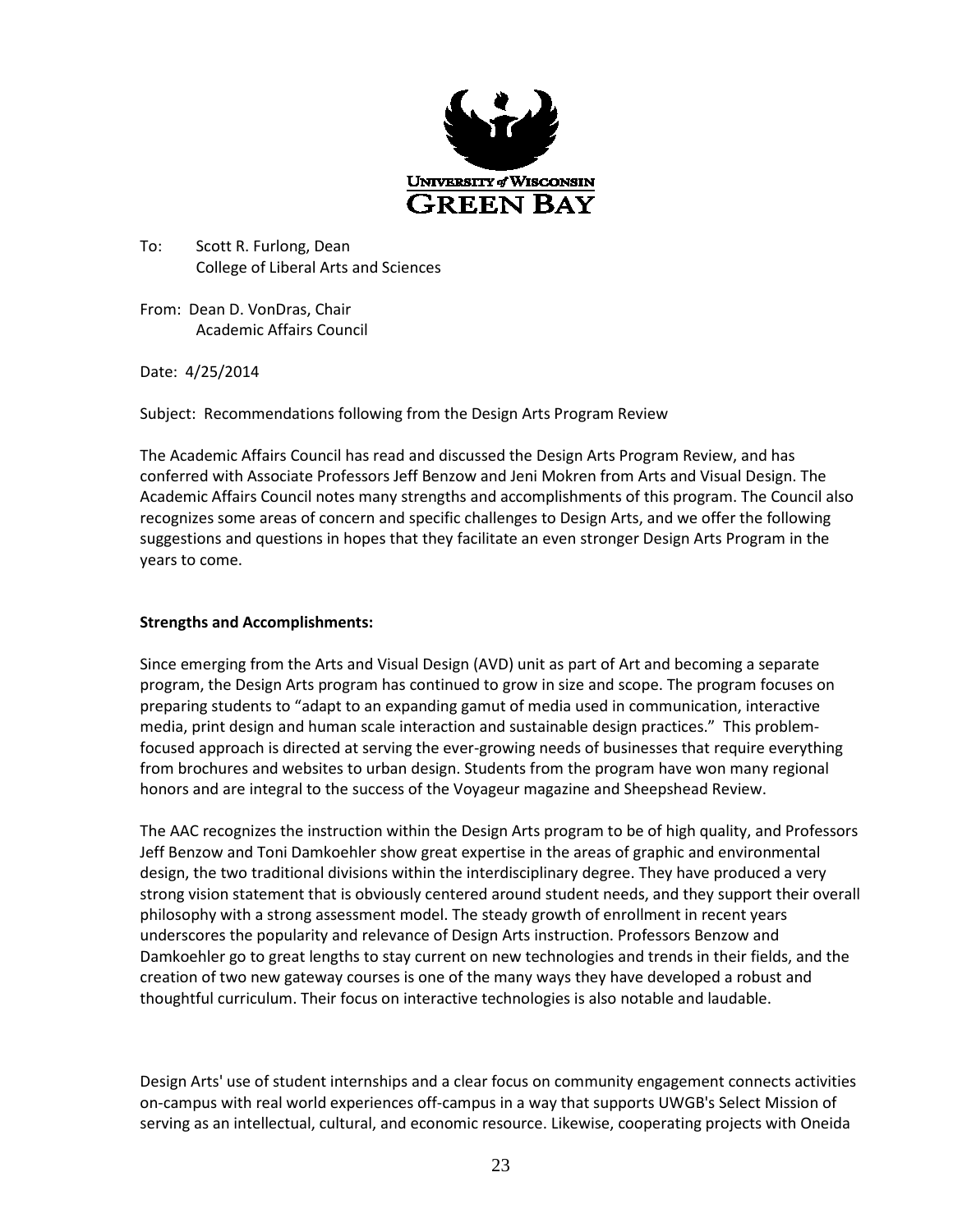leaders and the Neville museum have strengthened the University's standing in the community. Additionally, the involvement of Design Art students in projects such as the plaza between the University Union and Theatre Hall underscores the program's dedication to promoting environmental sustainability as per the Select Mission. Design Arts continues to do admirable work and is a growing program.

#### **Limitations and Challenges:**

Continued growth in the number of Design Arts majors has put a substantial strain on Professors Damkoehler and Benzow, especially their ability to properly advise students and oversee them in increasing internships in the community. A re-assessment of loads and possible additional faculty may be needed. Similarly, a re-assessment of the chain of command system within AVD might be necessary, as the distinction between Art and Design is becoming more pronounced, and Design might need to therefore have more self-governmental autonomy.

While the courses that are offered by Design Arts, especially at the upper levels, address the needs of the majors, a remnant division between Graphic and Environmental design from earlier in the program's history may need to be revised to reflect an increasing convergence of these areas. While the program's emphasis on increasing student understanding of technology is commendable, current facilities and equipment may be lacking. Finally, placement rates of Design Major graduates lag behind the average for the university and may be a point on which to focus as courses and internship opportunities continue to improve.

#### **Recommendations:**

- **The AAC recommends development of a clear plan for dealing with the removal of traditional** tracks of Graphic Design and Environmental Design is needed. Consultation with URS for the Environmental portion of curriculum design will help in this regard.
- **The AAC recommends that new courses and curricular design should be based on feedback** from AVD's recent NASAD recommendations. The assessment and/or creation of courses that can fulfill multiple roles within AVD are necessary.
- **The AAC recommends that Design Arts looks for potential crossover courses with other Units,** especially from Communications, digital Humanities courses, and courses in Computer Science. Some work with Adult Degree might also be possible and desirable.
- The AAC notes that the continued growth of this program is straining resources. We therefore note a clear need for an additional faculty member and more space for the program, as well as technical resources such as CAD hardware and software, and various licenses for online work with Adobe software.
- The continually growing distance between the Design major and the Art major may call for more autonomy for the Design program to chart its own course. The AAC recommends a cleareyed assessment of program leadership, with the possibility of offering more autonomy to Design Arts within the Unit.
- Cc: Dr. Jeff Benzow, Design Arts Program Dr. Jeni Mokren, Chair of Arts and Visual Design Dr. Andrew Kersten, Associate Provost for Academic Affairs Dr. Greg Davis, Associate Provost for Academic Affairs - Elect Dr. Cliff Abbott, Secretary of the Faculty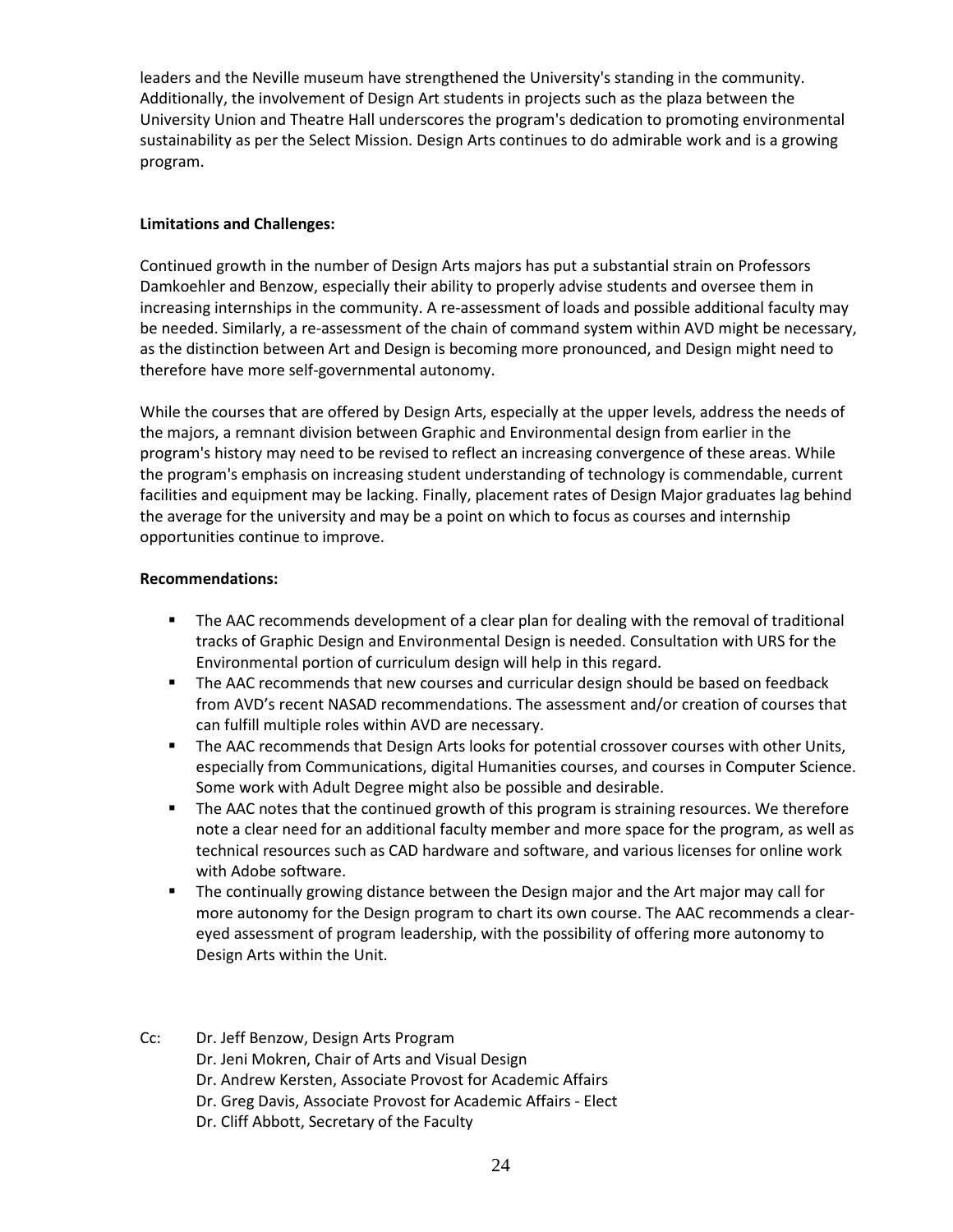

To: Jennifer Mokren, Chair of Art and Design Scott Furlong, Dean of Liberal Arts and Sciences

From: Dean D. VonDras, Chair Academic Affairs Council

Date: 4/30/2014

Subject: Further clarification of a recommendation in the recent AAC report on the Design Arts Program Review.

In response to your query about the recommendation: "The continually growing distance between the Design major and the Art major may call for more autonomy for the Design program to chart its own course. The AAC recommends a clear-eyed assessment of program leadership, with the possibility of offering more autonomy to Design Arts within the Unit." Please note this recommendation follows from the AAC's understanding that due to technological advancements, the curricula and career orientations of Art and Design have become increasingly disparate. Thus to provide further clarification of this recommendation, the AAC suggests a series of practical discussions with the Dean of Liberal Arts and Sciences, key program Chairs, as well as other stake-holders to explore ways that would provide Design Arts the greatest support and flexibility in offering their major. These discussions may consider a variety of approaches (e.g., autonomy in use of the Design Arts discretionary money, liaison with the Communication major, etc.) to strengthen support for the Design Arts major.

Cc: Dr. Jeff Benzow, Chair of Design Arts Dr. Andrew Kersten, Associate Provost for Academic Affairs Dr. Greg Davis, Associate Provost for Academic Affairs – Elect Secretary of the Faculty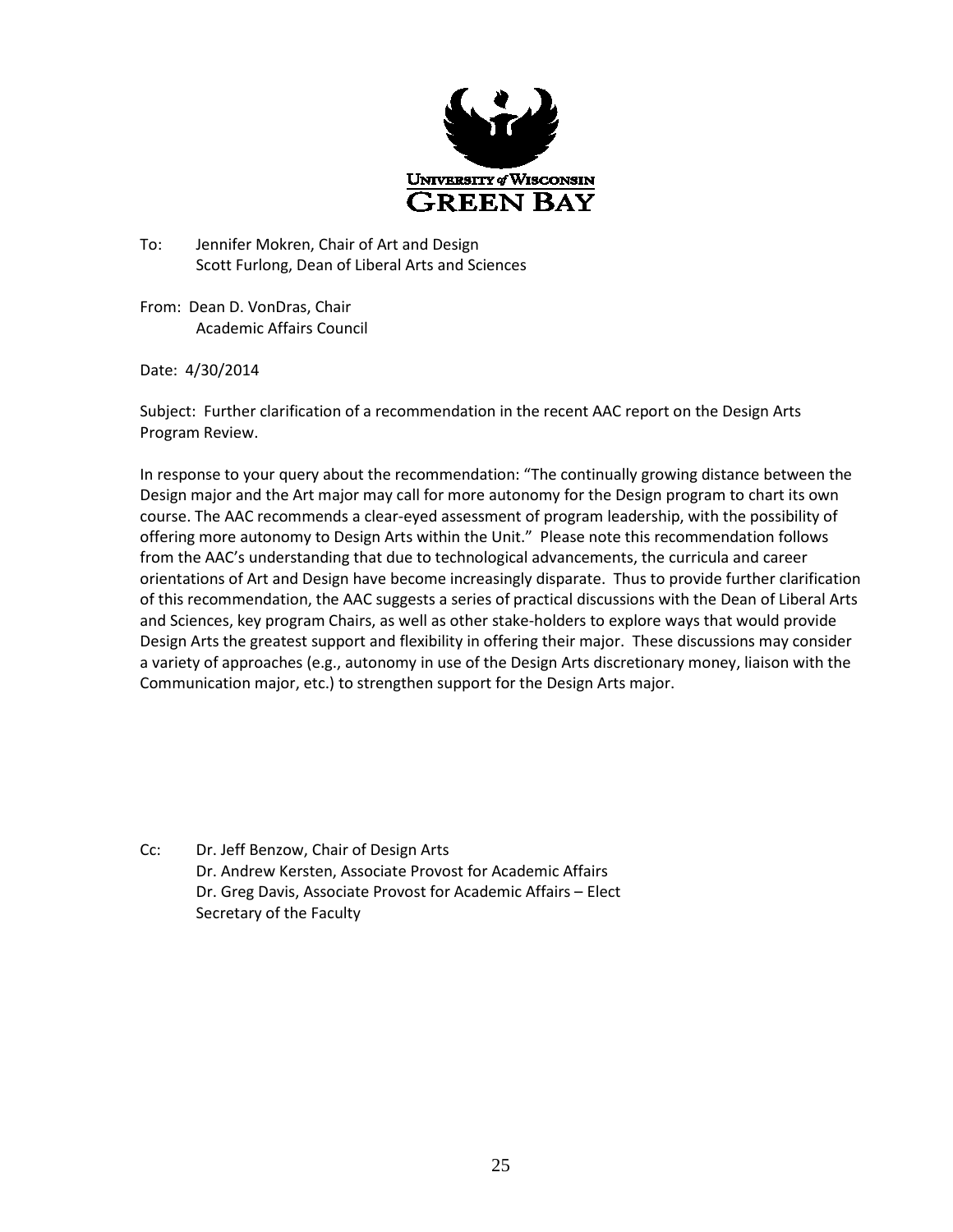

To: Scott R. Furlong, Dean College of Liberal Arts and Sciences

From: Dean D. VonDras, Chair Academic Affairs Council

Date: 5/19/2014

Subject: Recommendations following from the Human Development Program Review

The Academic Affairs Council (AAC) has read and discussed the Human Development Program Review, and has conferred with Dr. Kate Burns, Chair of Human Development. The Academic Affairs Council notes many strengths and accomplishments, as well as challenges for the Human Development program, and offers recommendations that we hope will be useful in assisting this program maintain both its high level of student interest and teaching excellence.

Strengths and Accomplishments:

The Human Development program is a robust program serving many areas of undergraduate education, and is to be commended for its arduous work in revising its curriculum since its last review. Further, in review of its self-report the following strengths and accomplishments are also noted:

- The broad scope of activities and disciplines covered under Human Development is very much in line with the University's focus on interdisciplinarity.
- Students in the Human Development program learn a great deal about statistics and methods, and get to apply those skills on real research projects (as can be seen in the high number of coauthored papers and Academic Excellence Symposium presentations) and through internships.
- The Human Development program has very clearly outlined both their learning outcomes and their assessment of these outcomes, and is dedicated to changing their curriculum and educational approach as needed based on what they learn from their assessment.
- The program provides a solid undergraduate foundation in Human Development as a science, and has had many students accepted to masters-level and doctoral programs.
- The Human Development faculty has been very active in scholarship, and the AAC notes numerous publications and presentations in the program's self-report. Moreover, the Human Development faculty has often included students as collaborators and co-authors in presentations and publications.
- Human Development is a growing unit, with many new hires and faculty promotions. The program continues to attract many new majors and minors and produces a very high number of graduates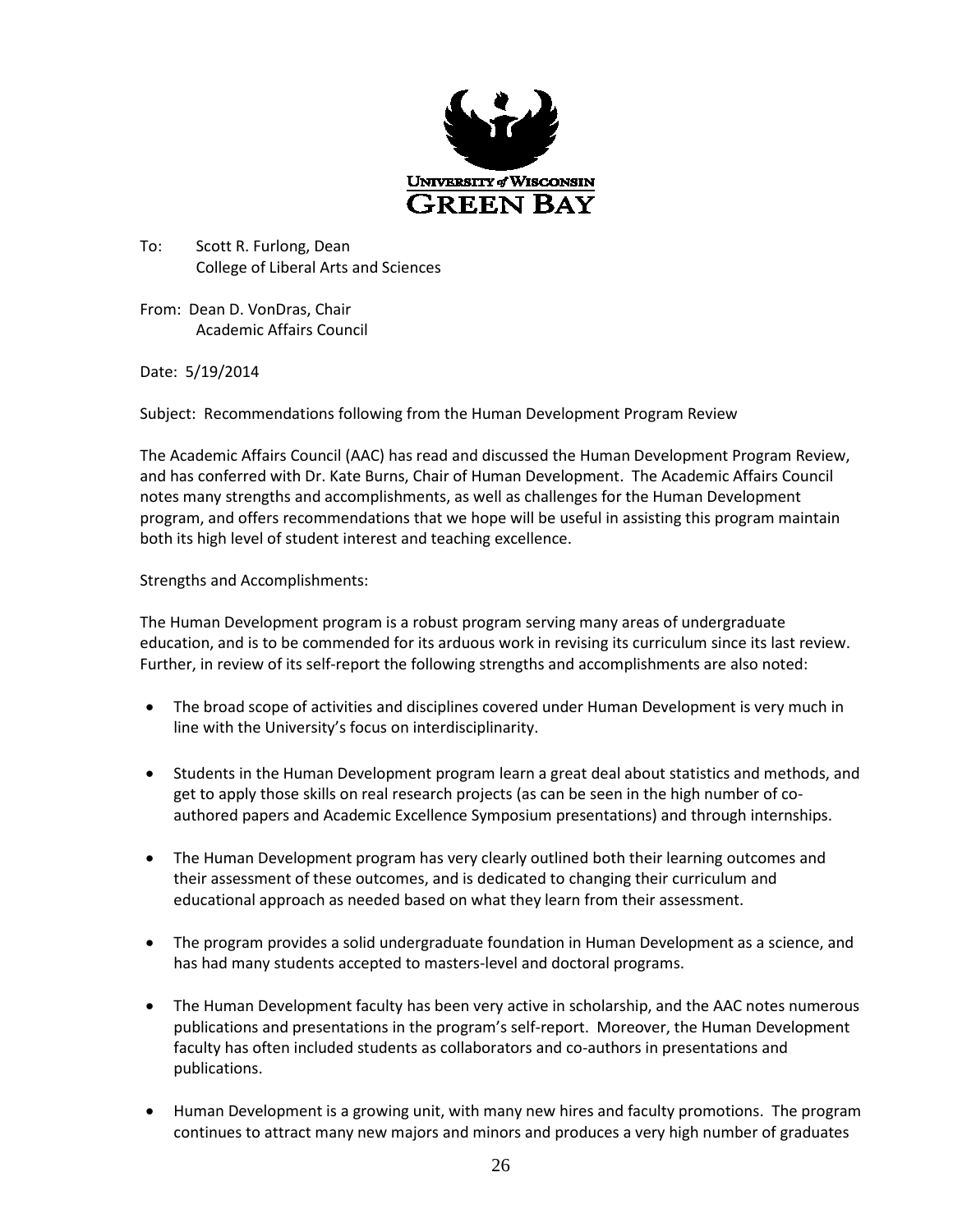each year.

- Many faculty members of the Human Development program are leaders at local, state, and national levels in both professional and civic organizations, which reflects well on the University and offer inroads into these organizations for our students.
- Other noted accomplishments of the Human Development program include, (a) a curriculum that outlines three areas of multidisciplinary coursework; and (b) the creation of three new courses, Personal Relationships, Spirituality and Development, and Development Research Methods.

#### Challenges:

There are areas of challenge also indicated in the self-review. Of particular note are the following:

- There is a need for close examination of assessment and learning outcome data so as to more effectively "close the loop", and thereby use assessment information to improve courses and curriculum. An annual department meeting specifically dedicated to assessment has strong merit in this area.
- It appears that the Human Development faculty does an excellent job at preparing students for graduate school. The alumni survey, however, shows that former students often work at jobs somewhat distant from the area of Human Development. This may suggest a gap between what the job-market is asking for and what the Human Development program is preparing students for, especially students who will enter the job-market directly after graduation and not to go on to graduate school.
- There are many majors and minors in the program and this may affect access to advising. Moreover, the type, quality, and frequency of advising may need to be re-adjusted to meet student needs.

#### Recommendations:

The AAC recognizes the excellent work of the Human Development faculty, and with an emphasis on the program continuing to offer outstanding learning experiences that contribute to the select UWGB mission goals of interdisciplinarity, engaged citizenship, and serving as an intellectual and cultural resource, the following recommendations are offered:

- The AAC recommends an annual faculty meeting or retreat dedicated to the discussion of assessment issues and procedures.
- The AAC recommends close examination of how the program's learning outcomes prepare students to enter the job market after graduation. In addition, the AAC recommends that special activities or informational exchanges that focus on job preparation and career outlook be created for students who do not plan to attend graduate school after graduation.
- The AAC further recommends that the Human Development program offer more applied courses to assist students seeking jobs in related fields after graduation. For example, offering a course on contemporary ethical/moral issues for students who after graduation hope to work in the areas of child/adult day-care, family services, education paraprofessional, social work, etc.
- To further develop and strengthen student mastery of the scientific approach, the AAC suggests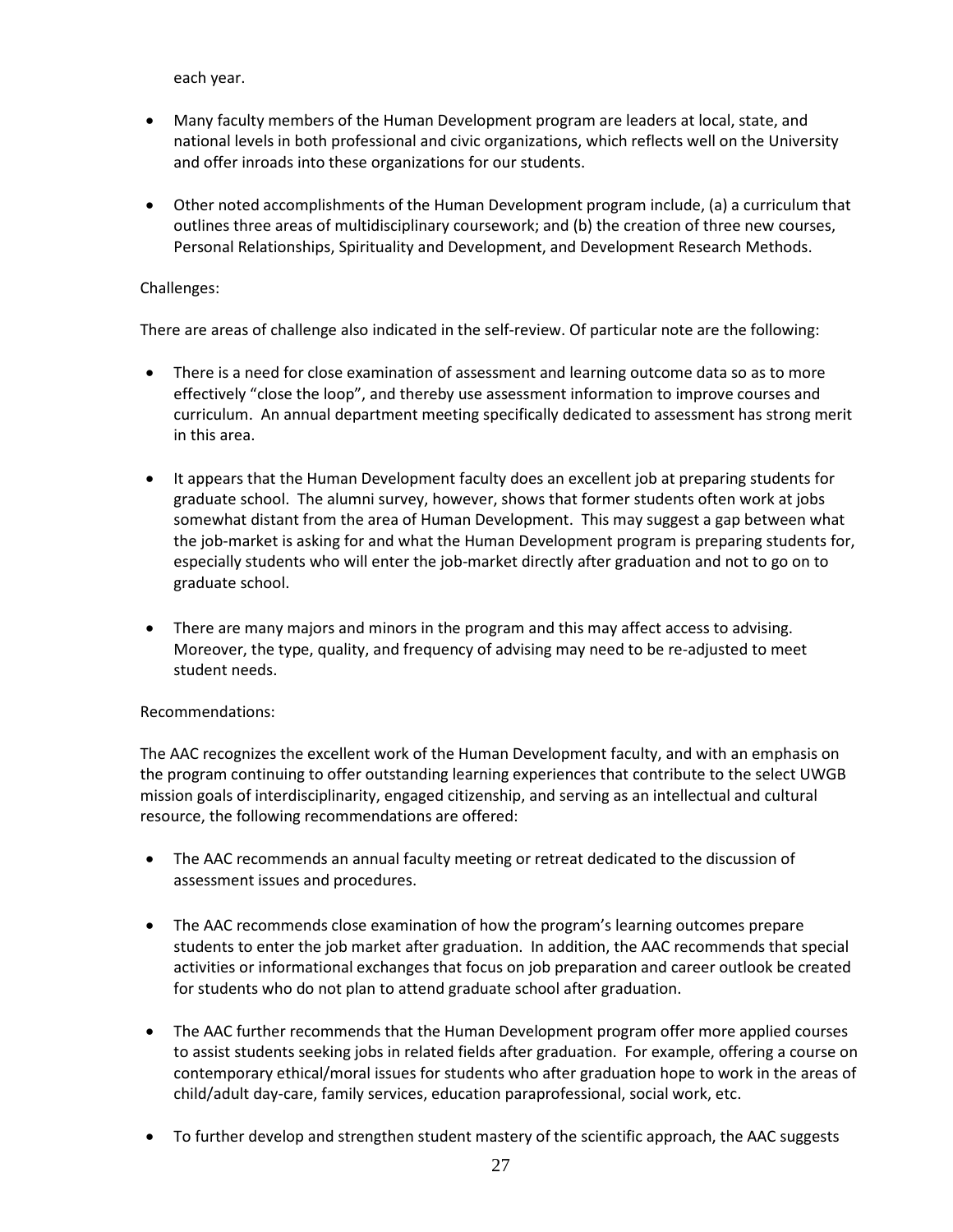considering and experimenting with alternative approaches to teaching research methods; for example, a sequence of 2-credit courses, where research method courses are offered at the lowerand upper-levels in the curriculum.

- The AAC recommends that the Human Development program continue its very strong studentcentered approach to learning, but to be proactive in identifying areas and in implementing ethical guidelines where the potential for conflict-of-interest may exist (e.g., in using students as subjects in student or faculty research).
- The AAC recommends that the Human Development program collaborate with other programs to develop a model of advisement that makes clear student and faculty responsibilities for advising. Further the AAC strongly recommends that advising be a collective, team-effort of the programs' faculty.
- Cc: Dr. Kate Burns, Chair of Human Development Dr. Andrew Kersten, Associate Provost for Academic Affairs Dr. Greg Davis, Associate Provost for Academic Affairs - Elect Dr. Cliff Abbott, Secretary of the Faculty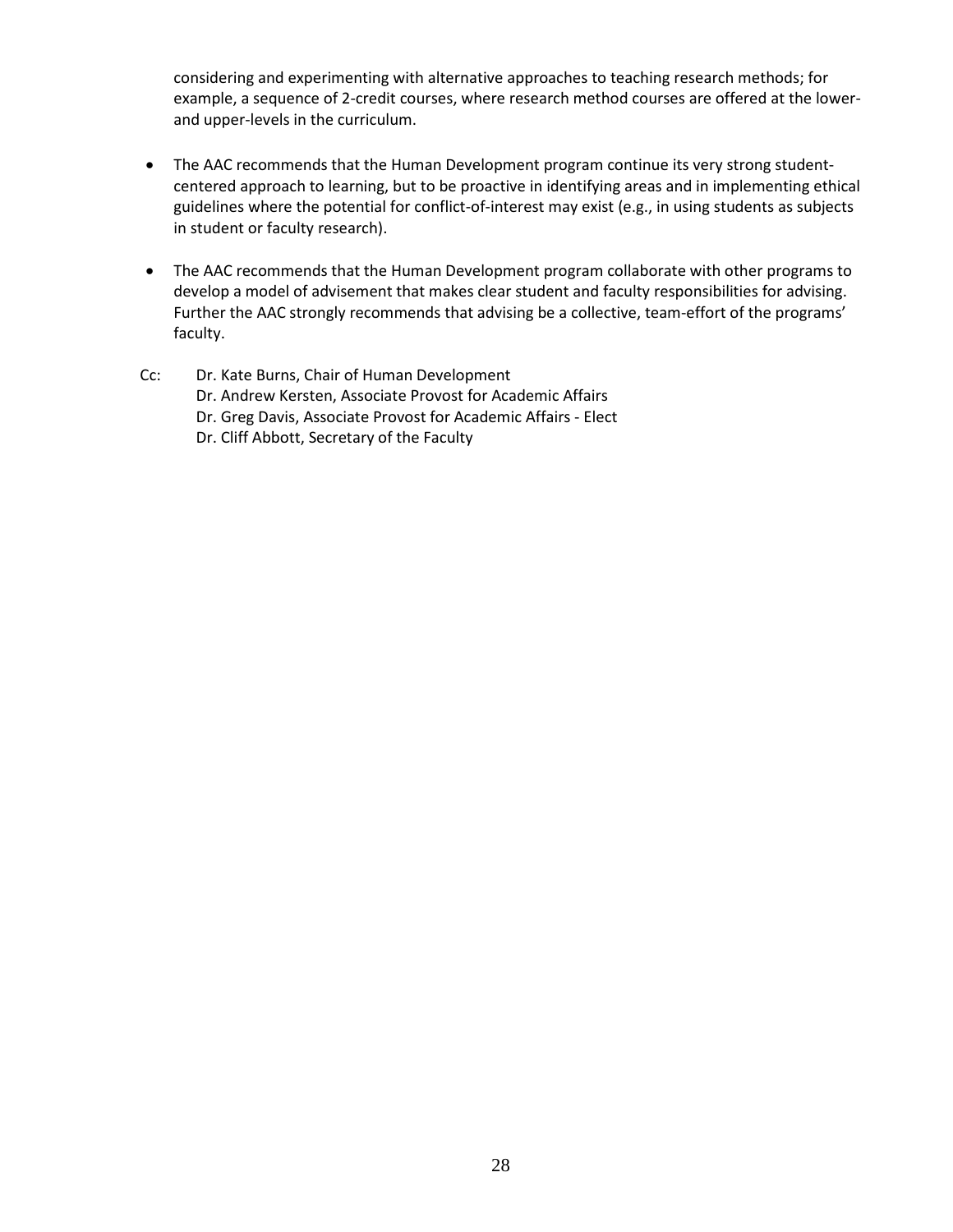

To: Scott R. Furlong, Dean College of Liberal Arts and Sciences

From: Dean D. VonDras, Chair Academic Affairs Council

Date: 5/19/2014

Subject: Recommendations following from the Urban and Regional Studies Program Review.

The Academic Affairs Council (AAC) has read and discussed the Urban and Regional Studies Program Review, and has conferred with Dr. Tom Nesslein, Chair of Urban and Regional Studies, as well as Dr. Kumar Kangayappan and Dr. Ray Hutchison, both members of the Urban and Regional Studies Faculty. The Academic Affairs Council notes many accomplishments, as well as challenges for the Urban and Regional Studies program, and offers recommendations that we hope will be useful in sustaining this program and in increasing student interest in its major.

Strengths and Accomplishments:

The UW-Green Bay Urban and Regional Studies (URS) is an established and exceptional academic program. Among its accomplishments are the following:

- The Urban and Regional Studies program offers students excellent internships with area agencies and planning bodies that include Bay-Lake Regional Planning Commission, Brown County Extension, Brown County Services, and the City of Manitowoc Planning Department. The URS faculty members have supervised more than 25 internships since 2006.
- The Urban and Regional Studies program is active in international outreach led by URS faculty members. This includes a travel course offered every year by Professor Cruz, as well as a month visit to Tena, Ecuador for URS students led by Professors Cruz and Parrillo in each of the last 3 semesters. Further, Professor Cruz was awarded an EU Grant in 2008 to do a three-year comparative study of intermediate and small size cities; while Professor Hutchison organized a planning committee of 6 persons from Italy, Germany, Brazil, and Serbia (2000, 2015), and has been an invited speaker at the University of Florence and the University of Bologna (2013).
- Along with this international involvement, there has been strong Wisconsin Community outreach led by the URS faculty. This includes Professor Cruz's state award for his neighborhood Master Plan for the Broadway District of Green Bay (2007), and a recently completed update of the neighborhood Master Plan for the Broadway District of Green Bay (2014); Professors Parrillo and Cruz's consultation for the city of Oconto regarding their housing problem (2012); Professor Nesslein's representative role in two Wisconsin Economic Summits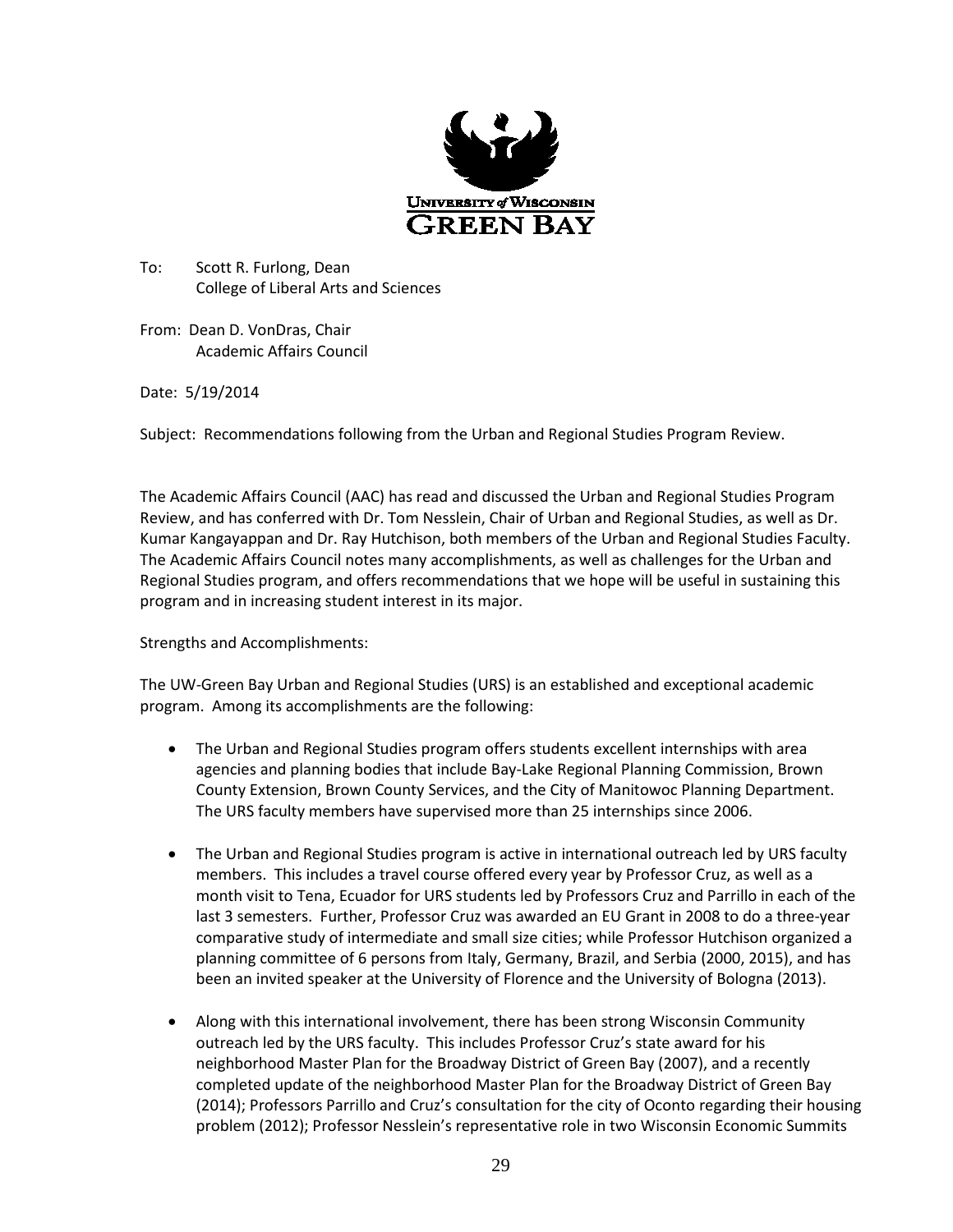(2010); and, Professor Hutchison direction of the Hmong Studies Center. Further, and again showing very strong community involvement, the URS faculty and students have been very active in working with neighboring communities and towns in developing research reports on economic development and land use planning, and have used these reports to apply for various government grants.

- The URS faculty has also demonstrated strong scholarship. This includes the following: A book publication by Prof. Cruz entitled, *"Comparative Study of urban morphologies between Green Bay, WI, Albacete, Spain, and Llomza, Poland* (2013). Works by Prof. Hutchison: *The Ghetto* (2012) and *The New Urban Sociology* (at press); and, election of Prof. Hutchison as Chair-Elect of the Community and Urban Sociology Section of the American Sociological Association (2014- 2016).
- Since the last review, the URS program has hired an urban geographer with skills in Geographic Information System (GIS); the URS will use this newly acquired expertise to pursue links to the Business School.
- The URS program has shown strong educational outcomes as demonstrated by the UW-Green Bay Alumni Survey (2008-2012). The survey indicates that URS students feel they are significantly better prepared relative to UWGB students in all the following areas: (a) understanding social, political, geographic, and economic structures; (b) understanding of the impact of social institutions and values; (c) understanding the significance of major events in Western civilization; (d) understanding contemporary global issues; (e) understanding the causes and effects of stereotyping and racism; and, (f) leadership and management skills.

#### Challenges:

There are areas of challenge also indicated in the self-review. Of particular note are the following:

- Over the 21 year period since 1993, the number of URS majors completed has declined sharply, from 17 per year for the first 7-year period (1993-1999), to 11 per year for the second 7-year period (2000-2007), and finally to 9 per year for the third 7-year period (2007-2014).
- The URS program has fallen behind Public and Environmental Affairs (PEA) in offering lower level courses and attracting students to their major. The PEA faculty offers 5 popular lowerlevel courses while the URS faculty can only offer two 100-level courses. In 2003, the URS offered 7 sections of lower-level courses enrolling 178 students. In contrast, the PEA offered 35 sections enrolling 1,222 students.
- Many of the accepted transferring students from 2-year colleges to the major have already fulfilled general education requirements, and thus have no need to enroll in the lower level courses offered by URS. The expansion of online general education courses has also been seen to decrease the URS lower-level course enrollments. Both of these developments have made it more difficult for URS faculty to meet students early in their educational experience and to recruit them to the URS major.

#### Recommendations:

The Urban and Regional Studies program offers outstanding learning experiences that contribute to the select UWGB mission goals of interdisciplinarity, engaged citizenship and connection with the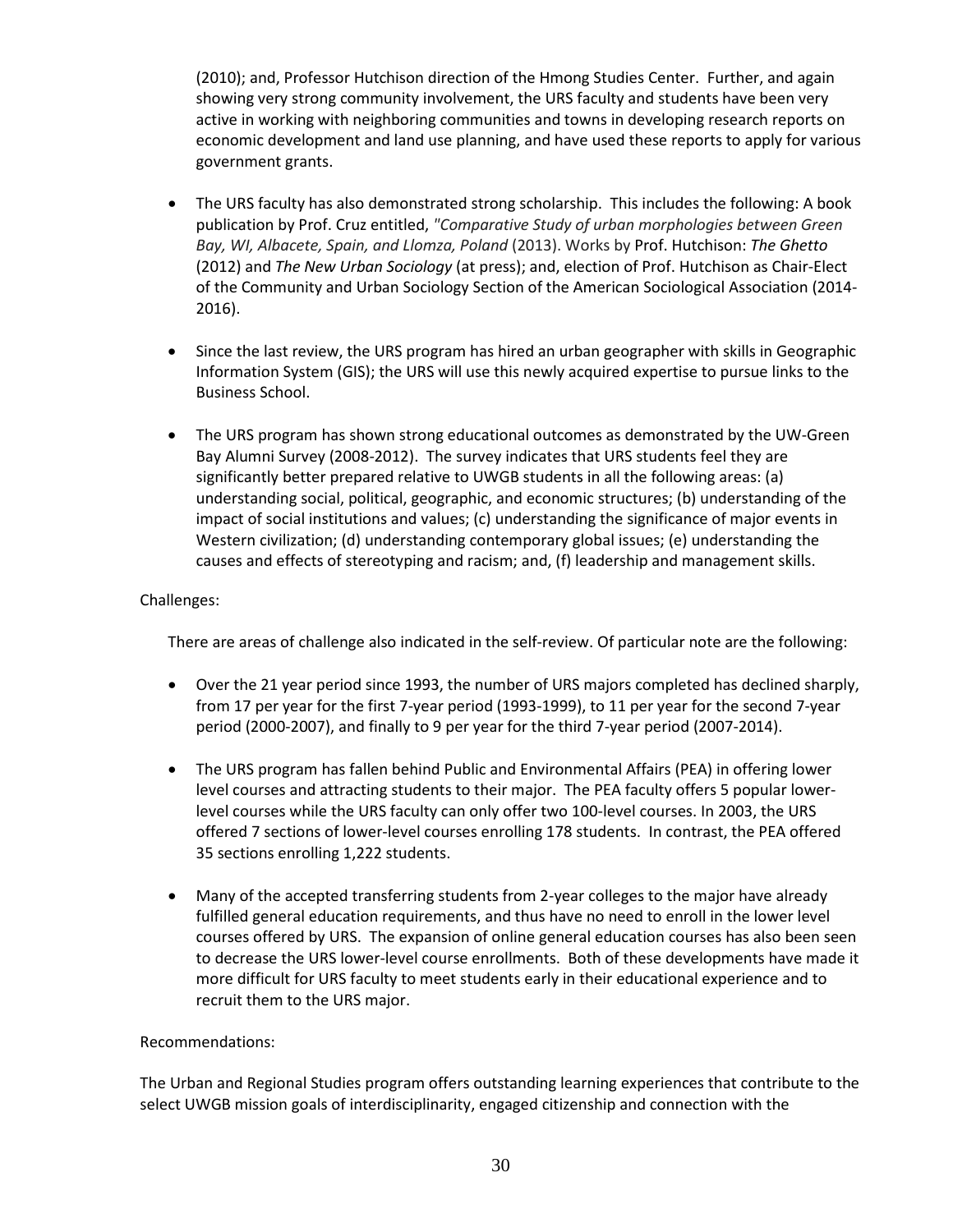community, and serving as an intellectual and cultural resource. Thus with an emphasis on sustaining the program and increasing student interest in the major the following recommendations are offered.

- The AAC recommends that faculty losses encountered by retirements and leaves over the past decade be restored so as to sustain this very important community-oriented program of our university. Thus, the AAC recommends new hires in the areas of urban government/demography and ethnic studies/urban history, and re-assignment of current faculty to instruct in the areas of urban/environmental design. This recommendation to hire new faculty offers the University an opportunity to add further cultural-diversity to our faculty, as well as provide an expanded cultural-perspective that is critical in attracting students interested in ethnicity and urban studies.
- The AAC also recommends that the URS program continue in its efforts to build procedures of assessing learning outcomes and tracking alumni success in finding jobs.
- Further, and especially with regard to meeting the learning outcome of mastery in research methods appropriate for Urban and Regional Studies, the AAC recommends re-instituting a course in research methods as a requirement of the major.
- As a way of increasing student interest in the major, the AAC recommends considering various ways of marketing the major/minor to students. For example, through advertisement flyers that emphasize the "hands-on" orientation of the major and types of jobs students may attain after graduation, as well as the program's novel focus on ethnicity and urban issues. This marketing may conceivably also emphasize URS as a minor area of study that would complement students' majors in PEA or Design Arts or Business or Human Development, etc. Similarly, various URS courses may potentially be considered for incorporation as an area of emphasis in the Integrated Leadership Major offered through the Adult Degree Program.
- Further, in seeking ways to revitalize the major so as to compliment current course offerings and to potentially expand the current curriculum, the AAC recommends exploring possible linkages and affiliations with the Business School faculty as well as with the environmental design faculty in the Design Arts program.

Respectfully submitted, Dean D. VonDras, Chair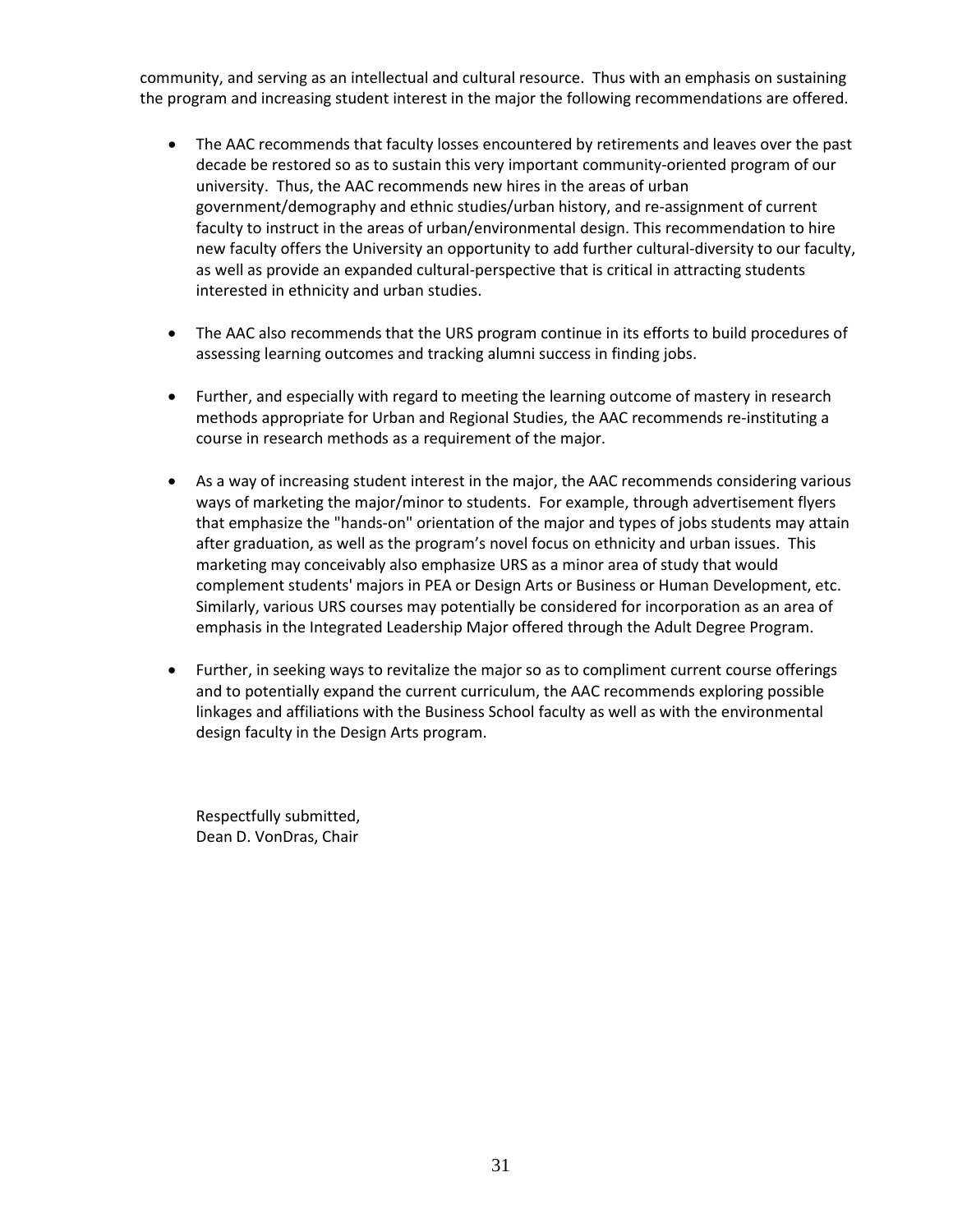## <span id="page-31-0"></span>**Personnel Council**

Members of the Personnel Council 2013-14 were Scott Ashmann, Adolfo Garcia, David Voelker, Michael Zorn, and Georjeanna Wilson-Doenges (Chair).

The members of the Personnel Council believe the Council to be effective and useful in the role of evaluating tenure candidates from the broader perspective of the university faculty as a whole. The members of the Council also feel that the evaluation of tenure candidates by this group is an important recognition of the candidates' career accomplishments and serves to reinforce that their efforts are noticed and appreciated.

This year we discussed and made suggestions for revision to the SoTL proposal that went to the Faculty Senate and endorsed the revised motion (with one abstention) in the fall.

The Chair of the Personnel Council also represented the Council at the first Shared Governance Conference in the spring.

- 1. The Personnel Council reviewed tenure files and recommended promotion to Associate Professor with tenure unanimously for the following individuals (in January):
	- Gaurav Bansal Caroline Boswell Michael Knight J. Vincent Lowery James Loebl Sampath Ranganathan Gabriel Saxton-Ruiz Christine Vandenhouten Lora Warner
- 2. The Personnel Council reviewed tenure files and was split on the vote to recommend promotion to Associate Professor with tenure for the following individual (in October):

Kimberly Baker

3. The Council recommended two candidates each from the Social Sciences, Arts and Humanities, and At-Large for election to the Committee on Committees and Nominations.

Georjeanna Wilson-Doenges, Chair, Personnel Council Personnel Council – 2013-14 Annual Report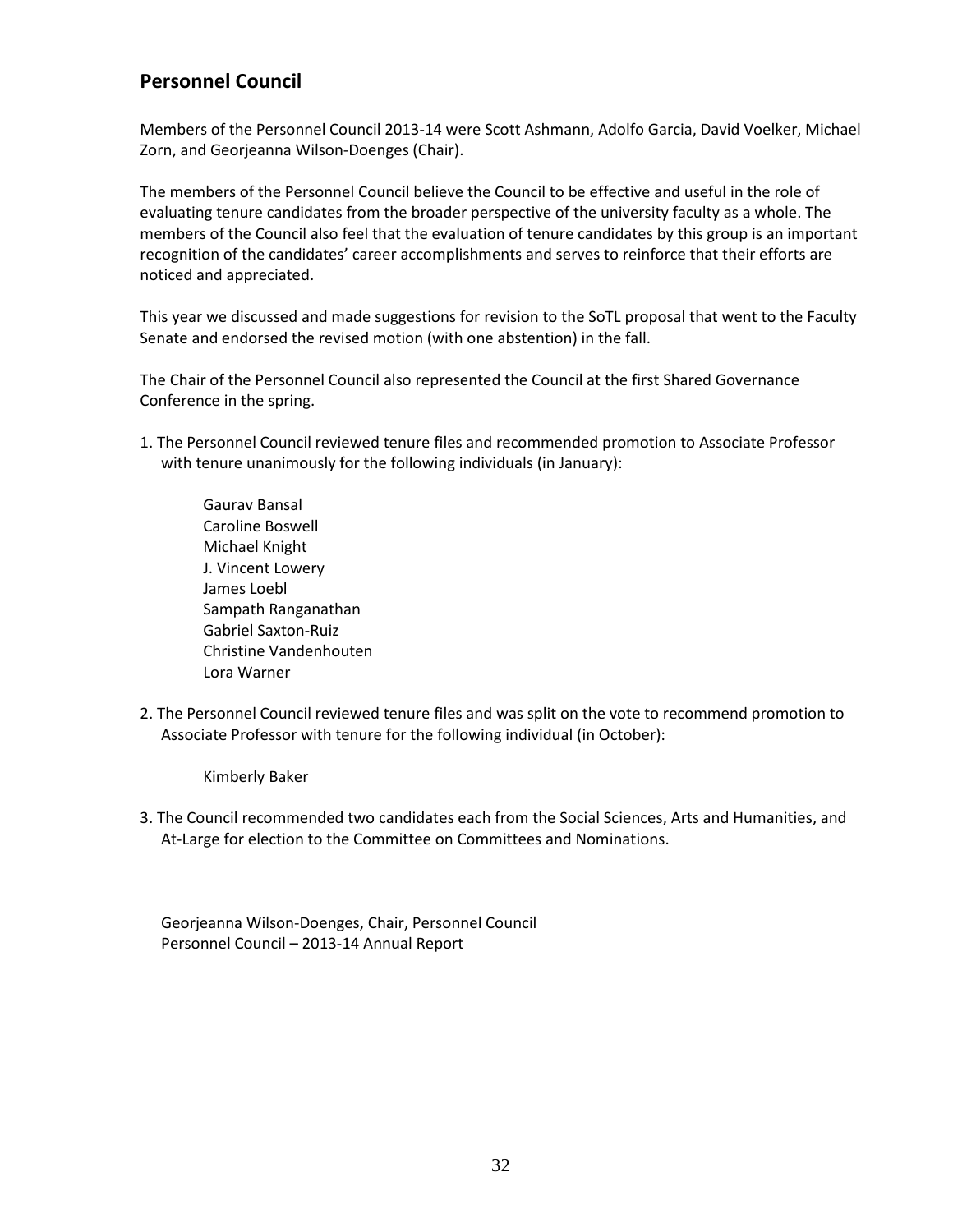## <span id="page-32-0"></span>*General Education Council*

Council Members: Jeff Entwistle (Chair), Heidi Fencl, Woo Jeon, Hye-Kyung Kim, William Lepley, Christine Smith, Donna Ritch (Associate Dean LAS/General Education), Andrew Kersten (Associate Provost for Academic Affairs)

This was perhaps one of the busiest years the GEC has had in quite some time given our transition to a new General Education Program beginning in Fall 2014. What is most unique for our campus is not simply the transition into a new General Education model but the fact that General Education will now undergo regular program Assessment just as all other academic programs on campus.

#### **2013/2014 GEC**

- The GEC reviewed 38 various course proposals that included 15 new Freshman Seminars. (A complete list of course proposals is listed below)
- Reviewed General Education Transition forms for approximately 298 courses
- Developed and edited Measureable Learning Outcomes in conjunction with Provost's Special Assistant for Assessment Jeni Mokren.
- Advised Jeni Mokren regarding the Development of the future General Education Assessment plan

Every general education course that had been offered previously that programs were interested in continuing to offer as a General Education course had to be reviewed under the new lens of general education measurable outcomes and for the inclusion of embedded skills development. Essentially all of the approximately 298 general education courses that are now listed in the undergraduate catalog had to undergo a transition form review by the GEC this past year. It should be noted that all Travel Courses and areas of Applied Music Study are listed only once and also that number only includes one listing per program in the area of Freshman Seminars and yet many programs offer more than one. Additionally it should be noted that since the Capstone Experience was not going to be needed for students right away in this new development that the GEC expects most of those proposals during the 2014/2015 academic year as only six Capstone Courses were included in that list of 298 courses mentioned previously. A mapping form was used simply to keep track of those 298 plus courses. Every course transition form would request which category the course should be listed under and which of the various skills students would develop in taking that course. The skills include: Interdisciplinarity, Communication, Problem Focused study, Information Literacy, Quantitative Thinking, and Writing Emphasis. It should be noted that the Writing Emphasis component remains essentially unchanged. Current courses that wanted to continue as Writing Emphasis courses were able to continue without review although reminders will be sent as the GEC did discover some syllabi that do not comply with the First Writing Assignment and a required faculty response sometime within the first four weeks of the semester. The Writing Emphasis courses were not included in the 298 general education courses mentioned previously. One are3a that may occasionally offer some confusion is the area of Quantitative Thinking and Quantitative Literacy. In the initial proposal brought to the Faculty Senate Quantitative Thinking was listed solely as an area of skills development. The Senate felt it was important enough that this skill should be included in a specific one-course requirement as well. So it is possible that some courses may include Quantitative Thinking as one of the embedded skills but it may not be listed as meeting the Quantitative Literacy Competency.

Given the fact that the General Education Program will indeed function a lot more like a program with regular assessment and program review it has been recommended that the Dean of LAS recognize and support the Chair of future GEC's with a reassignment as chair just like chairs of other academic programs. The GEC developed the measurable outcomes that would be used for assessment of the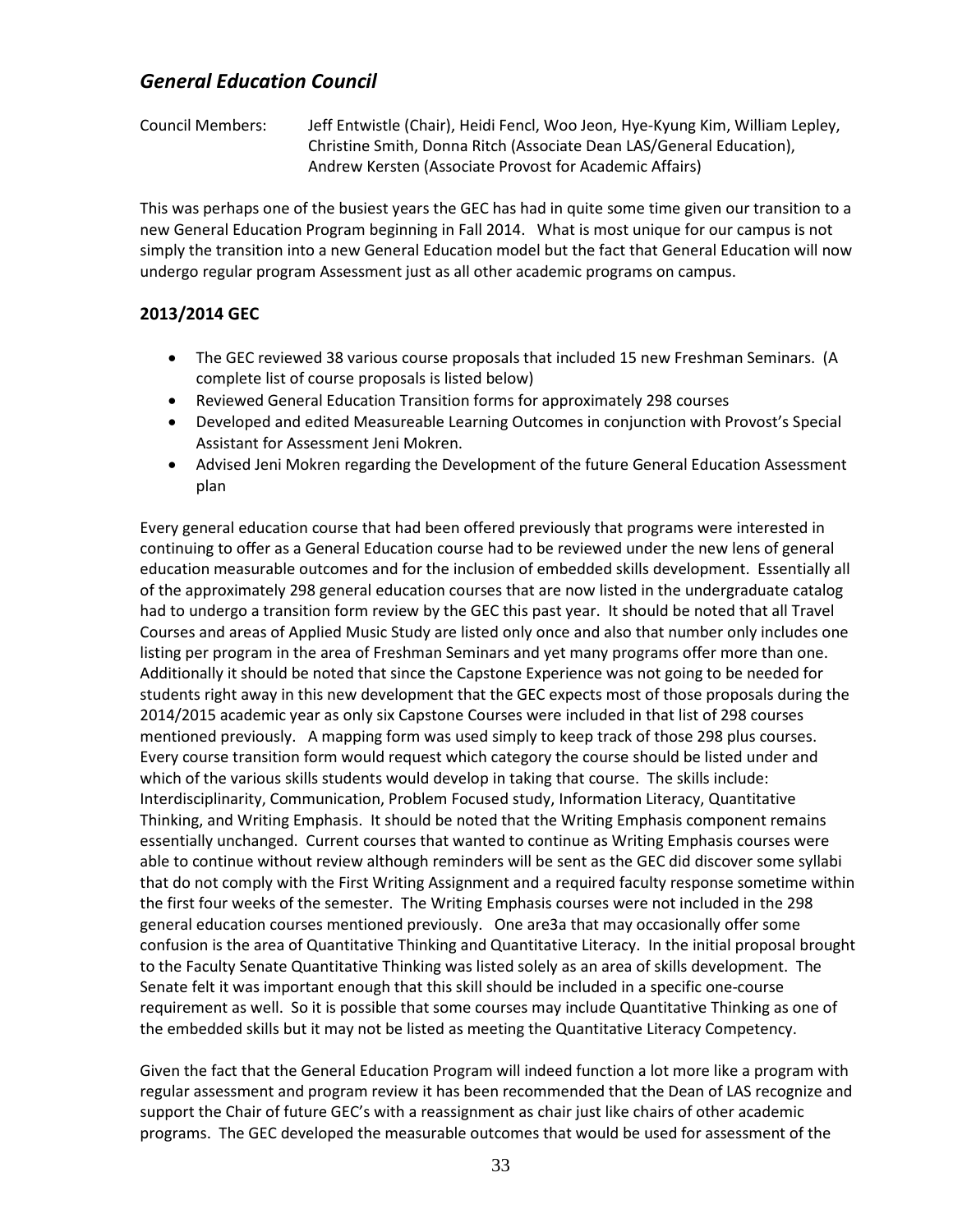program for all of the various areas of the General Education Program (Breadth – Sustainability – Ethnic Studies – Global Culture – Freshman Seminars – Capstone Experience). In conjunction with the Provost's Special Assistant for Assessment Jeni Mokren and a selected member of the GEC there was ongoing work taking place with the General Education Measureable Learning Outcomes. Based on National Data and enlightenment at some national conferences the GEC's version of the outcomes were simplified (Most had multiple points collapsed into one which will better streamline the Assessment process based on current national trends.)

I must say this was one of the most collegial and enjoyable committees to serve on in my thirty years at UW-Green Bay. I worked with extraordinary colleagues who were always in good spirits and were both willing and ready to work hard and we were always quite thorough even if sometimes we were forced to work a little faster than we are accustomed to. I would be remiss if I did not also mention the support and guidance we received from the Dean and Associate Dean of LAS. Dean Furlong also saw to it that each member of the GEC received some overload compensation due to the sheer scale of the work the GEC had undertaken during this process. It was an incredibly busy and yet very rewarding process.

|                 |             |                                            |                               | <b>Budget</b>        | Interdisp            | <b>CLAS</b> |            |
|-----------------|-------------|--------------------------------------------|-------------------------------|----------------------|----------------------|-------------|------------|
| Prefix          | NO.         | Title                                      | Action                        | <b>UNIT</b>          | Chair                | <b>DEAN</b> | <b>GEC</b> |
|                 |             | Fingernails on the Chalkboard?             |                               |                      |                      |             |            |
| <b>HUM DEV</b>  | 198         | <b>How Education Shapes Us</b>             | <b>FYS</b>                    | <b>HUD</b>           | Vespia               | 10/03/13    | 10/01/13   |
| <b>NUT SCI</b>  | 485         | <b>Medical Nutrition Therapy II</b>        | Modify GE                     | <b>HUB</b>           | Johnson              | 10/03/13    | 10/01/13   |
| COMM            | 440         | Service Learning in Conflict<br>Resolution | New Course                    | ICS                  | Abbott               | 10/07/13    | 10/01/13   |
| <b>BIOL</b>     | 307         | Cell Biology                               | Remove WE                     | <b>HUB</b>           | Johnson              | 10/03/13    | 10/01/13   |
| <b>HUMSTUD</b>  | 198         | Wild: Nature and Modern Culture            | <b>FYS</b>                    | <b>HUS</b>           | Coury                | 12/04/13    | 10/31/13   |
| UR RE ST        | 198         | FYS City Life n Sitcoms                    | <b>FYS</b>                    | <b>URS</b>           | Nesslein             | 12/04/13    | 10/31/13   |
| <b>PSYCH</b>    | 390         | Environmental Psych                        | <b>GenEd Designation</b>      | <b>HUD</b>           | <b>Burns</b>         | 12/04/13    | 10/31/13   |
| <b>HISTORY</b>  | 220         | American Environmental History             | <b>New Course</b>             | <b>HUS</b>           | Coury                | 12/04/13    | 11/26/13   |
| CHEM            | 102         | <b>Exploring Chemistry</b>                 | Experimental                  | <b>NAS</b>           | Katers               | 12/04/13    | 11/26/13   |
| <b>ENGLISH</b>  | 305         | Novel Writing Workshop                     | New Course                    | <b>HUS</b>           | Coury                | 02/03/14    | 11/26/13   |
| <b>ENGLISH</b>  | 312         | <b>Topics in Creative Writing</b>          | <b>New Course</b>             | <b>HUS</b>           | Coury                | 01/31/14    | 11/26/13   |
| <b>ENVSCI</b>   | 469/<br>669 | <b>Conservation Biology</b>                | Periodicity, Prereq,<br>GenEd | <b>NAS</b>           | Katers               | 12/05/13    | 11/27/13   |
|                 |             |                                            | Title, Catalog                |                      |                      |             |            |
|                 |             |                                            | Descrip, prereq,              |                      |                      |             |            |
| <b>ENVSCI</b>   | 303         | <b>Conservation of Natural Resoures</b>    | GenEd                         | <b>NAS</b>           | Katers               | 02/03/14    | 12/20/13   |
| COMM            | 477         | Social Media Strategies                    | <b>New Course</b>             | ICS                  | Abbott               | 02/03/14    | 01/28/14   |
|                 |             |                                            |                               | SOC                  |                      |             |            |
| <b>COMM SCI</b> | 301         | <b>Foundations for Social Research</b>     | <b>GenEd Designation</b>      | WORK &<br><b>DJS</b> | Sallmann &<br>Austin | 01/30/14    | 01/28/14   |
|                 |             |                                            |                               |                      |                      |             |            |
| <b>ART</b>      | 355         | <b>Intermediate Textiles</b>               | <b>GenEd Designation</b>      | <b>AND</b>           | Mokren               | 01/31/14    | 01/28/14   |
| SPANISH         | 328         | Intro to Cultural Studies in Spanish       | New Course                    | <b>HUS</b>           | Coury                | 01/30/14    | 01/28/14   |
| <b>GEOSCI</b>   | 198         | Nature and American History                | <b>FYS</b>                    | <b>NAS</b>           | Katers               | 01/30/14    | 01/28/14   |

#### **List of Course Proposals for 2013/2014**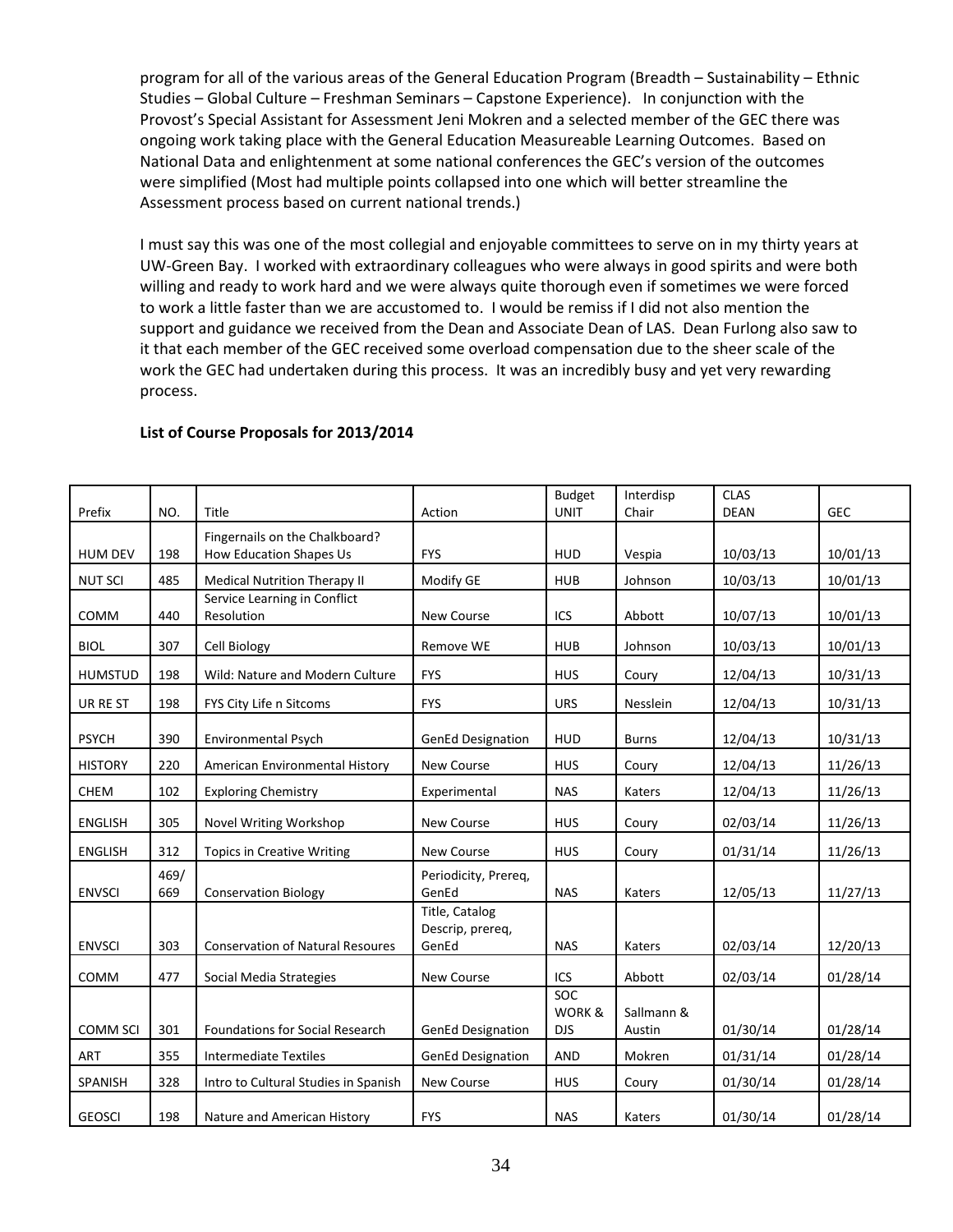| <b>PHYSICS</b>            | 198         | Introduction to the Physics of<br><b>Space Programs</b>                                                | <b>FYS</b>                               | <b>NAS</b>               | Katers             | 01/30/14                       | 01/28/14                                |
|---------------------------|-------------|--------------------------------------------------------------------------------------------------------|------------------------------------------|--------------------------|--------------------|--------------------------------|-----------------------------------------|
|                           |             | From Disney's Pocahontas to the<br>NFL: Stereotypes and Realities of                                   |                                          |                          |                    |                                |                                         |
| <b>FNS</b>                | 198         | <b>First Nations People</b>                                                                            | <b>FYS</b>                               | <b>HUS</b>               | Coury              | 01/30/14                       | 01/28/14                                |
| <b>NUT SCI</b>            | 198         | Food for The Health and<br>Sustainability                                                              | <b>FYS</b>                               | <b>HUB</b>               | Johnson            | 02/17/14                       | 02/13/14                                |
| <b>INFO SCI</b>           | 198         | Working at Play: Survey of Video<br>Game Theory and Design                                             | <b>FYS</b>                               | ICS                      | Abbott             | 02/17/14                       | 02/13/14                                |
| <b>ENV SCI</b>            | 339         | <b>Science Writing</b>                                                                                 | New Course                               | <b>NAS</b>               | Katers             | 03/11/14                       | 03/06/14                                |
| <b>PSYCH</b>              | 494         | Senior Capstone in Psychology                                                                          | <b>New Course</b>                        | <b>HUD</b>               | <b>Burns</b>       | 03/11/14                       | 03/06/14                                |
| UR RE ST                  | 198         | <b>Economics of Sustainability</b>                                                                     | <b>FYS</b>                               | <b>URS</b>               | Nesslein           | 03/11/14                       | 03/06/14                                |
| <b>PHYSICS</b>            | 104         | <b>Fundamentals of Physics II</b>                                                                      | <b>GenEd Designation</b>                 | <b>NAS</b>               | Katers             | 03/13/14                       | 03/06/14                                |
| <b>DJS</b>                | 198         | We Don't Need No Education! Or<br>Do We? The Problem of the<br>American Edu System Past and<br>Present | <b>FYS</b>                               | <b>DJS</b>               | Austin             | 03/11/14                       | 03/06/14                                |
| <b>NURS</b>               | 492         | Global Health: Ethics & Human<br>Rights                                                                | <b>GenEd Designation</b>                 | <b>NRSG</b>              | Gallagher<br>Lepak | 3/4/14<br>SM;<br>3/11/14<br>SF | 03/06/14                                |
| <b>MUSIC</b>              | 198         | Music in Film                                                                                          | <b>FYS</b>                               | <b>MUSIC</b>             | Grosso             | 3/11 SF<br>4/28/14             | 04/01/14                                |
| PHILOS                    | 198         | Calvin and Hobbes Explore the<br>Philosophical World                                                   | <b>FYS</b>                               | <b>HUS</b>               | Coury              | $3/26$ SF<br>4/28/14           | 04/01/14                                |
| <b>HUS</b>                | 198         | The Madman in the Blue Box:<br>Doctor Who?                                                             | <b>FYS</b>                               | <b>HUS</b>               | Coury              | $3/26$ SF<br>4/28/14           | 04/01/14                                |
| <b>FNS</b>                | 283X        | First Nations Youth Project: A<br>service Learning Experience                                          | Experimental                             | <b>HUS</b>               | Coury              | 3/11SF<br>4/10/14              | 04/10/14                                |
| <b>ENV SCI</b>            | 198         | Let's Go Native: Conservation<br><b>Biology in Practice</b>                                            | <b>FYS</b>                               | <b>NAS</b>               | Katers             | 4/18 SF<br>5/2/14              | 05/01/14                                |
| <b>HUM</b><br><b>STUD</b> | 198         | FYS Brush Up Your Shakespeare:<br><b>Originals and Adaptations</b>                                     | New Course                               | <b>HUS</b>               | Coury              | $5/13$ SF<br>5/15/14           | 05/15/14                                |
| ART                       | 198         | FYS Asian Art                                                                                          | New Course                               | AND                      | Mokren             | 06/14/14                       | 06/14/14                                |
| SPANISH                   |             | <b>Composition and Conversation II</b>                                                                 | Status & GenEd                           |                          |                    |                                | 2/13/2014<br>w/modificati               |
| UR RE ST                  | 226<br>198  | Literature and the Urban<br>Experience                                                                 | Designation<br><b>FYS</b>                | <b>HUS</b><br><b>URS</b> | Coury<br>Nesslein  | 02/24/14<br>02/17/14           | ons<br>2/13/2014<br>w/modificati<br>ons |
| <b>ENV SCI</b>            | 467/<br>667 | Ecological and Enviro Methods and<br>Analysis                                                          | Title, Description, x-<br>Listing, Field | <b>NAS</b>               | Katers             | 03/13/14                       | 3/6/2014<br>w/modificati<br>ons         |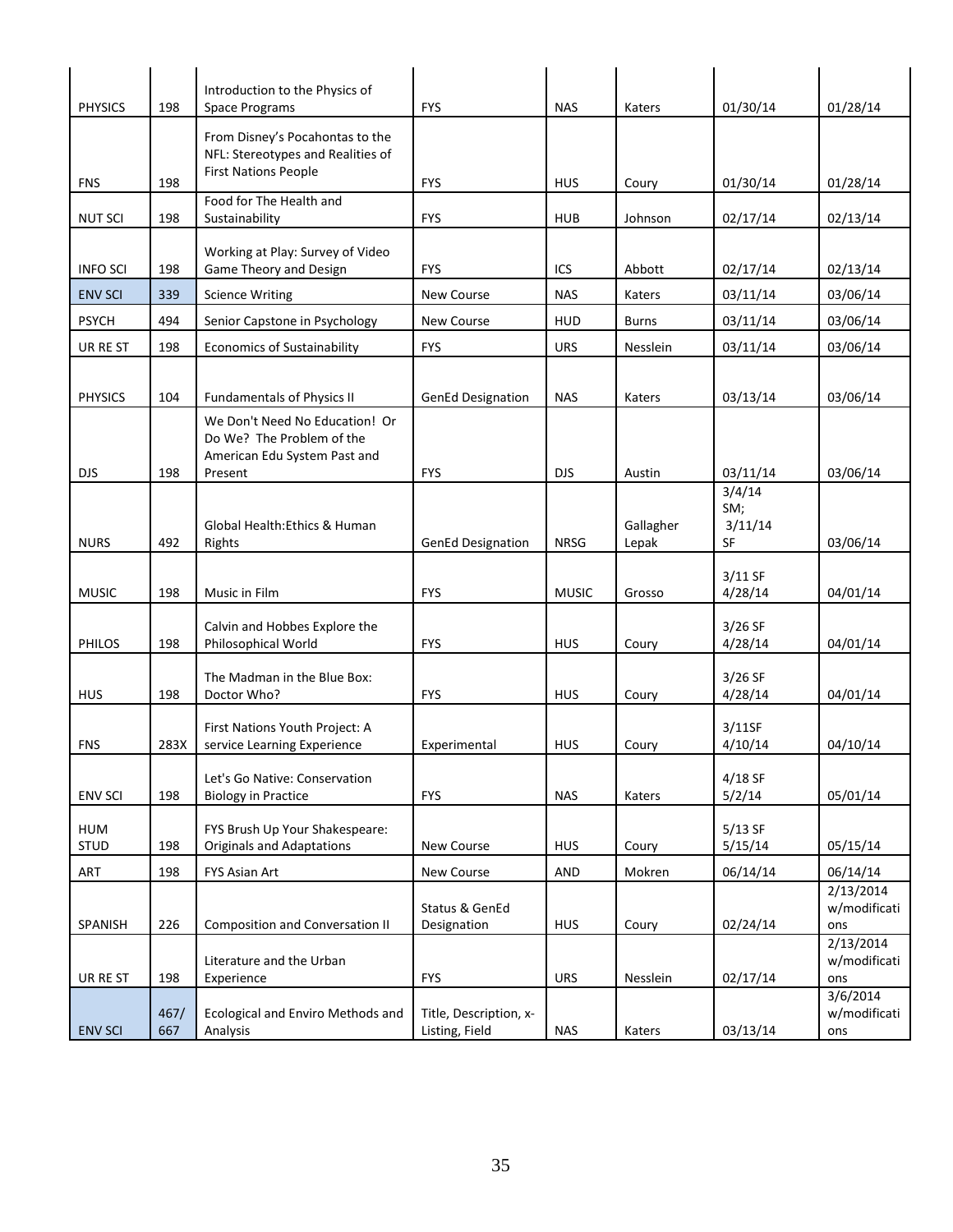## <span id="page-35-0"></span>**Graduate Studies Council**

Members: Mathew Dornbush (Chair); Kevin Fermanich, Scott Furlong; Doreen Higgins; John Katers; Tim Kaufman; Sue Mattison; Matt Peter (graduate student); David Radosevich; Janet Reilly

#### Regularly Invited Guests: Amanda Hruska; Mary Valitchka

In its second year, the Graduate Studies Council met seven times. The council regularly invited two additional people to its meetings: Amanda Hruska and Mary Valitchka. Over the academic year, it discussed the following:

- Reviewed guidelines for international student admissions.
- Discussed the need for courses to be searchable by graduate program, not course prefix within the Schedule of Classes.
- Conducted ImageNow training for the graduate admission process.
- Discussed structure of Graduate Studies Campus Visit Day.
- Discussed need for developing program specific enrollment strategies and targets.
- Discussed need to develop Graduate Student Alumni surveys.
- Discussed need for structural changes to the GSC (one verses two committees to better mimic undergraduate AAC and Chairs model).

The GSC also completed the following:

- Adopted a Continuation Policy and fee for graduate students who have completed all coursework, but not their thesis or final projects.
- Approved curricular changes, including CPS 96, CPS 97, a Z-GSC form for the ES&P program, CLAS 436, CLAS 546, CLAS 551, CLAS 553, CLAS 554, CLAS 556, CLAS 559, CLAS 564, CLAS 565, CLAS 567, CLAS 568, CLAS 589, and CLAS 596.
- Developed Dual Level Course guidelines.
- Established a graduate program/certificate growth sub-committee.
- Adopted e-forms for GR1-GR4 forms, and instructor approved course forms.
- Ushered a code change for section 53.12 through faculty senate allowing for faculty voting within more than one graduate program.
- Completed a Graduate Studies promotional video.
- Developed limited funds to support graduate student conference attendance.

Respectfully submitted,

Mathew Dornbush Chair Graduate Studies Council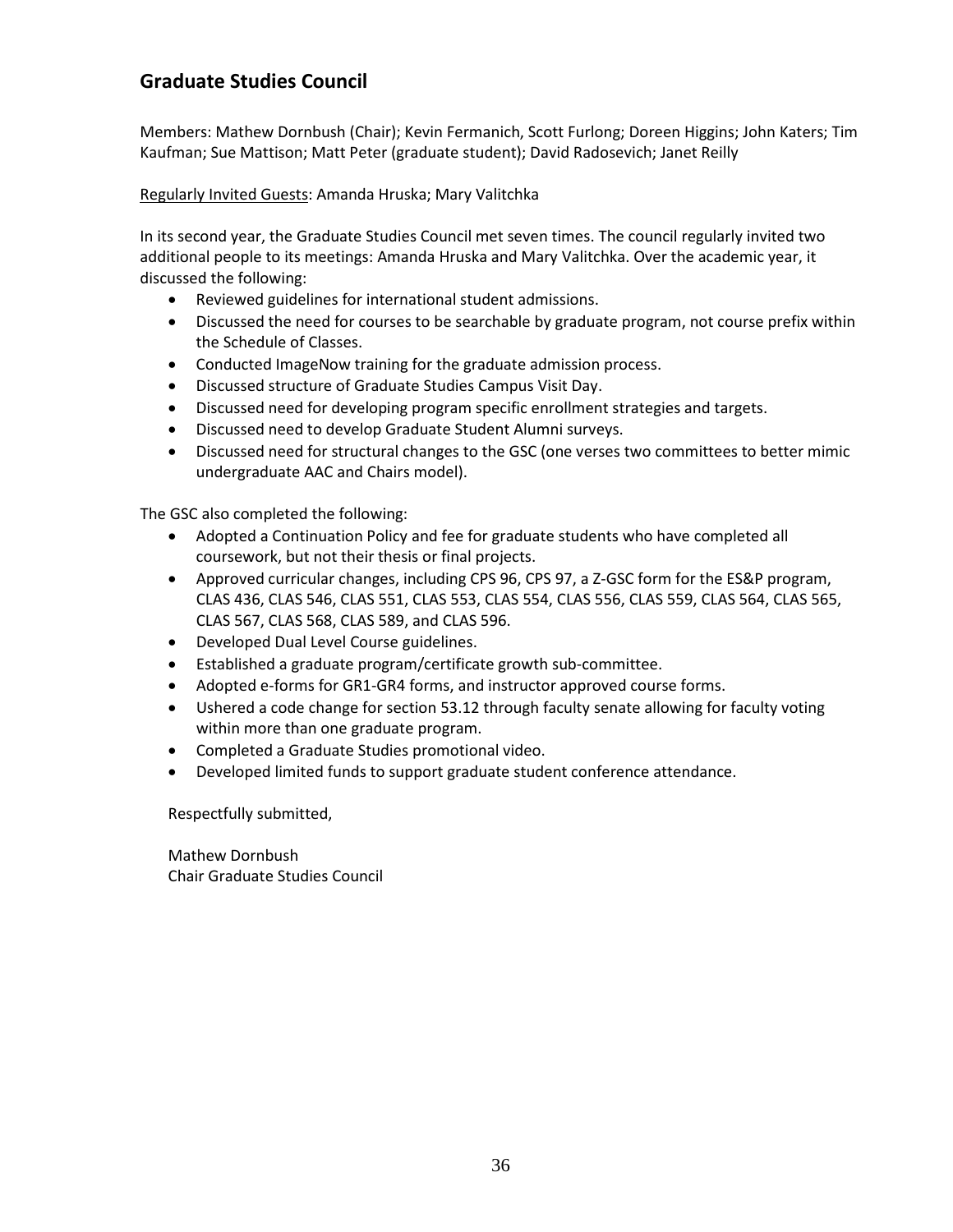# **Committee on Committees and Nominations**

Members of the CCN 2013-14 were Kim Baker (Fall semester), Adolfo Garcia (Chair), Katia Levintova, Pao Lor, Steve Meyer (Spring semester replacement), and Ellen Rosewall.

The members of the CCN believe the committee continues to be an important component to ensure that faculty time is used wisely and efficiently, and takes into account faculty preferences to serve on university-level committees and councils. The periodic review of charges and mandates of each committee is also necessary. This past year was not different as we made revisions and changes to several committees. The interaction between the CCN and various other groups, including the SOFAS Office, University Committee and Faculty Senate, ensures an open and transparent review of decisionmaking.

- 1. The CCN made changes and administered the faculty preference survey.
- 2. The CCN created ballots based on the preference survey for all elective committees.
- 3. The CCN created eligible candidates for appointive committees.
- 4. The CCN reviewed and successfully made necessary changes to the Academic Actions Committee charge.
- 5. The CCN reviewed, made revisions, and helped the now defunct Library Instructional Council to be separated into two new standing committees: Learning Technology Collaborative Committee and the Library Advisory Committee.
- 6. The CCN worked closely with the SOFAS office to resolve ongoing and unforeseen changes in eligible faculty members on committees. For example, as Greg Davis made the transition to his new position as Associate Provost of Academic Affairs.

Respectfully Submitted by

Adolfo J. Garcia, Chair, Committee on Committees on Nominations CCN 2013-14 Annual Report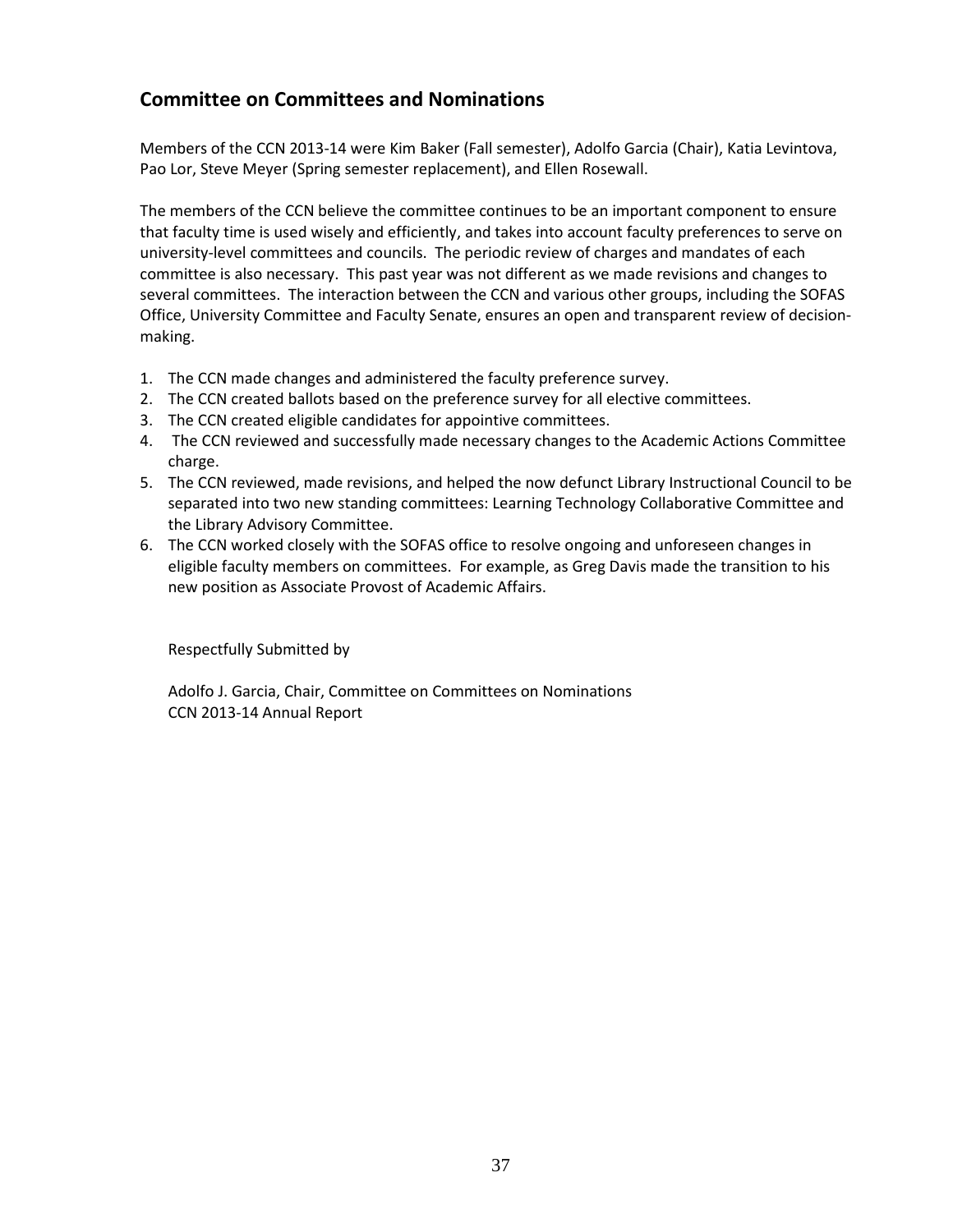# **Committee on Rights and Responsibilities**

Committee Members: Profs. Kate Burns, Mike Draney, Tim Kaufman, and Jennifer Mokren

The Committee on Rights and Responsibilities met once during the fall 2013 semester to review its charge and elect a Chair (K. Vespia).

The Committee had questions at that time about a legal interpretation issue related to Chapter 6 hearing procedures based on work and the report of the CRR from 2012-13 (see that report for detail). The Chair contacted Dan Spielmann, who did some brief consultation with UW System Legal. Their response was that a code change was probably not necessary based on a single attorney's opinion/interpretation from last year.

The Committee also discussed whether clarification on what constitutes a faculty member's duties would be helpful when hearing cases. Although not initiated or pursued by the CRR itself, the issue and a list of potential duties came before Faculty Senate this year and appears to be scheduled for further discussion/work for 2014-15. Next year's CRR may wish to weigh in on that proposal.

There were no hearings before the Committee this year and no additional business. The Chair thanks the committee members for their efforts and their willingness to serve on what is an important committee that often faces very daunting and time-consuming work.

Kristin Vespia, Chair Committee on Rights and Responsibilities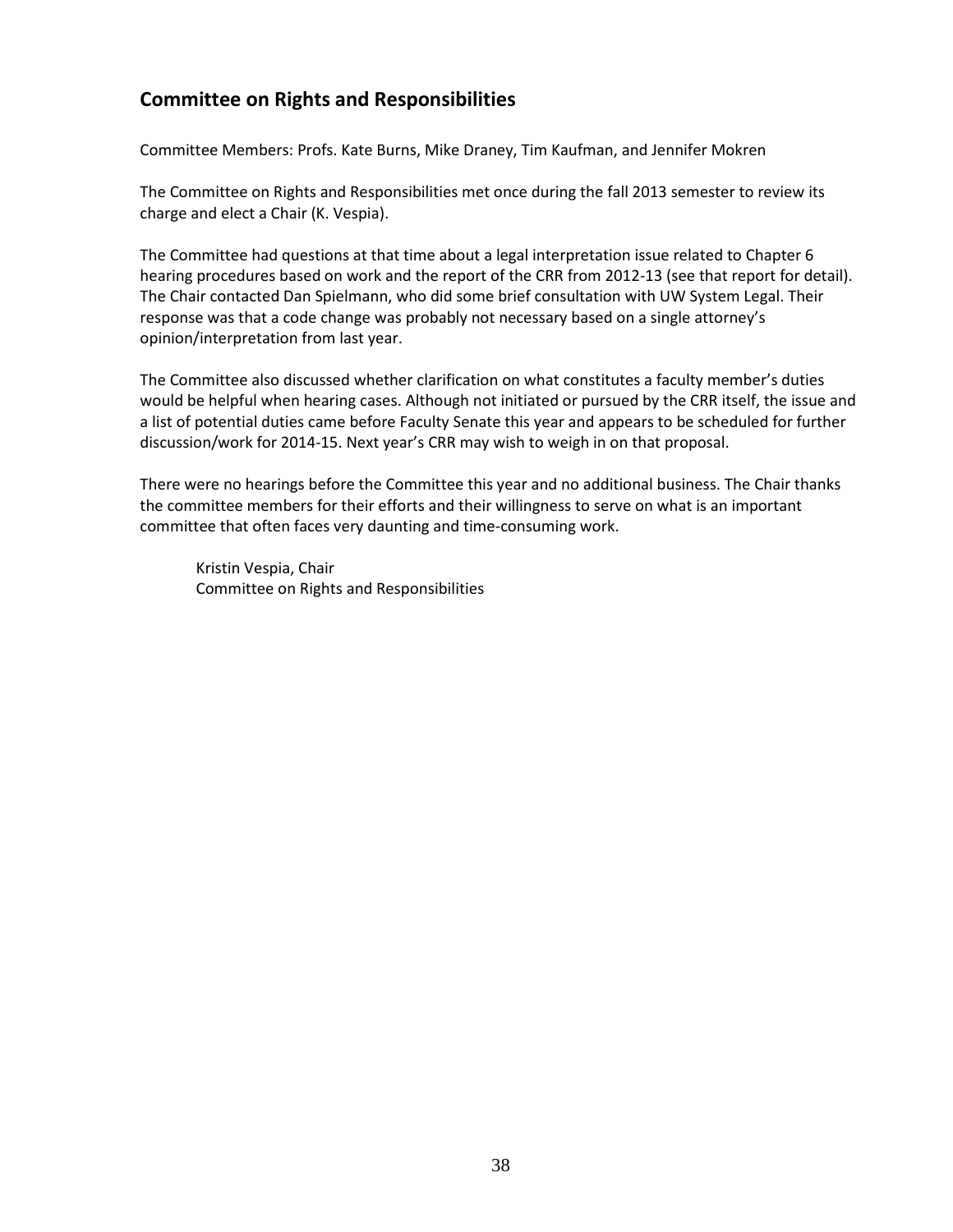# **FACULTY APPOINTIVE STANDING COMMITTEES**

## **Academic Actions Committee**

The Academic Actions Committee for 2013-2014 was comprised of: Yunsun Huh (chair, DJS), Michael Mcintire (NAS), Alison Stehlik (ART), Linda Toonen (ENG COMP), Darrel Renier (ex officio and therefore not voting) and Amanda Hruska (ex officio, and therefore not voting).

The Committee met three times during the 2013-14 academic year: December 5, 2013, January 13, 2014 and June 2, 2014. An August 27, 2013 meeting was scheduled but no appeals were brought forward so the meeting was not held.

At the December 5, 2013 meeting minor changes to academic policy were discussed, but no changes were recommended for implementation. Also, a change regarding the charge of committee was discussed and recommended for change. The change in the charge was presented at the Faculty Senate Meetings held February 19 and March 14 by Yunsun Huh, chair of the Academic Actions Committee. The change of the charge was approved by the Committee on Committees and Nominations, the University Committee and the Faculty Senate meeting on March 14.

The charge of the Academic Actions Committee was changed in 2013-14 as follows: First, the structure of voting membership changed; the number of student members was reduced from three to one and two staff members from student services were added. The student representative is appointed per meeting by the Student Government Association President, and when possible, continuity is encouraged. The staff members are appointed by the unanimous agreement of both ex officio board members for a term of one year. Second, faculty appointment terms are extended from two to three years and the Chair's term is extended from one to two years.

At the January 13, 2014 meeting, 6 student appeals were considered. 5 were approved, 1 was denied. At the June 2, 2014 meeting 5 student appeals were considered. All 5 were approved. 3 students were initially considered in the meeting. After June 2, two additional students appealed after the deadline for consideration had passed. The committee considered their appeals, although the deadline had passed. Email and telephone correspondence regarding the students' appeals facilitated the discussion and both students were approved.

No other actionable items were considered in 2013-2014.

Approved calendar for 15-16 academic year.

Respectfully submitted, Yunsun Huh, Chair Academic Actions Committee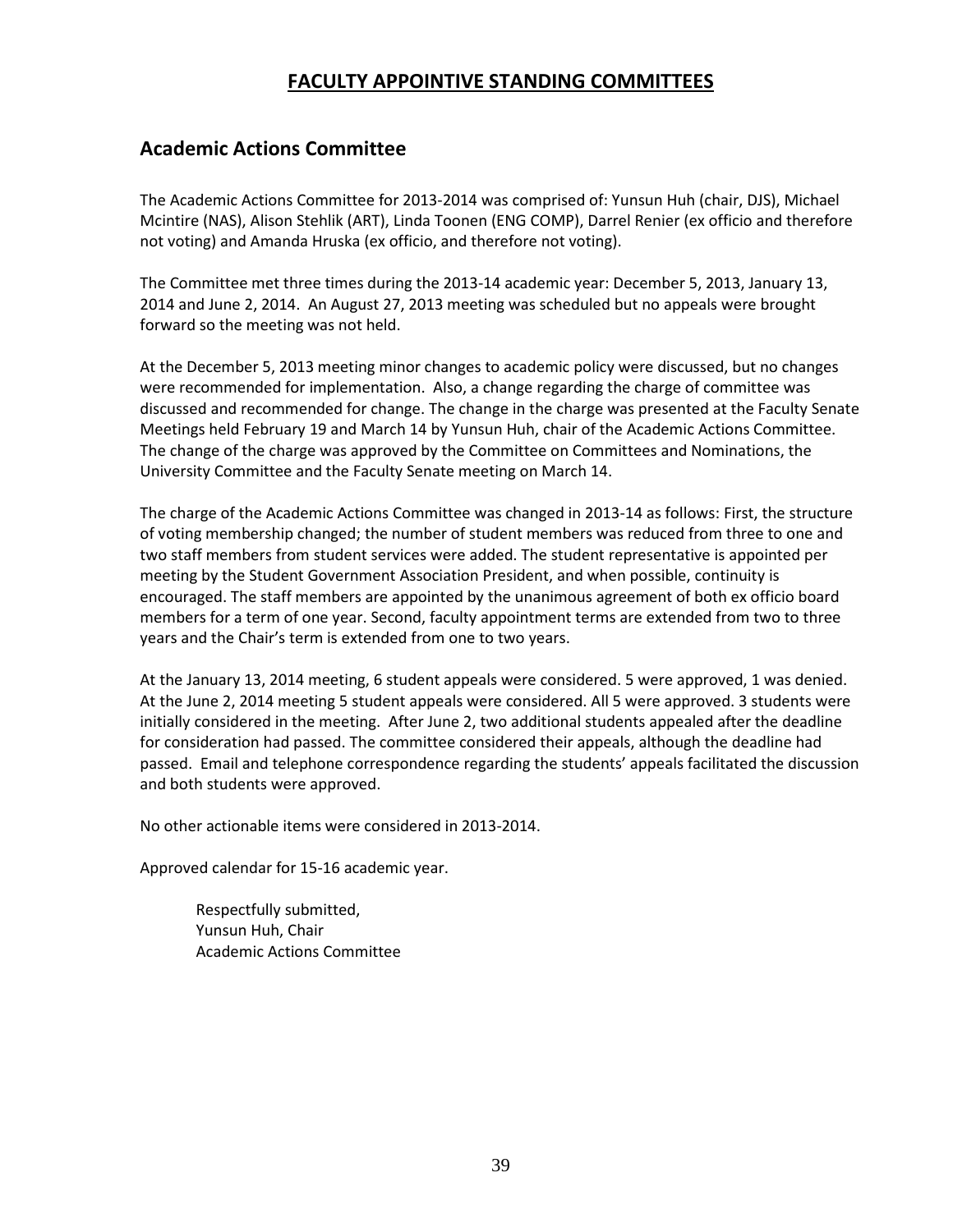# **Individualized Learning Committee**

Members: Gaurav Bansal; James Coates; Carol Emmons; Clifton Ganyard; Pamela Gilson; Uwe Pott, Donna Ritch

The Individualized Learning Committee met two times during the 2013-2014 school year.

At the first meeting (Nov 7, 2013) in the fall semester, Gaurav Bansal was elected chair and reviewed the charge.

At the second meeting (Dec 10, 2013) the committee approved the Matthew Nichols proposal for an Individualized Major in Environmental Engineering.

There was only one proposal for review this year.

Gaurav Bansal, Chair Individualized Learning Committee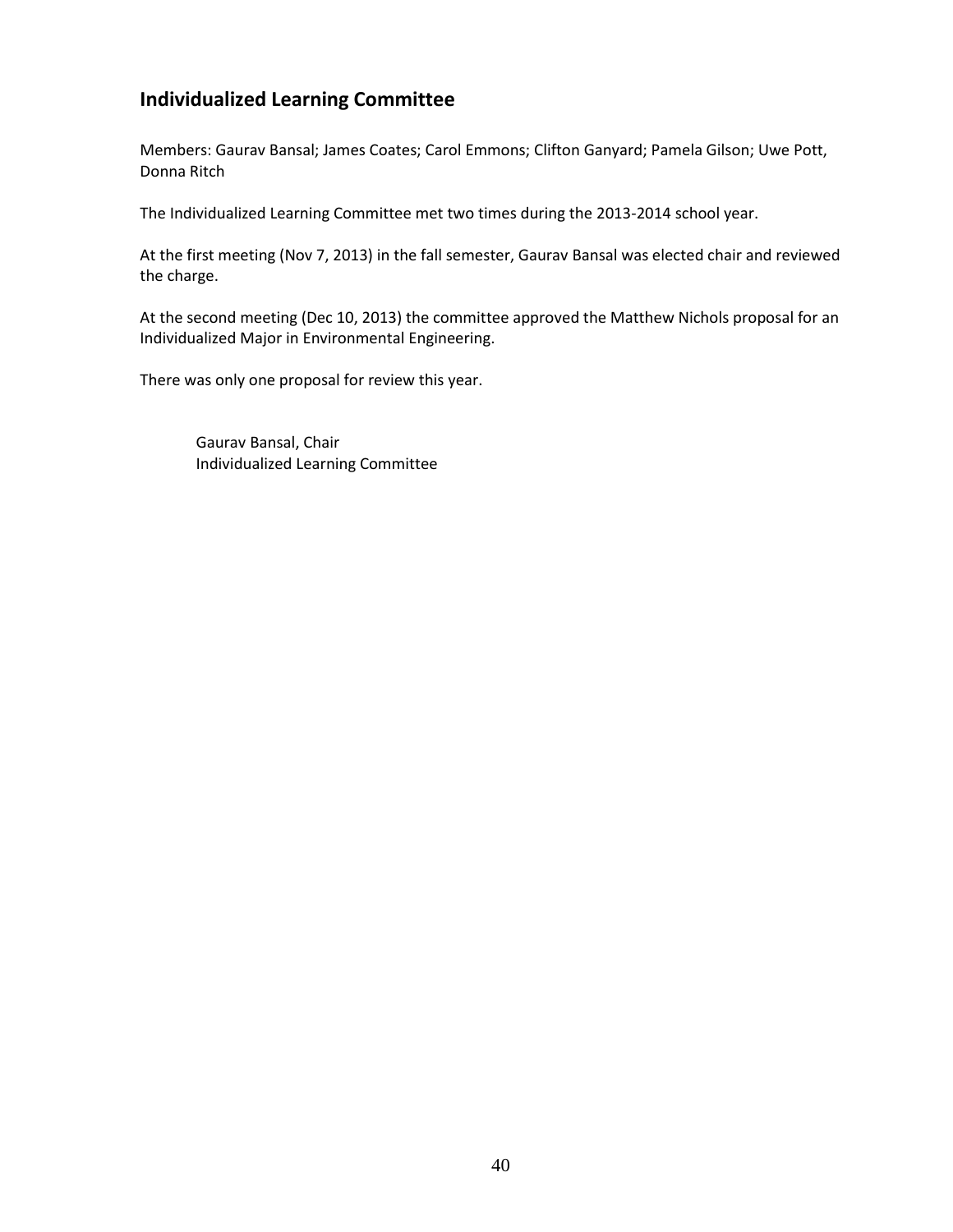# **Intercollegiate Athletics Committee**

The IAC meet 4 times during the Fall 2013 through Spring 2014 academic year. Committee members were Patricia Terry (chair), Jennifer Lanter, Patrick Sorelle, James Coates, Jeff Willems, Wayne Resch, Gabriel Ruiz-Saxton. Donna Ritch, Dan McIver, Debbie Kirch, and Mary Ellen Gillespie represented athletics.

The committee received reports from the Director of Athletics summarizing the AD search, a new Statement of Expectations for coaches, Title IX and other NCAA compliance issues, the annual academic report for student athletes, Phoenix Fund campaigns, addition of schools to the Horizon League, and new hires and open position in the UWGB athletics department.

Of greatest note, a new athletic director, Mary Ellen Gillespie, started at UWGB. At the end of the year, the Assistant Athletics Director position became available with the departure of Debbie Kirch.

Report submitted by Patricia Terry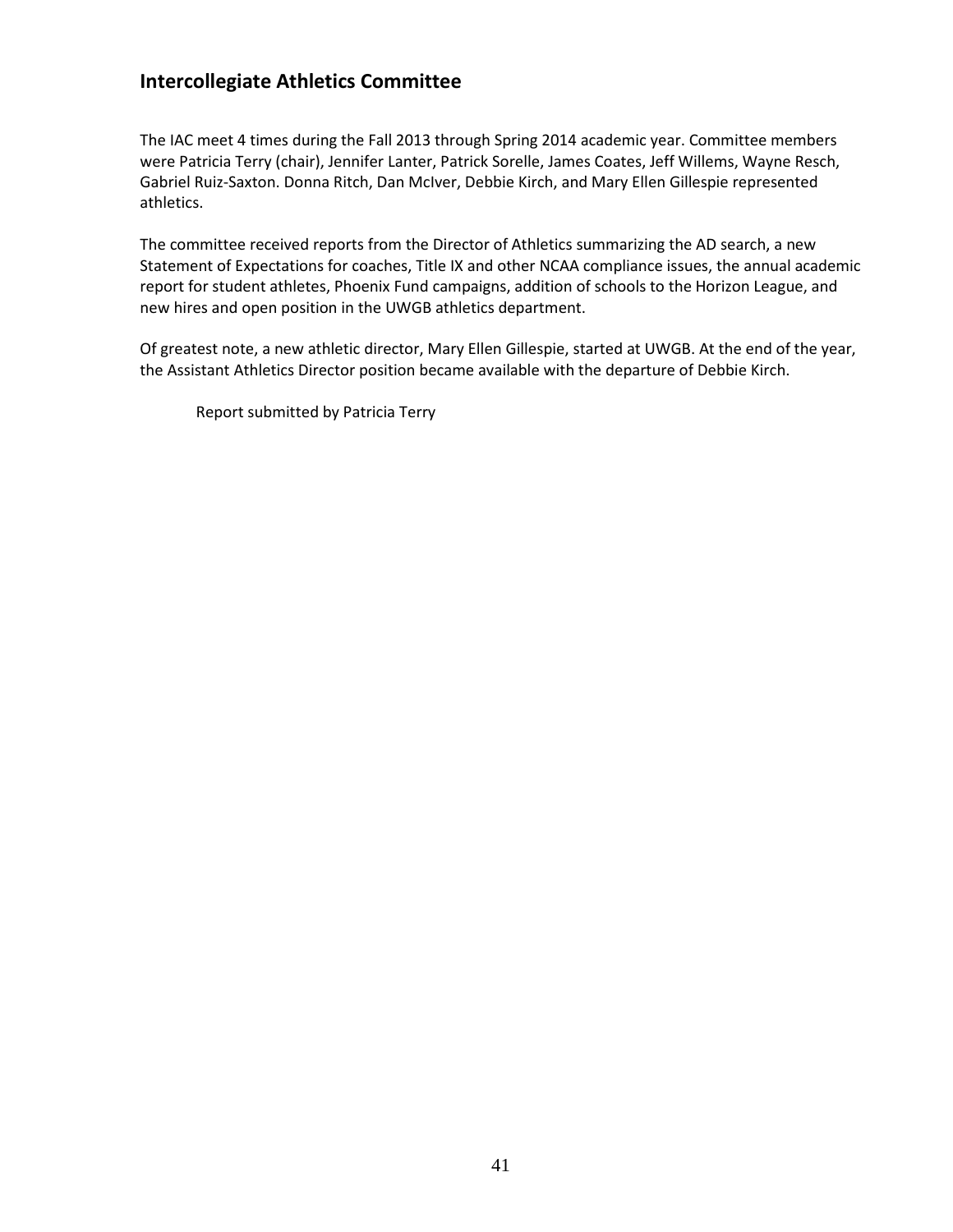# **COMMITTEES APPOINTED BY THE PROVOST**

## **Committee on Disability Issues**

Members of the Committee on Disability Issues for the 2013-14 school year included Heidi Sherman (faculty), Brenda Tyczkowski (academic staff), Jayne Kluge (classified staff) and Mike Crum student representative. Ex-official members – Dana Daggs, Human Resources and Affirmative Action Representative; Paul Pinkston, Director of Facilities Management; Lynn Niemi, Coordinator of Disability Services; and Greg Smith, Americans with Disabilities Act Compliance Coordinator served on this committee as ex-official members. Lynn Niemi and Greg Smith served as co-chairpersons.

The Committee on Individuals with Disabilities met officially two times this year as a full committee.

Areas the committee addressed this year were as followed:

- **Student Services Entrance** The Co-Chairs met with the Admissions Office, Public Safety and Facilities Management to determine how to make sure our guests who come for a tour are able to get to the Student Services Building with the closest entrance since the path in front entrance is not accessible due to the sloop. It was determined to put an Admission's Visitor Sign in the Student Union Service Lot on one of the 15 minute parking stalls. When Admission's needs the accessible parking spot they can use it, otherwise it is a 15 minute parking spot. A sign to direct individuals to the Admission's Office was painted at the Student Services Building entrance.
- **Wood Hall Signage** The path outside of Wood Hall had signage put up to direct individuals to the accessible path.

The areas the committee would like to further evaluate for the 2014-15 year are as followed:

- ADA Assessment of our campus policies
- Review the accessibility of the Shorewood Golf Course

The co-chairs of this committee feel that it has been doing valuable work and is worthwhile. This committee, along with the support of campus' offices, are ensuring individuals with disabilities have access to our campus and events held.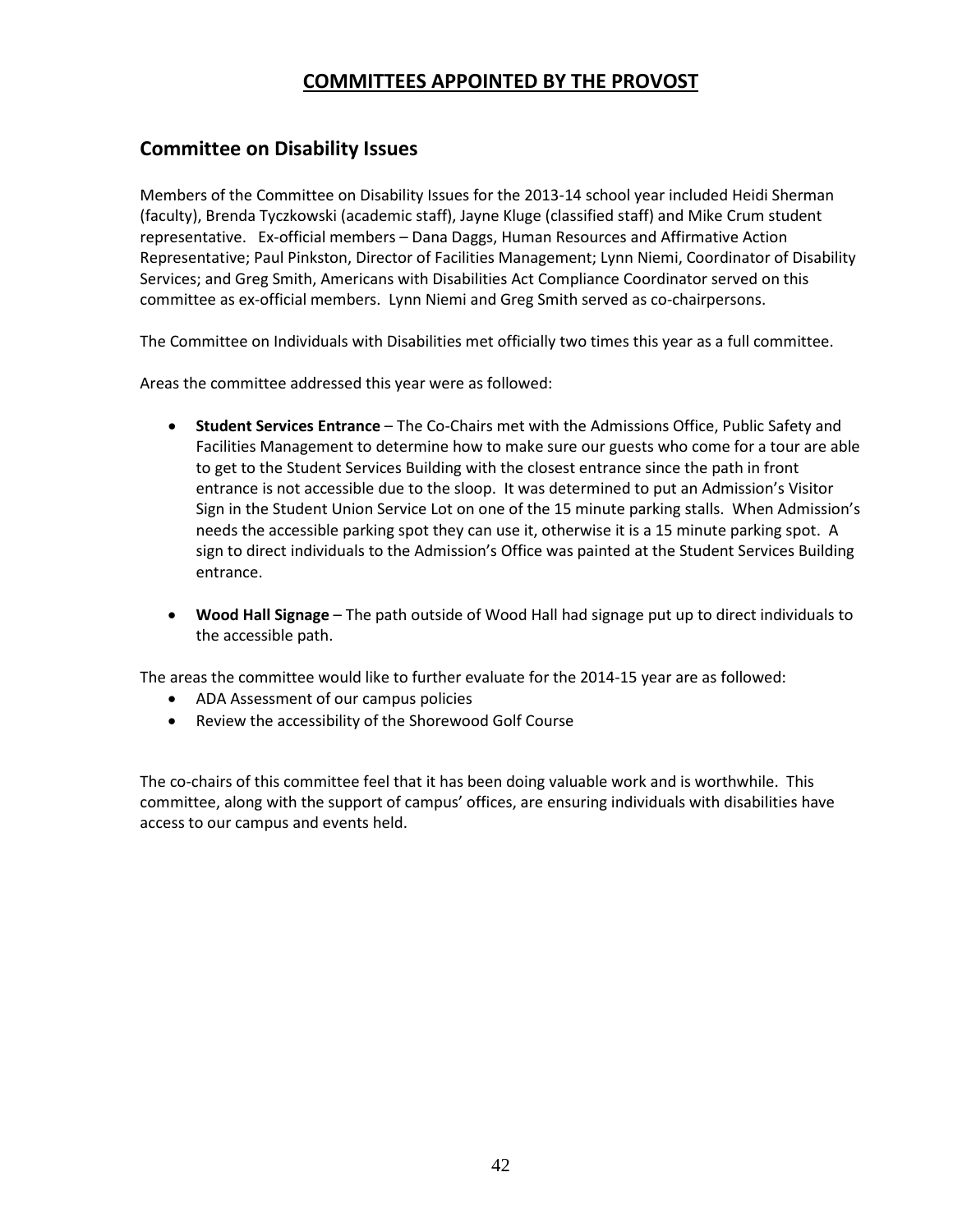# **Institutional Animal Care and Use Committee**

The 2013-14 season for the UWGB -IACUC has been completed.

A number of proposals involving fishes, birds, frogs, and small wild mammals were submitted for renewal and approved.

Our committee (Patrick Forsythe- GB faculty, Le Zhu- GB faculty, Dennis Lorenz- GB faculty/Chair, Jill Fermanich- GB Safety Inspector, Thomas Baye- Green Bay naturalist, and Patrick Warpinski- Green Bay veterinarian), convened and conversed mostly by email this year with excellent results.

Finally, the animal laboratory in LS was inspected July, 2014 and found to be reasonably clean and well equipped.

Sincerely,

Dennis Lorenz Ph.D. Chair of the IACUC Associate Professor of Psychology UWGB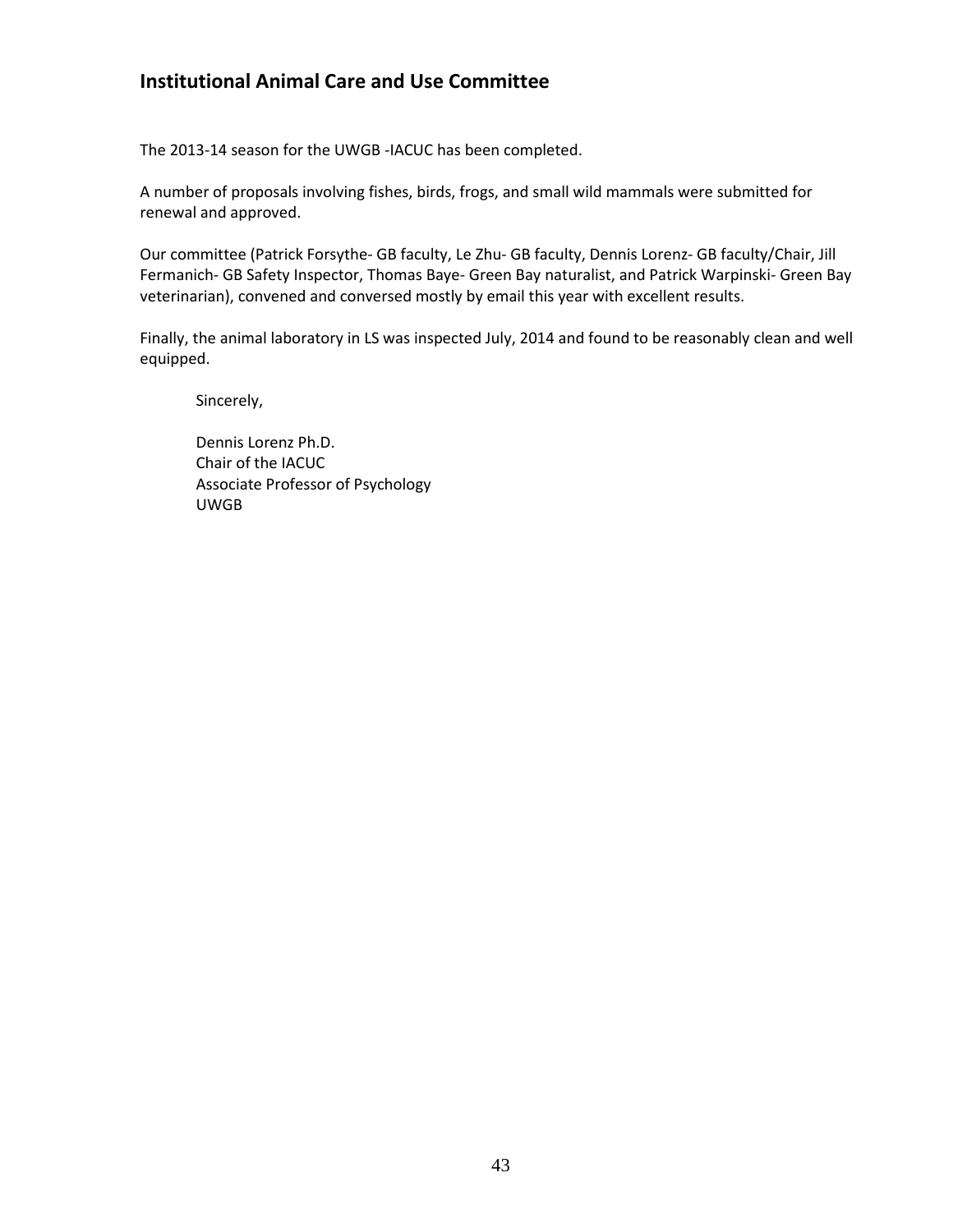## **Institutional Review Board**

**Meetings**: During the 2013-2014 academic year, the IRB met 8 times. Not all scheduled meetings were held as there were months when there were no proposals requiring committee approval, i.e., requiring full IRB board review. The meetings were held on Tuesday (early) afternoon, and they generally lasted around 1.5 hours.

#### **Proposal Submissions:**

As of this writing, there were 85 requests for reviews submitted to the IRB (see attached summary). Seven were submitted in the summer (2013-14), Thirty eight were submitted in the Fall (2013) and 40 in the Spring (2014). The submissions for review include (mostly) new research proposals, but there were several requests for approval of modifications and/or extensions of previously approved proposals. The majority of the proposals were submitted as "expedited" or "exempt" status and reviewed by the IRB chair. One submitted proposals was deemed "non-research" and was not reviewed. As of this writing, 6 proposals await final approval contingent on the PI providing follow-up information as requested by the IRB.

The proposals came from four main sources: (1) UW-Green Bay faculty who were doing research with students; (2) students enrolled in the UW-Green Bay / UW – Oshkosh Masters in Social Work program (w/ Dr. Francis Akakpo as PI); (3) graduate students in the Environmental Science program here at UW-Green Bay, and (4) other members of the UW-Green Bay community, e.g., directors of programs.

In addition to reviewing proposals, a number of requests to conduct research using UW-Green Bay students/facilities were made. While these requests come under the jurisdiction of Dan McCollum, he and James Marker worked together to facilitate providing the needed affiliation agreement required (by their IRBs). The records of such are within the IRB e-mails.

## **New Proposal Submission Document**

The IRB approved a new proposal submission document. Finalizing the contents of this document was clearly the most significant effort of the chair and committee, and it is the result of a 2-3 year effort to make the submission document clear, complete and efficient. Use of the document will be instituted for the 204-15 academic year.

At one point, the IRB considered looking at different submission mechanisms, including an electronic submission option that would involve a web form and/or the use of Qualtrics. It was decided that a first step would be to redesign the document and look at e-submissions options in the future.

## **IRB e-mail account:**

A designated e-mail account for the IRB was setup (Chair has access). This will help clarify communications and also be important as a record keeping tool, e.g., checking on a proposal approved by a former chair.

**Tracking New Policies:** Chair Marker continues to track any IRB policy changes by adding them to the UW\_Green Bay IRB POLICIES AND PROCEDURES MANUAL. Specifically, any changes or updates to IRB policies would be added to that document along with the date of approval. New policies from this year have been added.

#### **IRB Web Page revision:**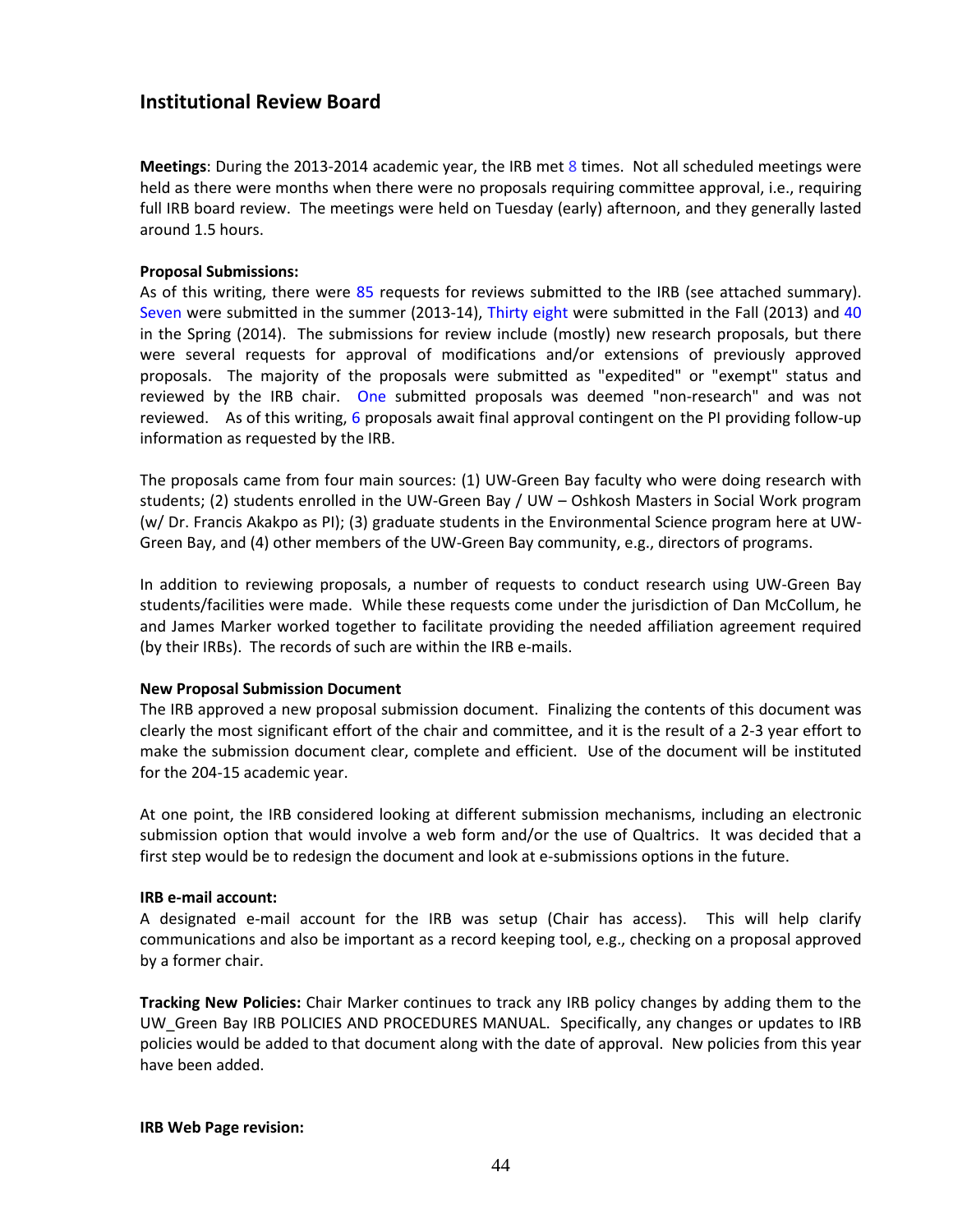Several changes were made to the IRB web site. These included additional of samples documents and/or language to be used in proposals, and descriptions/links to new IRB policies.

- Examples of Informed Consents
- Examples of using the first question in Qualtrics as informed consent (and a "forced answer" question)
- Examples of Qualtrics use of navigating to a second survey to obtain personal information needed for "rewards"

## **Proposal Reviews – sharing the wealth:**

Reviewing proposals falls mostly on the shoulders of the IRB chair. Even with a very systematic (e-mail merge) mechanism to handle this responsibility, it continue to be time consuming. This year each person on the committee reviewed 2-3 proposals. This not only reduced the workload for the chair, but it gave opportunity to committee members to better understand their role and the review process.

## **IRB members:**

Overall, the members of this 2013-2014 IRB demonstrated extreme professionalism, commitment, and competence in carrying out the important charge of this body. Members included Atife Caglar, Adam Gaines, James Marker (Chair), Robert Nagy, Mark Kiehn, Adam Warpinski (community member), and Jill Fermanich (Ex Officio, Safety Officer). They came to meetings prepared, and they approached the task of reviewing proposals in a spirit of problem-solving and collegiality. They were also willing to review several expedited proposals (per previous description). They are to be commended for their efforts to facilitate the ethical treatment of human subjects participating in research conducted at UW-Green Bay! In addition, Associate Vice-Chancellor, Dan McCollom was a strong advocate and involved administrator for the IRB. He was in attendance for most of the meetings.

It should be noted that J. Marker and Dan McCollum had several discussions on the make-up of the IRB with respect to alternate members (and the need to have a full quorum). Additionally, the presence of Chris Paquet proved to be valuable in many of the ethical/legal issues that came up in discussion during the meeting, and J. Marker would recommend his presence on the IRB. Mr. Adam Warpinski was one time quite active on the committee, but has not been an active participant over the past two years. It is recommended that another "community member" be selected.

## **Human Subjects Training:**

All members of the committee were or became certified to conduct research involving human subjects.

## **What "Research" should be reviewed by the IRB at UW-Green Bay?**

**Proposals from Masters in Social Work.** Per federal guidelines, the thesis projects undertaken by students in the combined UW-Green Bay- UW-Oshkosh Masters in Social Work program do not need to be reviewed by the IRB. The recent tradition of UW-Green Bay faculty involved in this program has to request that these student-projects have IRB approval. Because the workload to do these reviews is considerable, and because the proposals do not (technically) require IRB approval, it was decided (with an approved motion) to review these project-proposals on a "review only" basis. The "review-only" review involves a one-time review with (if needed) subsequent suggestions for making the research acceptable per IRB standards. Once the review is done, there is no further communication and/or follow up regarding the research. A faculty member within this program was concerned that full/official IRB approval was needed for these research projects. However, based on information presented at a meeting with Doreen Higgins to review the Green Bay - Oshkosh requirements for these student-projects, it was mutually agreed that the "review-only" policy is satisfactory (and probably not even necessary) for these student research projects. These proposals are designated with a code of "RO" and are listed (see below) as "not approved".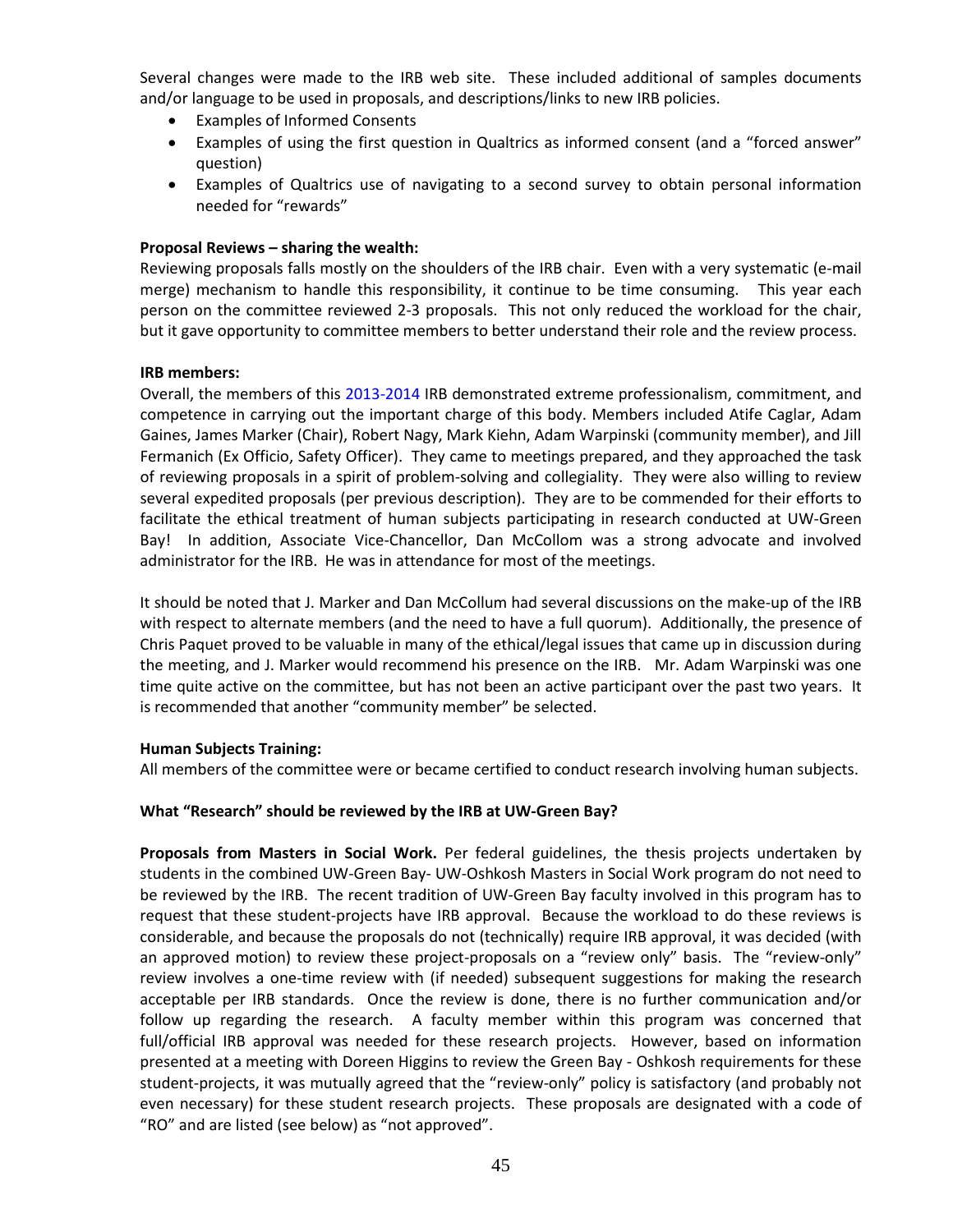The formation of the new UW-Green Bay graduate program in social work will likely be a factor in if/how such proposals are reviewed in the future.

#### **All Proposals submitted for IRB review July 1, 2013 to July 31, 2014**

Note – most proposals that indicate "not approved" were from Masters in Social work students for whom official approval was not needed. Others, are still in the review process.

"Emotional Intelligence (EI) and Nursing Leadership Styles Among Nurse Managers", (Sm-1-13) - Dr. Brenda Tyczkowski and co-investigator(s) Sylvia Kubsch PhD, Christine Vandenhouten PhD, Janet Reilly DNP & Raelynn Jakkola BSN. Submitted on Jun-27-2013 for expedited review. Reviewed by J. Marker. Approved on Jul-02-2013 as expedited.

"Program Evaluation Impact survey", (Sp\_13-48) - Dr. Lora Warner. Submitted on May-03-2013 for expedited review. Reviewed by J. Marker. Approved on May-17-2013 as expedited.

"Exploring Jordanian Parental Ethnotheories: Online Research", (Sp\_13-42) - Dr. Jill White and co-investigator(s) Kate Darnell. Submitted on Apr-16-2013 for expedited board review. Currently NOT approved.

"Exploring Divergent Developmental Pathways in Jordan: Student Observations", (Sp\_13-43) - Dr. Jill White and coinvestigator(s) Page Beyersdorf, Bonnie Calow, Kate Darnell, Cherie Elm, Karlie Francour, Tiffany Hein, Vicki LaPorte, Ashley Rieth. Submitted on Apr-16-2013 for exempt board review. Currently NOT approved.

"Data mining as a method to assess the success of asynchronous online discussions.", (F\_13-1) - Vicki Medland. Submitted on Aug-09-2013 for exempt review. Reviewed by J. Marker. Approved on Sep-06-2013 as expedited.

"Information literacy instruction in First Year Seminar Courses.", (F\_13-2) - Mitchell Scott and co-investigator(s) Joe Hardenbrook, Paula Ganyard, Debbie Furlong. Submitted on Aug-28-2013 for expedited review. Reviewed by J. Marker. Approved on Sep-16-2013 as expedited.

"The Phoenix GPS Program", (F\_13-3) - Dr. Denise Bartell. Submitted on Sep-24-2013 for expedited review. Reviewed by J. Marker. Approved on Oct-09-2013 as expedited.

"University of Green Bay Residential Organics Recycling Survey", (F\_13-4) - Dr. Patricia Terry and co-investigator(s) Whitney Passint, Curt Rollman, Kyle Sandmire, Jonathan Logan, Alexis Heim. Submitted on Sep-26-2013 for expedited board review. Currently NOT approved.

"Impression Formation", (F\_13-5) - Dr. Kate Burns and co-investigator(s) Brianna Bartoszeweski, Kayla Engelhardt, Tiffany Groshek, Kaelee Heideman. Submitted on Sep-27-2013 for expedited review. Reviewed by J. Marker. Approved on Oct-10- 2013 as expedited.

"Nature pictures and stress reduction", (F\_13-6) - Georjeanna Wilson-Doenges and co-investigator(s) Amarra Bricco. Submitted on Oct-07-2013 for expedited review. Reviewed by Dr. Nagy. Approved on Oct-22-2013 as expedited.

"NSSE 2014 ("Nessie" is the acronym for the National Survey of Student Engagement)", (F\_13-7) - Debbie Furlong. Submitted on Oct-03-2013 for exempt review. Reviewed by J. Marker. Approved on Oct-31-2013 as exempt.

"Assessing Blogs", (F\_13-8) - Dr. Regan Gurung and co-investigator(s) Kayla Klemm. Submitted on Oct-09-2013 for expedited review. Reviewed by J. Marker. Approved on Oct-21-2013 as expedited.

"Rating the News", (F\_13-9) - Dr. Regan Gurung and co-investigator(s) Megan DeKeyser. Submitted on Oct-09-2013 for expedited review. Reviewed by J. Marker. Approved on Oct-21-2013 as expedited.

"Learning Techniques and Academic Performance", (F\_13-10) - Dr. Regan Gurung and co-investigator(s) Brianna Bartoszewski. Submitted on Oct-09-2013 for expedited review. Reviewed by J. Marker. Approved on Oct-19-2013 as expedited.

"Kewaunee County Transportation Needs Assessment", (F 13-11) - Dr. Gail L Trimberger and co-investigator(s) Social Work students in SW 461-Program Evaluation I course. Submitted on Oct-10-2013 for expedited review. Reviewed by Dr. Kiehn. Approved on Oct-31-2013 as expedited.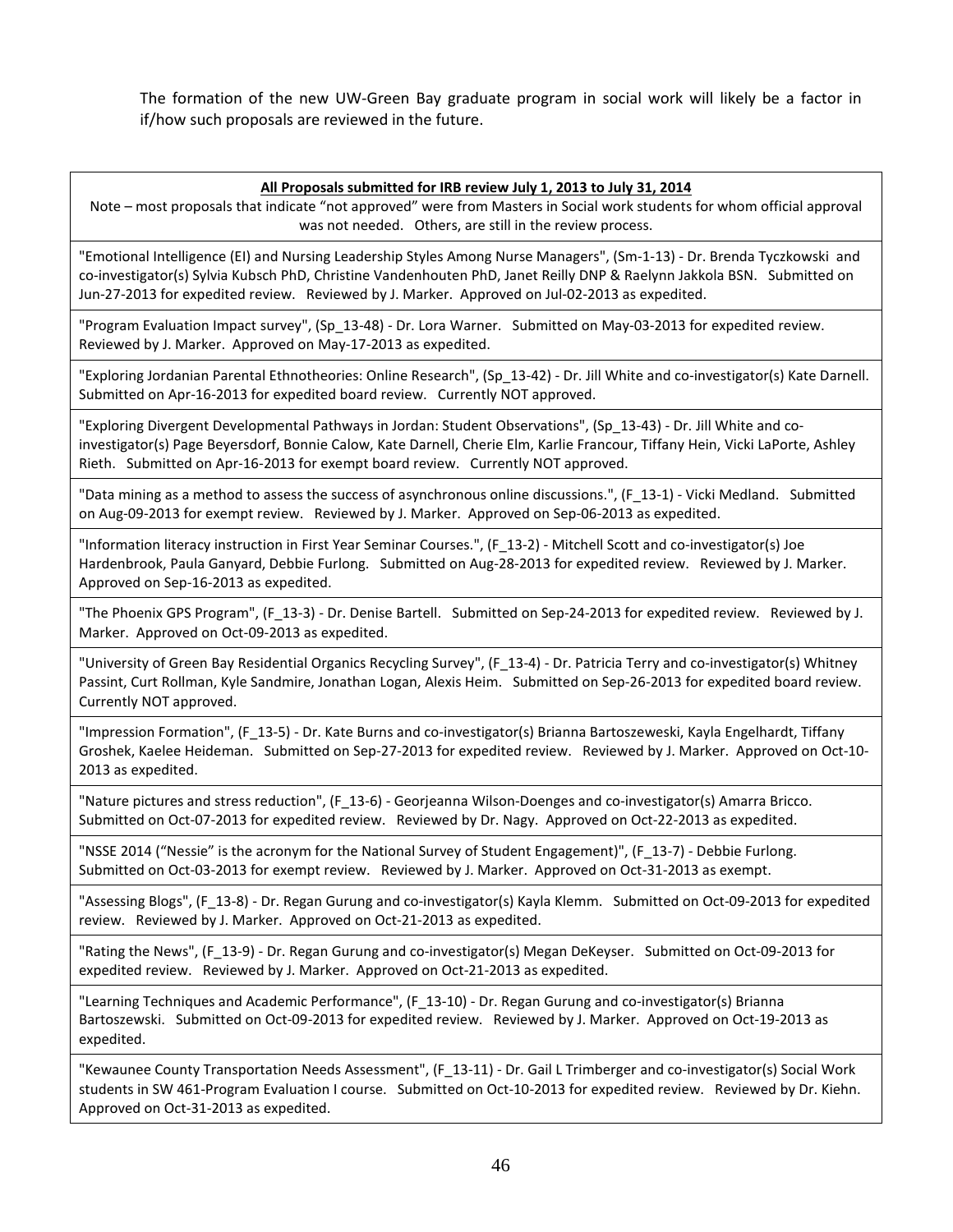"The influence of both family and sex education on first sexual intercourse.", (F\_13-12) - Dr. Christine Smith and coinvestigator(s) Becky Senn. Submitted on Oct-10-2013 for full review. Reviewed by com. Approved on Nov-21-2013 as full.

"Ethics and Boundaries: Regional Concerns", (F\_13-13) - Dr. Gail L Trimberger and co-investigator(s) Joan M. Groessl. Submitted on Oct-14-2013 for expedited review. Reviewed by Dr. Gaines. Approved on Oct-31-2013 as expedited.

"Emotional Contagion", (F\_13-14) - Dr. Ryan Martin and co-investigator(s) Timothy Zietz, Amarra Bricco, Elisabeth Gehrke, Kate Darnell, Kathryn Ledvina, KaNisha Flemming. Submitted on Oct-14-2013 for expedited review. Reviewed by Dr. Cupit. Approved on Oct-22-2013 as expedited.

"Studying Effects of What We See and Hear", (F\_13-15) - Dr. Regan Gurung and co-investigator(s) Elisabeth Gehrke. Submitted on Oct-15-2013 for expedited review. Reviewed by J. Marker. Approved on Oct-31-2013 as expedited.

"Exploration into the physics self-efficacy of Millennial students", (F\_13-16) - Dr. Heidi Fencl. Submitted on Oct-17-2013 for exempt review. Reviewed by Dr. Caglar. Approved on Nov-01-2013 as exempt.

"Teaching Medium (Hybrid, Online and Face-to-Face), Student Engagement and Learning Outcomes: The Role of Students' Personality", (F\_12-23\_Ren\_F\_13-17) - Dr. Gaurav Bansal. Submitted on Oct-17-2013 for expedited review. Reviewed by J. Marker. Approved on Oct-22-2013 as expedited.

"Film, Thought Intrusion, & Learning", (F\_13-18) - Dr. Regan Gurung and co-investigator(s) Jennifer Panske, Kayla Klemm, Lisa Gehrke, Brianna Bartoszewski, Breanna Olson, and Megan DeKeyser. Submitted on Oct-21-2013 for expedited review. Reviewed by Com. Approved on Nov-21-2013 as full.

"Trust Violation and Rebuilding: The Role of Attribution", (F\_13-19) - Dr. Gaurav Bansal. Submitted on Oct-29-2013 for expedited review. Reviewed by Dr. Nagy. Approved on Nov-12-2013 as expedited.

"Video Impressions", (F\_13-20) - Dr. Kate Burns and co-investigator(s) Brianna Bartoszeweski, Kayla Engelhardt, Tiffany Groshek, Kaelee Heideman. Submitted on Oct-30-2013 for expedited review. Reviewed by Dr. Cupit. Approved on Nov-12- 2013 as expedited.

"Online Anger Consequences", (F\_13-21) - Dr. Ryan Martin and co-investigator(s) Timothy Zietz, Amarra Bricco, Elisabeth Gehrke, Kate Darnell, Kathryn Ledvina, KaNisha Flemming. Submitted on Nov-04-2013 for expedited review. Reviewed by J. Marker. Approved on Nov-15-2013 as expedited.

"Improving Health In Schools", (F\_13-22) - Dr. Regan Gurung and co-investigator(s) Jennifer VanDenElzen and Melinda Morella. Submitted on Nov-04-2013 for full review. Reviewed by com. Approved on Nov-21-2013 as full.

"Impact of Music on Perceived Exertion During Exercise", (F\_13-23) - Dr. James Marker and co-investigator(s) Brenda Peebles, Nick Burgraff. Submitted on Nov-04-2013 for expedited review. Reviewed by Dr. Gaines. Approved on Nov-12-2013 as expedited.

"Emotional Intelligence (EI) and Nursing Leadership Styles Among Nurse Managers", (Sm-1-13\_Amend\_F\_13-24) - Dr. Brenda Tyczkowski and co-investigator(s) Sylvia Kubsch PhD, Christine Vandenhouten PhD, Janet Reilly DNP & Raelynn Jakkola BSN. Submitted on Jun-27-2013 for expedited review. Reviewed by J. Marker. Approved on Nov-06-2013 as expedited.

"After School Care for Students with Special Education Needs: A Parental Perspective", (F\_13-25) - Dr. Jenell Holstead and coinvestigator(s) Samantha Zweerink. Submitted on Nov-06-2013 for exempt review. Reviewed by J. Marker. Approved on Nov-26-2013 as exempt.

"Emotional Contagion", (F\_13-14\_addend) - Dr. Ryan Martin and co-investigator(s) Timothy Zietz, Amarra Bricco, Elisabeth Gehrke, Kate Darnell, Kathryn Ledvina, KaNisha Flemming. Submitted on Oct-14-2013 for expedited review. Reviewed by Dr. Cupit. Approved on Oct-22-2013 as expedited.

"Impact of PowerPoint Text on Student Grades and Perceptions", (F\_13-26) - Dr. Jenell Holstead. Submitted on Nov-20-2013 for exempt review. Reviewed by J. Marker. Approved on Dec-10-2013 as expedited.

"Studying Perceptions of Outfits", (F\_13-27) - Dr. Regan Gurung and co-investigator(s) Breanna-Rose Olson. Submitted on Nov-25-2013 for expedited board review. Currently NOT approved.

"Gender Issues in Teaching and Learning in Political Science Classrooms", (F\_13-28) - Dr. Katia Levintova. Submitted on Nov-29-2013 for exempt review. Reviewed by J. Marker. Approved on Feb-13-2014 as exempt.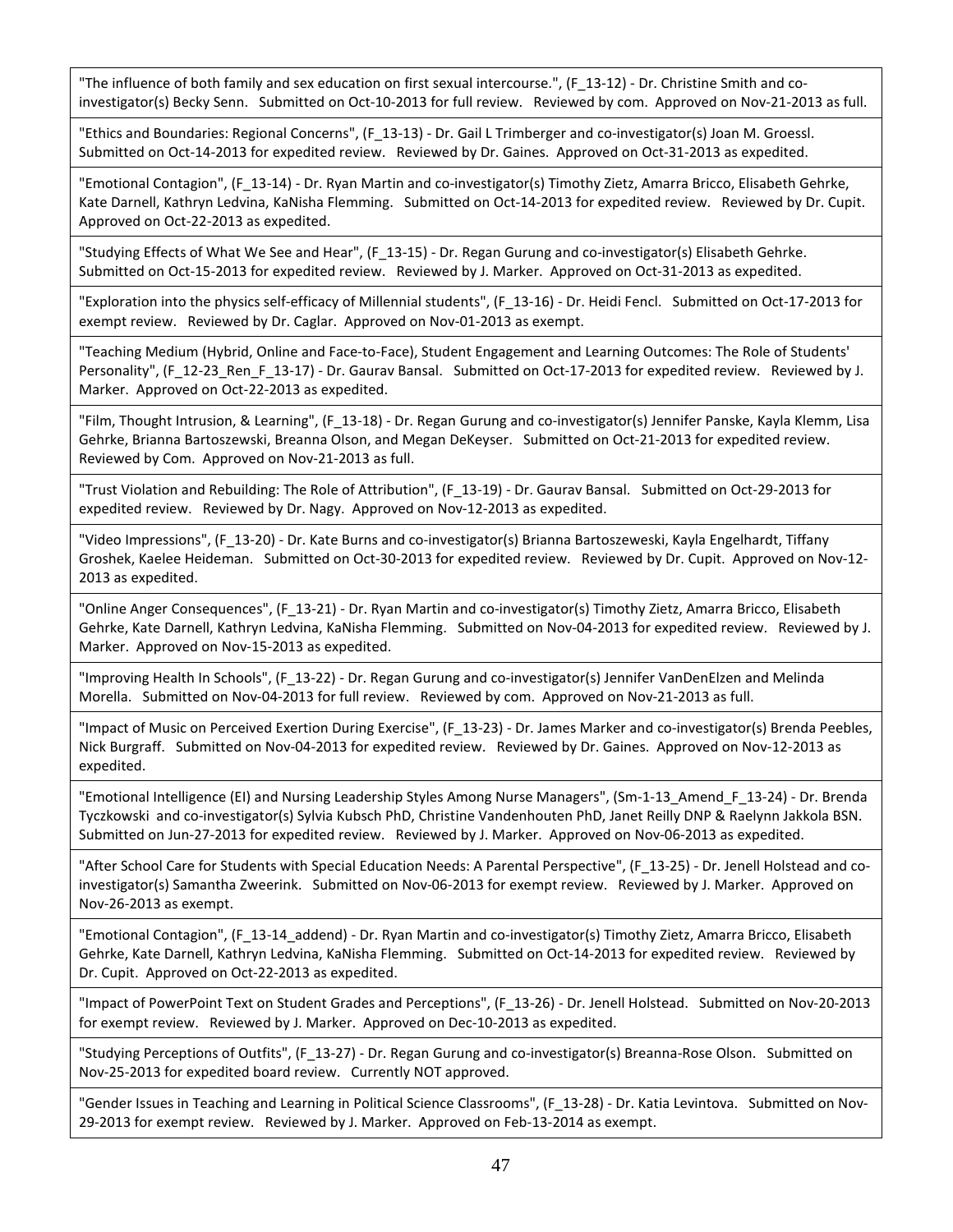"Study Techniques Study", (F\_13-29) - Dr. Regan Gurung and co-investigator(s) Dr. Sawa Sensaki, Dr. Dean Von Dras. Submitted on Dec-04-2013 for expedited review. Reviewed by J. Marker. Approved on Dec-03-2013 as expedited.

"Perceptions of Mediator Power", (F\_13-30) - Dr. Adolfo Garcia and co-investigator(s) Derick Wollner, Samantha Greener. Submitted on Dec-11-2013 for exempt review. Reviewed by J. Marker. Approved on Feb-13-2014 as exempt.

"BSW Field Blog Pilot Project", (F\_13-31) - Dr. Gail Trimberger. Submitted on Dec-16-2013 for expedited review. Reviewed by J. Marker. Approved on Jan-16-2014 as expedited.

"UW-Green Bay College Credit in High School Program --1 Year Alumni, 4 Year Alumni, Principal, Teacher, and Guidance Surveys", (F\_13-32\_MOD\_F-11-6) - Mr. Trenton Sorensen. Submitted on Sep-26-2011 for exempt review. Reviewed by J. Marker. Approved on Jan-08-2014 as exempt.

"Impact of Social Work Ethics Course on Ethical Decision Making", (F\_13-33) - Dr. Joan Groessl and co-investigator(s) Jessica Keyzer. Submitted on Dec-12-2013 for expedited review. Reviewed by J. Marker. Approved on Jan-16-2014 as expedited.

"THE USE OF METACOGNITION IN UNDERGRADUATE EDUCATION", (F\_13-34) - Dr. Regan Gurung and co-investigator(s) Raechel N. Soicher. Submitted on Dec-18-2013 for expedited review. Reviewed by J. Marker. Approved on Jan-22-2014 as expedited.

"Studying Metacognition In Undergraduate Students", (F\_13-35) - Dr. Regan Gurung and co-investigator(s) Raechel N. Soicher. Submitted on Dec-18-2013 for expedited review. Reviewed by J. Marker. Approved on Jan-21-2014 as expedited.

"Capturing Model Teacher Criteria", (F\_13-36) - Dr. Regan Gurung and co-investigator(s) Aaron Richmond (Metropolitan State University of Denver) and Guy Boysen (McKendree University). Submitted on Dec-18-2013 for exempt review. Reviewed by J. Marker. Approved on Jan-16-2014 as exempt.

"Integration into Mainstream Society: A Community Study of Somali Refugees in Mid-western City", (F\_13-37) - Dr. Tohoro F. Akakpo and co-investigator(s) James R. Brown, PhD and Ibrahim Sheikh. Submitted on Dec-13-2013 for expedited review. Reviewed by J. Marker. Approved on Jan-16-2014 as expedited.

"IS?: Gender Identity and Ambiguity", (F\_13-38\_Ren-Sm-1-12) - Dr. Dan Meinhardt and co-investigator(s) Dr. Angela Bauer. Submitted on Aug-03-2012 for expedited review. Reviewed by J. Marker. Approved on Nov-14-2013 as expedited.

"Readability of EPA Educational Documents: The First Tool Of Environmental Regulatory Compliance", (S\_14-1) - Dr. Laurel Phoenix and co-investigator(s) Alek Majeski. Submitted on Dec-20-2013 for expedited review. Reviewed by J. Marker. Approved on Feb-26-2014 as expedited.

"Cultivating Deep Reading Practices and Interdisciplinary Literacy", (S\_14-2) - Dr. Alison Staudinger. Submitted on Jan-07- 2014 for expedited review. Reviewed by J. Marker. Approved on Jan-13-2014 as expedited.

"The impact of a diversity course on MSW students' levels of cultural competncy.", (F\_13-38\_Mod\_S-01\_1N) - Dr. Jolanda Sallmann and co-investigator(s) Dr. Akakpo and Dr. Himmelheber. Submitted on Dec-16-2013 for exempt review. Reviewed by c. Approved on Jan-13-2014 as expedited.

"Managing Invisible Stigmas: Sexuality in the Workplace", (S\_14-3) - Dr. Meir Russ and co-investigator(s) Mitchell Spaeth. Submitted on Jan-19-2014 for full review. Reviewed by c. Approved on Mar-07-2014 as full.

"Learning in a Social Work Ethics Course: Cohort Student Perceptions", (S\_14-4) - Dr. Joan Groessl and co-investigator(s) Claire Faville and Alicia Wheeler. Submitted on Jan-21-2014 for expedited review. Reviewed by J. Marker. Approved on Jan-22-2014 as expedited.

"Social Evaluation of Infants (SEI) project", (S\_14-5) - Dr. Sawa Senzaki and co-investigator(s) Yuki Shimizu. Submitted on Feb-08-2014 for full review. Approved on Feb-25-2014 as full.

"LibQUAL +Survey", (S\_14-6) - Mitchell Scott and co-investigator(s) Paula Ganyard. Submitted on Feb-10-2014 for expedited review. Approved on Mar-07-2014 as expedited.

"Living with HIV: Quality of Life Studies", (S\_14-7) - Dr. Georjeanna Wilson-Doenges and co-investigator(s) Clint Frederic Wiater. Submitted on Feb-13-2014 for full review. Approved on Mar-04-2014 as full.

"NSSE 2014 ("Nessie" is the acronym for the National Survey of Student Engagement)", (F\_13-7\_Mod\_3\_4\_14) - Debbie Furlong. Submitted on Oct-03-2013 for exempt review. Reviewed by J. Marker. Approved on Mar-04-2014 as exempt.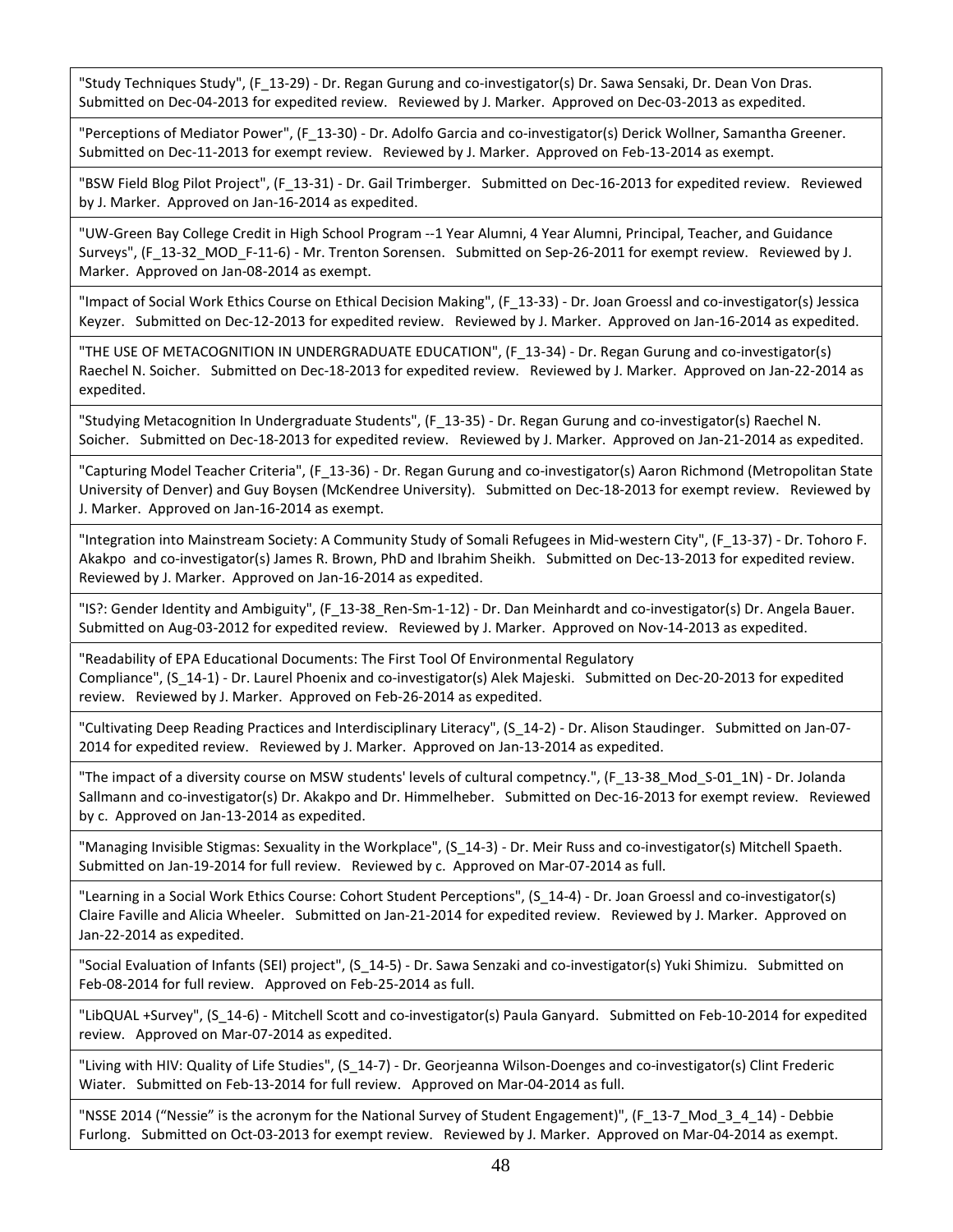"Impression Formation", (F\_12-5\_Mod\_3\_4\_14) - Dr. Kate Burns and co-investigator(s) Brianna Bartoszeweski, Tiffany Groshek, Britany Pyiatt, Kari Arguello. Submitted on Sep-27-2013 for expedited review. Reviewed by J. Marker. Approved on Mar-04-2014 as expedited.

"Learning Techniques and Academic Performance", (F\_13-10\_Mod\_3\_4\_14) - Dr. Regan Gurung and co-investigator(s) Brianna Bartoszewski. Submitted on Feb-19-2014 for expedited review. Reviewed by J. Marker. Approved on Mar-04-2014 as expedited.

"Studying Effects of What We See and Hear", (F\_13-15\_Mod\_3\_4\_14) - Dr. Regan Gurung and co-investigator(s) Elisabeth Gehrke. Submitted on Oct-15-2013 for expedited review. Reviewed by J. Marker. Approved on Mar-04-2014 as expedited.

"Formula Sheet Study", (S\_14-8) - Dr. Kate Burns. Submitted on Feb-14-2014 for exempt review. Approved on Apr-04-2014 as exempt.

"Teaching Theories of Public Policy: An Assessment of Teaching and Learning Strategies", (S\_14-9) - Dr. David Helpap. Submitted on Feb-24-2014 for exempt review. Approved on Mar-07-2014 as .

"IS?: Gender Identity and Ambiguity", (F\_13-38\_Mod\_Sp\_14) - Dr. Dan Meinhardt and co-investigator(s) Dr. Angela Bauer. Submitted on Feb-28-2014 for expedited review. Reviewed by J. Marker. Approved on Mar-07-2014 as expedited.

"Nursing Diagnosis Educational Clinical Suppmi Tool (CST)", (S\_14-10) - Dr. Susan Gallagher-Lepak and co-investigator(s) Dr. T. Heather Herdmen. Submitted on Mar-10-2014 for full board review. Currently NOT approved.

"Academic Participation", (S\_14-11) - Dr. Regan Gurung and co-investigator(s) Rosie Wysocki. Submitted on Mar-14-2014 for expedited review. Approved on Apr-03-2014 as expedited.

"Extended exploration into the physics self-efficacy of Millennial students", (S 14-12) - Dr. Heidi Fencl. Submitted on Mar-14-2014 for exempt review. Approved on Mar-14-2014 as exempt.

"Cross-cultural help seeking study", (S\_14-13) - Dr. Sawa Senzaki and co-investigator(s) Motoko Harihara. Submitted on Mar-18-2014 for expedited review. Approved on Mar-11-2014 as expedited.

"Education and Job Satisfaction of Hospice Social Workers Working with Patients with End-Stage Dementia", (S\_14-14) - Dr. Francis Akakpo and co-investigator(s) Dawn Natzke. Submitted on Mar-03-2014 for RO board review. Currently NOT approved.

"Analysis of Cognition Scores: Early Memory Loss Program", (S\_14-15) - Dr. Francis Akakpo and co-investigator(s) LaReina Tipping. Submitted on Mar-08-2014 for RO board review. Currently NOT approved.

"An Assessment of the Psychological and Social Outcomes of Attending a Day Camp for Grieving Children", (S\_14-16) - and co-investigator(s) Dr. Deirdre Radosevich, Dr. Gail Trim berger, Ms. Olyvia Kuchta. Submitted on Mar-20-2014 for full review. Approved on May-19-2014 as full.

"Psychology and Human Development Student Engagement", (S\_14-17) - Dr. Ryan Martin and co-investigator(s) Katy Doll, Kayla Hucke, Taylor Saari, Joselyne Vivas. Submitted on Mar-25-2014 for exempt review. Approved on Apr-15-2014 as exempt.

"Relationship Perceptions", (S\_14-18) - Dr. Kate Burns and co-investigator(s) Brittany Pyatt, Tiffany Groshek, Brianna Bartoszewski. Submitted on Mar-26-2014 for expedited review. Approved on Apr-15-2014 as expedited.

"Vegetable Purchase Habits", (S\_14-19) - Dr. Debra Pearson and co-investigator(s) Hatsuho Iwamoto, Seunghee Lee. Submitted on Apr-03-2014 for exempt review. Approved on Apr-18-2014 as exempt.

"Learning Techniques and Academic Performance", (F 13-10 Mod 4 11 14) - Dr. Regan Gurung and co-investigator(s) Brianna Bartoszewski. Submitted on Apr-11-2014 for expedited review. Reviewed by J. Marker. Approved on Apr-11-2014 as expedited.

"Cognitive Flexibility and Personality", (S\_14-20) - Dr. Christine Smith and co-investigator(s) Megan Fran jose, Rachel Skarsten, Julie Konik, PhD. Submitted on Apr-02-2014 for expedited review. Approved on Apr-18-2014 as expedited.

"Classroom Comfort and Student Success", (S\_14-21) - Dr. Regan Gurung and co-investigator(s) Diana Schreck. Submitted on Apr-09-2014 for expedited review. Approved on Apr-21-2014 as expedited.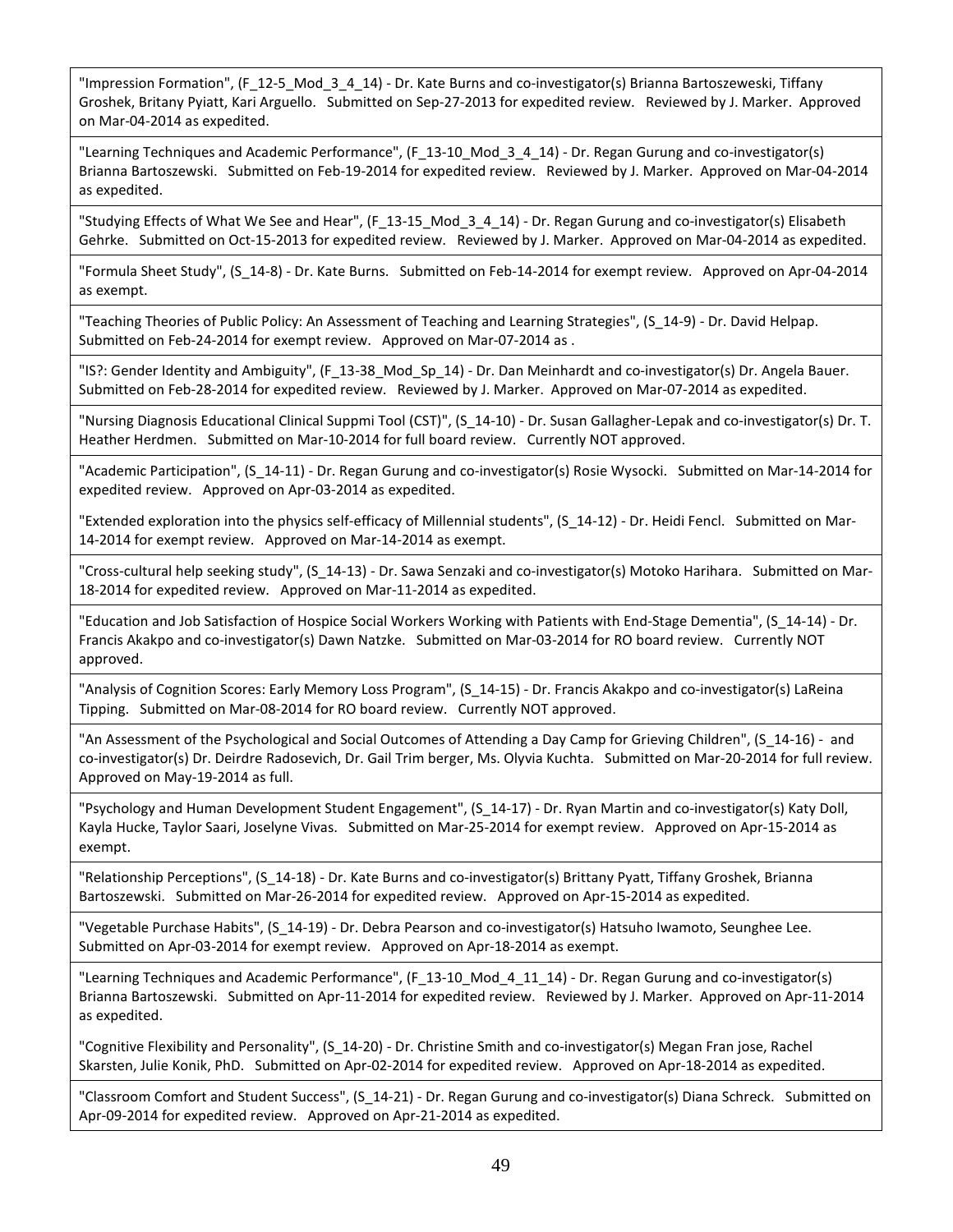"Conditional Release Revocation of Mentally Ill Patients", (S\_14-22) - Dr. Francis Akakpo and co-investigator(s) Amy Wondra. Submitted on Apr-11-2014 for RO board review. Currently NOT approved.

"An Evaluation of the Effectiveness of the Homelessness Prevention and Rapid Re-Housing Program RP) in Manitowoc Cotu1ty", (S\_14-23) - Dr. Francis Akakpo and co-investigator(s) Erin N. Schultz. Submitted on Apr-11-2014 for RO board review. Currently NOT approved.

"Social Work Professionals' Perception on Risk and Protective Factors among Native American youth in Wisconsin.", (S\_14- 24) - Dr. Francis Akakpo and co-investigator(s) Julie Archiquette. Submitted on Apr-11-2014 for RO board review. Currently NOT approved.

"Co-occurrence in Child Welfare: Why Are Maltreated Children More Likely to Offend?", (S\_14-25) - Dr. Francis Akakpo and co-investigator(s) Kristin Kohls. Submitted on Apr-11-2014 for RO board review. Currently NOT approved.

"Racial Disparity in the Foster Care System in Outagamie County", (S\_14-26) - Dr. Francis Akakpo and co-investigator(s) Natasha Watkins. Submitted on Apr-11-2014 for RO board review. Currently NOT approved.

"Assessment of Individuals with Developmental Disabilities and Mental Health Concerns", (S\_14-27) - Dr. Francis Akakpo and co-investigator(s) Sarah Tews. Submitted on Apr-11-2014 for RO board review. Currently NOT approved.

"Permanency Round Tables in Marathon County", (S\_14-28) - Dr. Francis Akakpo and co-investigator(s) Dawn Perez. Submitted on Apr-11-2014 for RO board review. Currently NOT approved.

"Exploration of Commonalities amongst Brown County Infant Fatalities", (S\_14-29) - Dr. Francis Akakpo and co-investigator(s) Ashley Vandermoss. Submitted on Apr-11-2014 for RO board review. Currently NOT approved.

"Effects of Veterans Employment from Post-Deployment", (S\_14-30) - Dr. Francis Akakpo and co-investigator(s) Joe Westphal. Submitted on Apr-11-2014 for RO board review. Currently NOT approved.

"Factors of Adolescent Pregnancy in the Fox Valley", (S\_14-31) - Dr. Francis Akakpo and co-investigator(s) Kelsey Martin. Submitted on Apr-11-2014 for RO board review. Currently NOT approved.

"Direct Care Staff Perception of the Job at Productive Living Systems", (S\_14-32) - Dr. Francis Akakpo and co-investigator(s) Meghan HaelfrisJ. Marker. Submitted on Apr-11-2014 for RO board review. Currently NOT approved.

"Impact of the 2005 Wisconsin Act 126 on the Green Bay Undocumented Community", (S\_14-33) - Dr. Francis Akakpo and coinvestigator(s) Rosalva Ornelas. Submitted on Apr-11-2014 for RO board review. Currently NOT approved.

"Animals and the Health of Human Beings", (S\_14-34) - Dr. Francis Akakpo and co-investigator(s) Jodi Kirklewski. Submitted on Apr-14-2014 for RO board review. Currently NOT approved.

"Aging & Disability Resource Center Consumer Interest in the Lighten UP Program", (S\_14-35) - Dr. Francis Akakpo and coinvestigator(s) Sheri Mealy. Submitted on Apr-14-2014 for RO board review. Currently NOT approved.

"International Travel Abroad Considerations", (S\_14-36) - Dr. Lucy Arendt. Submitted on Apr-18-2014 for exempt review. Approved on May-01-2014 as exempt.

"Wisconsin Boarding School Histories", (S\_14-37) - Dr. J P Leary and co-investigator(s) DeLanna Studi, and student investigators (FNS 372). Submitted on May-12-2014 for full board review. Currently NOT approved.

"Review videos", (S\_14-38) - Dr. Deirdre RadoseviJ. Marker. Submitted on May-07-2014 for exempt board review. Currently NOT approved.

"Evaluating a Nature-Based 4K Program", (S\_14-39) - Dr. Scott Ashmann. Submitted on May-13-2014 for full review. Approved on Jun-11-2014 as full.

"Hospice Employees Expression of their Spirituality", (S\_14-40) - Dr. Francis Akakpo and co-investigator(s) Carol Khang. Submitted on May-29-2014 for RO board review. Currently NOT approved.

"Ethics and Boundaries: Regional Concerns", (F\_13-13\_ren) - Dr. Gail L Trimberger and co-investigator(s) Joan M. Groessl. Submitted on Oct-14-2013 for expedited review. Reviewed by Dr. Gaines. Approved on Sep-11-2014 as expedited.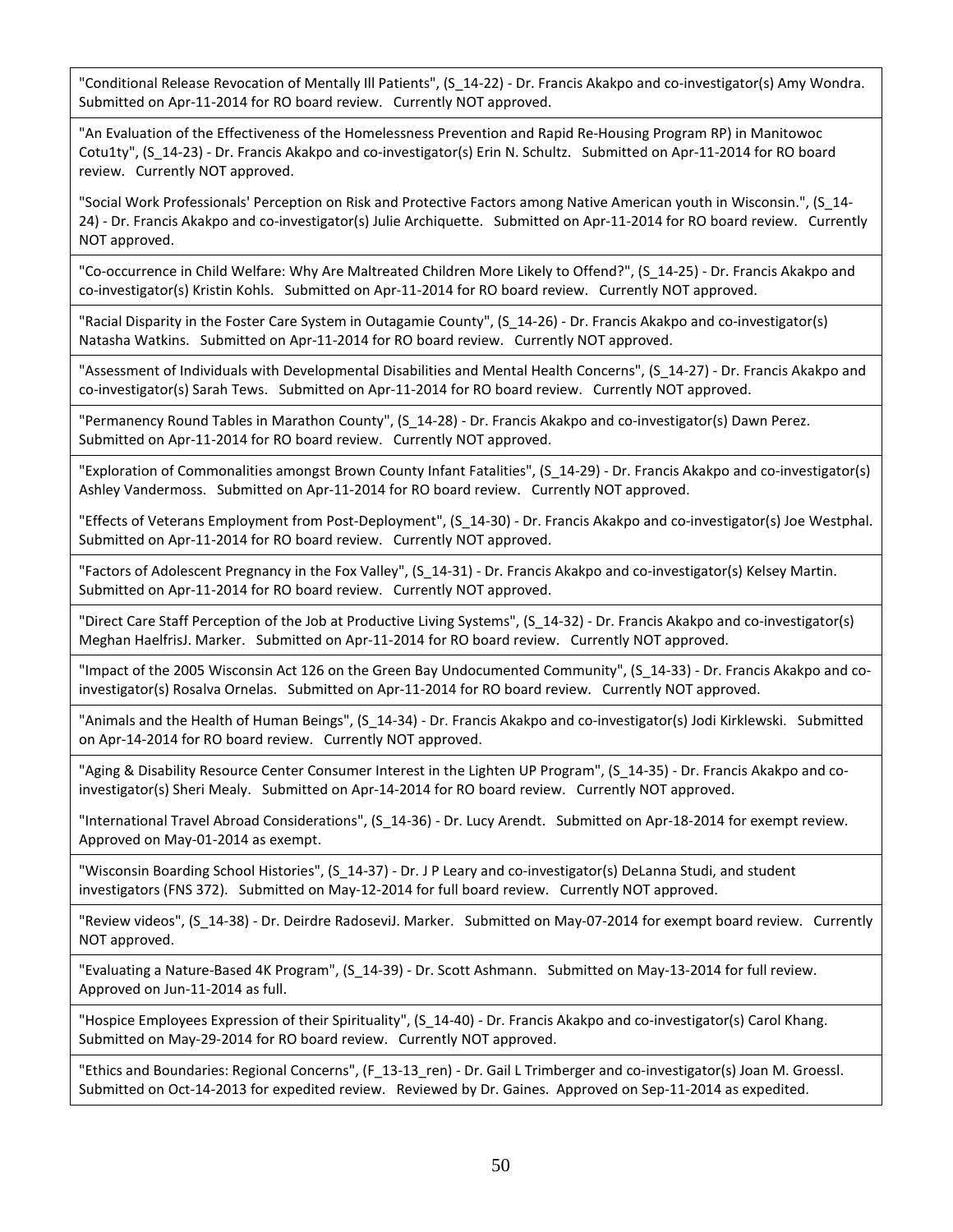"Analysis of student response to an interdisciplinary ethics assignment for RN to BSN and MSW Students", (Sum\_14-1) - Dr. Christine Vandenhouten and co-investigator(s) Joan Groessl. Submitted on Jun-10-2014 for exempt review. Approved on Jun-25-2014 as exempt.

"Imagined Histories: Biography, Fiction, and the Challenges of Historical Imagination", (Sum\_14-2) - Dr. Eric Morgan. Submitted on Jun-25-2014 for exempt review. Approved on Jul-10-2014 as exempt.

"Open Spaces of Democracy: Connecting Students, Wilderness, and Community", (Sum\_14-3) - Dr. Eric Morgan. Submitted on Jun-25-2014 for exempt review. Approved on Jul-10-2014 as exempt.

"Evaluation of Physics Problem Solving Website", (Sum\_14-4) - Dr. Heidi Fencl. Submitted on Jul-16-2014 for exempt board review. Currently NOT approved.

"Social Evaluation of Infants (SEI) project", (S\_14-5-Mod) - Dr. Sawa Senzaki and co-investigator(s) Yuki Shimizu. Submitted on Feb-08-2014 for full review. Approved on Feb-25-2014 as full.

"Seach@UW Usability Testing", (Sum\_14-6) - Mitchell Scott and co-investigator(s) Emily Rogers, Renee Ettinger, Bekky Vrabel, Lindsay Simonsen, and Melissa Piatkowski. Submitted on Jul-11-2014 for expedited board review. Currently NOT approved.

Submitted by Dr. James C. Marker, Chair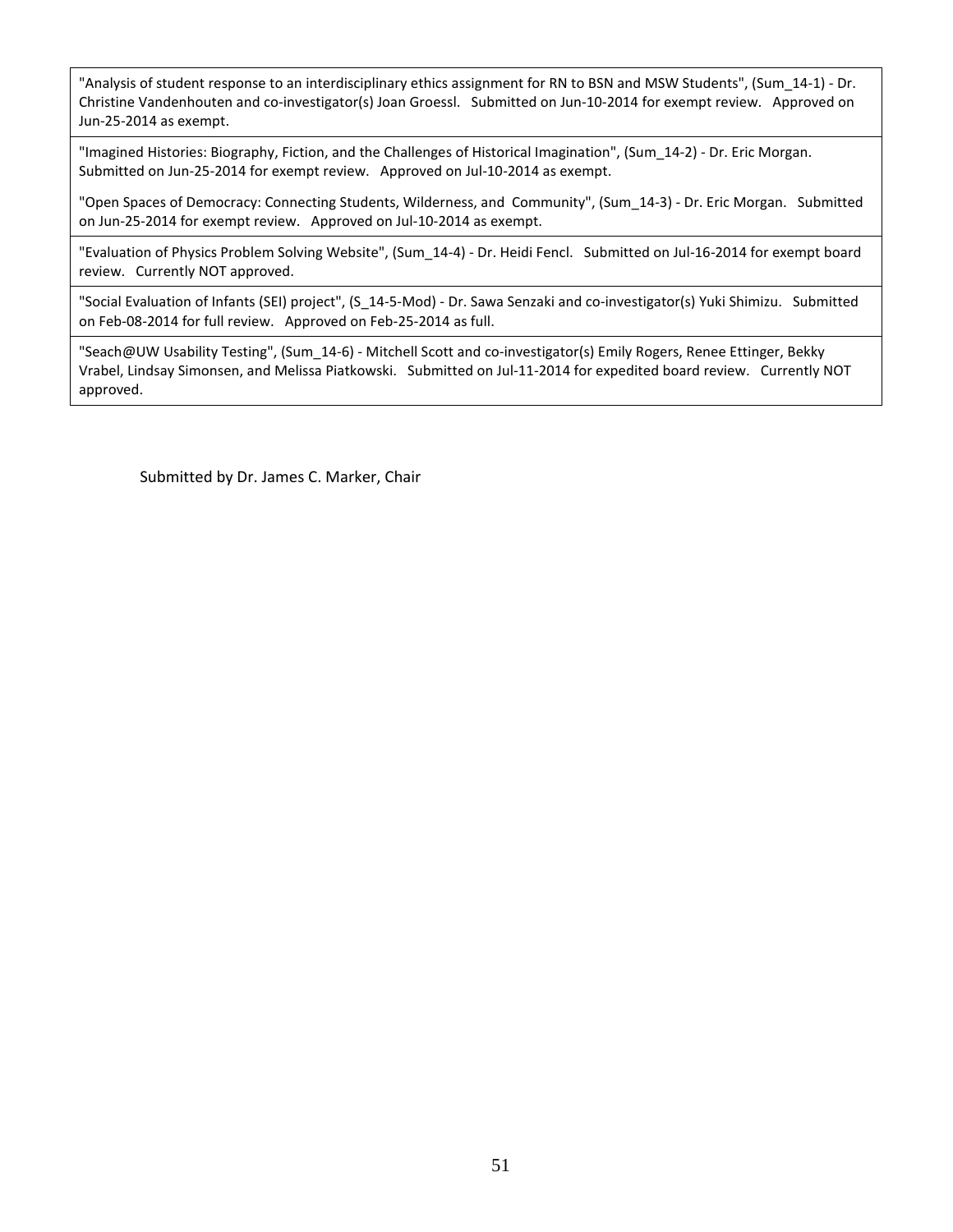# **Instructional Development Council**

Report of activities for the Instructional Development Council for the 2013/14 academic year.

**Membership:** Alison Staudinger, SS, Caroline Boswell, AH, Christine Vandenhouten, PS, J P Leary, AH, Sampath Ranganathan, PS, Mike Hencheck, NS, Joanne Dolan, instructional Design Coordinator, Regan Gurung, OPID rep, Jennifer Lanter, Director of CATL, John Lyon, NS, co-chair, Kathleen Burns, SS, cochair.

The full IDC met 7 times during the 2013/14 academic year to conduct the normal business of the council.

## **Faculty Development Conference**

The 2014 Faculty Development Conference was held on January 24<sup>th</sup> with approximately 75 people in attendance. Assessment issues were the central topic of the conference. The evaluation of the conference identified the desire for a larger contribution to the program by the keynote speaker. The conference continued to have a strong draw from professionals outside of the UWGB faculty. The 2015 Faculty Development Conference was scheduled for Jan 21<sup>st</sup> with Dr. Diane R. Dean scheduled as the keynote speaker. The changes for the conference next year will be a fee for lunch will be charged and all conference business will be conducted through the CATL office.

## **Teaching Enhancement Grants**

Awards to this program were made both fall and spring semesters. In each case the amount requested was equal to or greater than the amount budgeted for this program. For the spring awards the requirements for the program were clarified to make it explicit that for reimbursement of expenses related to attending a conference that the conference must offer a teaching focused session to qualify under this program. No significant changes were made to the program.

## **Instructional Development Awards.**

As there were no applications for this program in the spring of 2013, the call for applications during the spring of 2014 was not made. The funds for this program were distributed to other programs offered by the IDC. Major revisions or elimination of this program are warranted.

## **Student Nominated Teaching Awards**

These awards were made in the spring semester. A large number of nominations were received for this award. For next year, funds were provided by the office of the Provost to give this award both fall and spring semesters. The inclusion of representatives from student governance in the final selection of award winners was widely endorsed by council members.

## **Online Teaching Fellows Program**

The Online Teaching Fellows program again offered two sessions during the year for both the "Starter" and the "Advanced" classes. The classes that have been offered this past year have been fully enrolled with eligible participants. As expected, the number of eligible applicants for the program who have not been accepted due to funding limitations has been decreasing for each successive cycle of classes. We have had some initial discussions on how this program will need to be modified in the near future to support the goal of getting all mature online courses to receive Quality Matters recognition.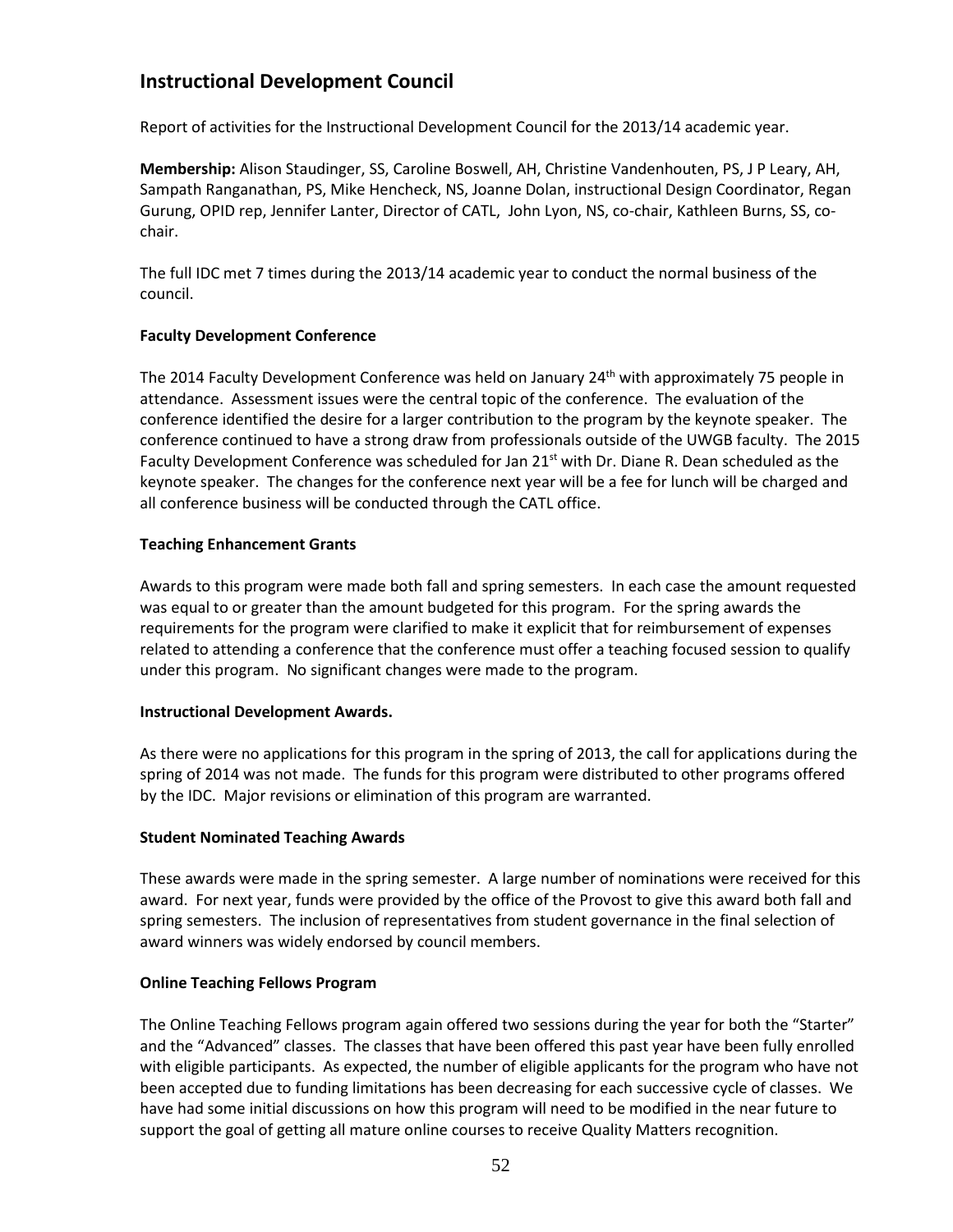## **UW System Teaching Scholars**

The IDC has concurred with the actions taken by the campus directors of this program, but it does not have approval powers with regard to these actions. Therefore, no official business in regard to the UW System Teaching Scholars program was taken this year.

#### **Faculty Sabbatical Recommendations**

The voting members of the IDC reviewed and made recommendations regarding the applications for faculty sabbatical releases. No changes to this program were suggested by the council.

Due to the addition of Fall semester Student Nominated Teaching Awards to the array of awards and grants reviewed by this council, the IDC reorganized the subcommittee system to include three components. The grants review committee will evaluate proposals for the Teaching Enhancement Grants each semester, the Awards subcommittee will only select the awardee of the SNTA program and the Online Teaching Scholars applications will be reviewed by a new subcommittee. Each subcommittee will have three or more members. The full council will continue to review sabbatical proposals with voting members responsible for the final recommendation that goes forward to the Provost and the Deans.

The IDC considered a number of other issues during the year including the proposal to require the inclusion of a statement in any budgetary unit documents that outline expectations for tenure and promotion that identify how SOTL activities will considered by the unit.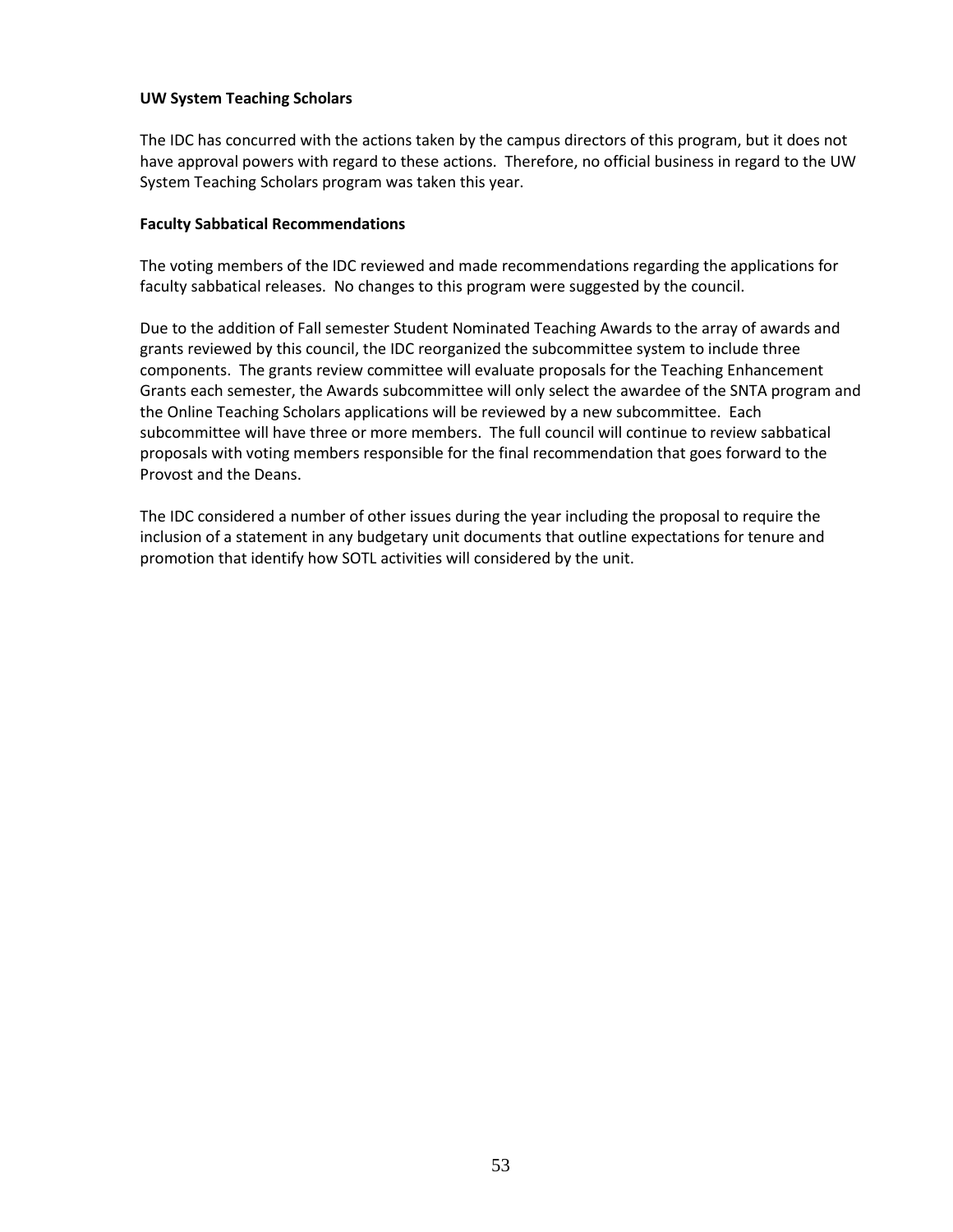# **International Education Council**

## **Chair:** Francis Akakpo

**Members:** Tohoro (Francis) Akakpo, Brent Blahnik (*ex-officio*, non-voting), Ghadir Ishqaidef, Sarah Meredith, Adam Parrillo, Gabriel Saxton-Ruiz, and Leanne Zhu

The International Education Committee met four times during the 2013-14 academic year, beginning on September 20, 2013. Two meetings were cancelled due to time conflicts and a lack of quorum.

Francis Akakpo, who is in the third year of his three-year term on this Committee, was appointed Chairperson by the Provost for the 2013-14 academic year.

The Committee continued to build on the momentum from the previous year and tackled a number of items from the strategic plan developed by Office of International Education (OIE) and utilized some of the themes from the Travel Abroad faculty survey launched in the 2012-13 academic year. The Committee:

- 1. Continued to play an active role in Common Theme "Global Citizenship in an Evolving World?" which it helped to create and launch during the 2013-14 academic year. The Committee is grateful and indebted to Kristy Aoki, who worked tirelessly to bring every task undertaken to a successful conclusion.
- 2. Reviewed the Travel Abroad Surveys of instructors who have organized short-term travel abroad courses. Five themes emerged from the survey:
	- a. The respondents have a positive perception of the support they receive from OIE staff but it is imperative that OIE be given additional resources.
	- b. Clear communication is essential between Unit Chairs and the Deans when reviewing and approving travel courses that fit the basic criteria.
	- c. It is desirable that travel courses be integrated into the students' curricula and be counted as part of the instructor's teaching load.
	- d. Faculty compensation for those participating should be increased because a lot of work is necessary to develop travel abroad courses.
	- e. Support must be provided to both students and faculty.
- 3. Working in collaboration with Jennifer Mokren, Special Assistant to the Provost for Institutional Assessment, this committee developed learning outcomes for Travel Abroad and Study Abroad students. We are thankful to Professor Mokren for attending the full committee meeting and also for taking time from her busy schedule to hold meetings with the Director of OIE and the Chair to identify and fine-tune five areas that were subsequently referred to the UWGB General Education Council. At this point, the Gen Ed Council identified "Apply intercultural communication skills to interact effectively with people from different ethnic, linguistic, geographic, and cultural backgrounds [skills]" as compatible with UWGB's Gen Ed learning outcomes.
- 4. Reviewed and approved a site visit proposal to Cuba by a faculty member in Education.
- 5. Reviewed and approved a co-authored proposal for International Scholars-in-Residence.
- 6. Was adequately briefed by the Director of OIE on the introduction of an ESL pilot program in summer, 2013 which was very successful. Additionally, OIE will create and oversee a year-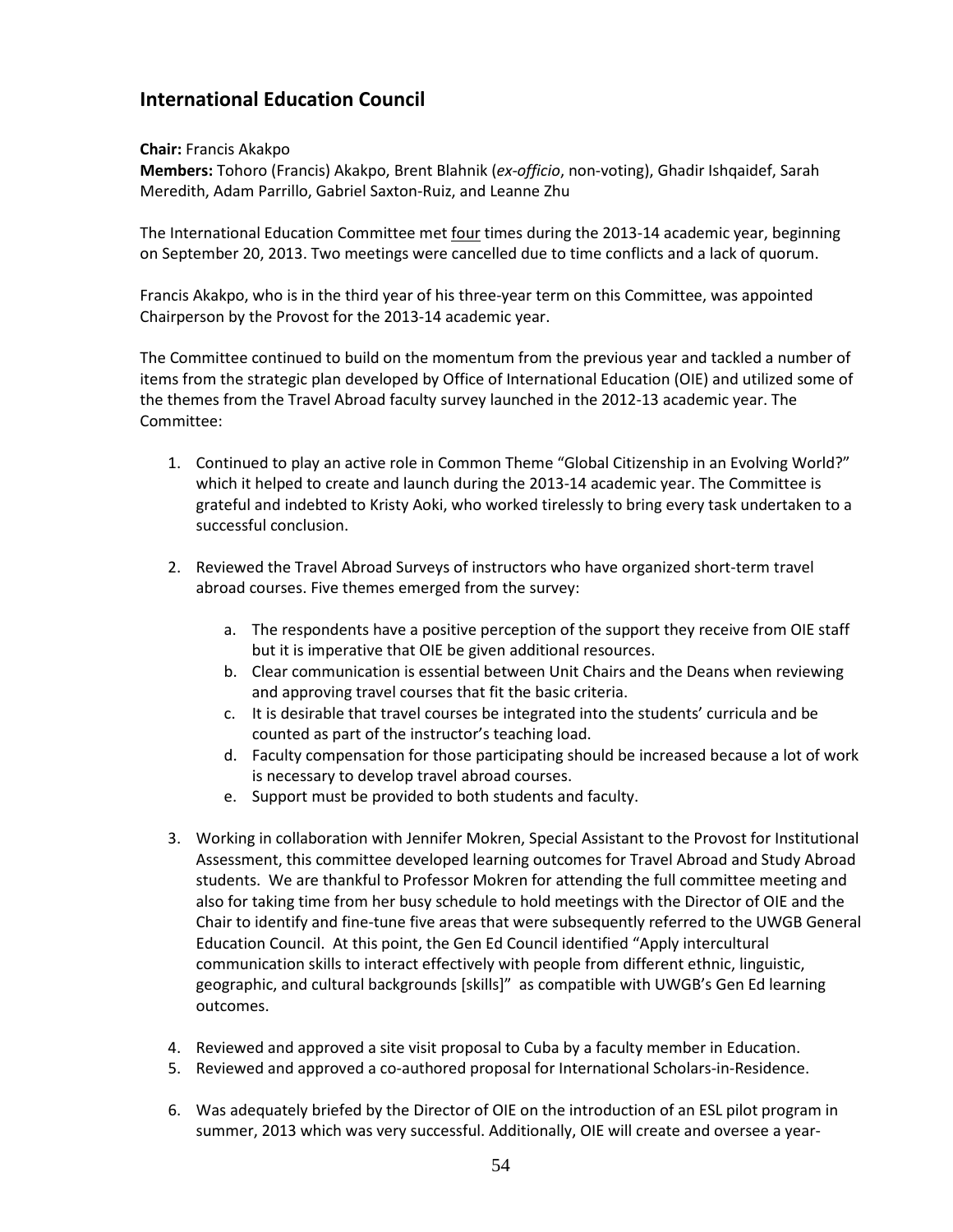round ESL course which will be academically housed in Humanistic Studies and administratively controlled by the OIE.

- 7. In addition to the English as a Language (ESL) program, we continued to discuss learning support for international students. For example, Ghadir suggested a model called a "conversation model," which pairs domestic students with international students − a type of buddy system.
- 8. Participated in orientations for new international students.
- 9. Engaged effectively with the University of Wisconsin-Green Bay Advancement to create an endowment earmarked for Short Term Travel Abroad course. The financial outcome of this engagement was \$50,000.00. In addition, the OIE will transfer \$12,500 this Summer (2014) as endowment for Short Term Travel Abroad studies.
- 10. Despite all of these achievements, we continued to discuss new and creative ways for improving students' participation in travel abroad studies.

The Chair also met with the International Travel Safety Committee, which is responsible for providing advice and guidance and for developing guidelines to maintain the health and safety of UWGB students, faculty, and staff that travel abroad to conduct university business. Other meetings included one with the Deans of the College of Professional Studies and Liberal Arts and Sciences as well as being part of the Universidad del Desarrollo (UDD) Chile and UWGB Committee, a collaborative effort which was Chaired by the former Associate Provost and Director of Graduate Studies, Dr. Andrew Kersten.

The Chair sincerely thanks the members of the Committee for being willing to serve and for all its hard work for this academic year.

Respectfully submitted,

Francis Akakpo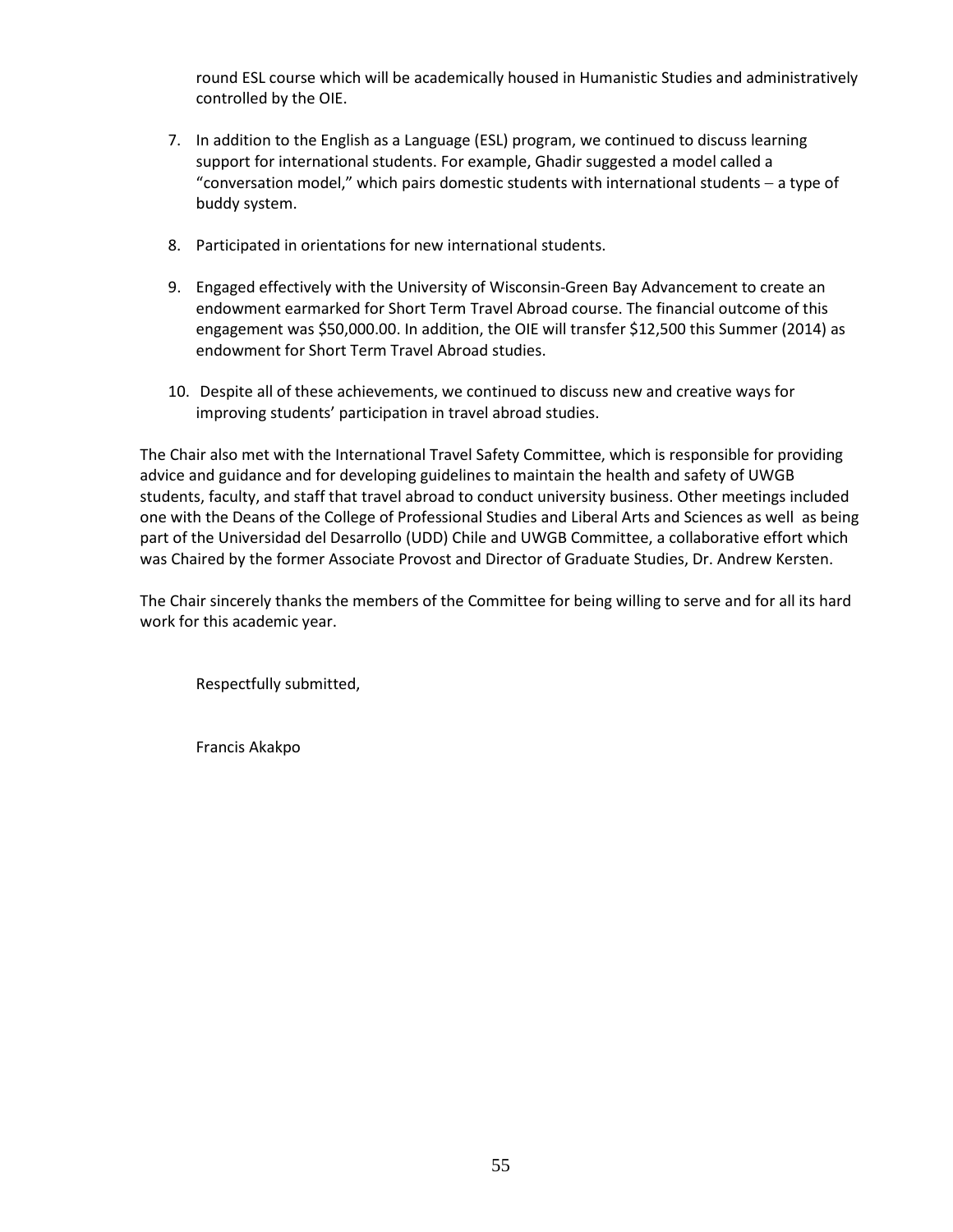# **Research Council**

Research and scholarship play vital roles at the University of Wisconsin – Green Bay (UWGB) for faculty and for undergraduate and graduate students. For UWGB faculty, research and scholarship are significant requirements for promotion and career advancement. It should also be noted that the real or perceived research/scholarship opportunities that exist at UWGB are also critical in the recruitment of new faculty. For students, research and scholarly experiences are increasingly more important, and in some cases, required as they seek employment or apply to graduate school upon graduation. Therefore, opportunities to support ongoing and meaningful research and scholarship at UWGB are critical to maintaining a quality faculty and educational experience for students. This report summarizes the activities of the Research Council during the 2013-14 academic year.

## **Current Research Council Programs and 2013-14 Awards**

**Research Scholar**: This program provides a 3-credit course release to selected faculty for targeted research/scholarship projects. Typically, one research scholar is selected each semester. The award recipients for this year were as follows:

Fall semester award (course release for Fall 2014): Patrick Forsythe, Natural and Applied Sciences

Spring semester award (course release for Spring 2015): Lisa Poupart, Humanistic Studies

**Grants in Aid of Research (GIAR)**: These small grants (\$800-\$1,000) support data collection and supplies as well as travel to conferences for research/scholarship presentation. This program has been very effective, funding hundreds of diverse projects by new and existing faculty (approximately 15-25 per semester). These grants are especially useful in supporting disciplines and areas of scholarship with limited external funding opportunities.

Fall semester awards: 15 Spring semester awards: 25

It should be noted that once again additional funds were provided to the Research Council by the Dean of Liberal Arts and Sciences and the Dean of Professional Studies (\$8,000 each) for FY14, which were used to fund more projects. Approximately 15-20 proposals were funded per semester prior to these additional funds being available. With the additional funds, the number of proposals funded has now increased to 51 during 2012-13 and 40 during 2013-14.

**Grants Integrating Research and Teaching (GIRT):** These grants (\$1000) promote projects that assist faculty efforts to combine scholarly and pedagogical activities. This grant opportunity is designed to acknowledge and encourage collaborative research between UW-Green Bay faculty and integrate students into scholarly work. Student participation must be included in the proposed project.

Spring semester awards: 2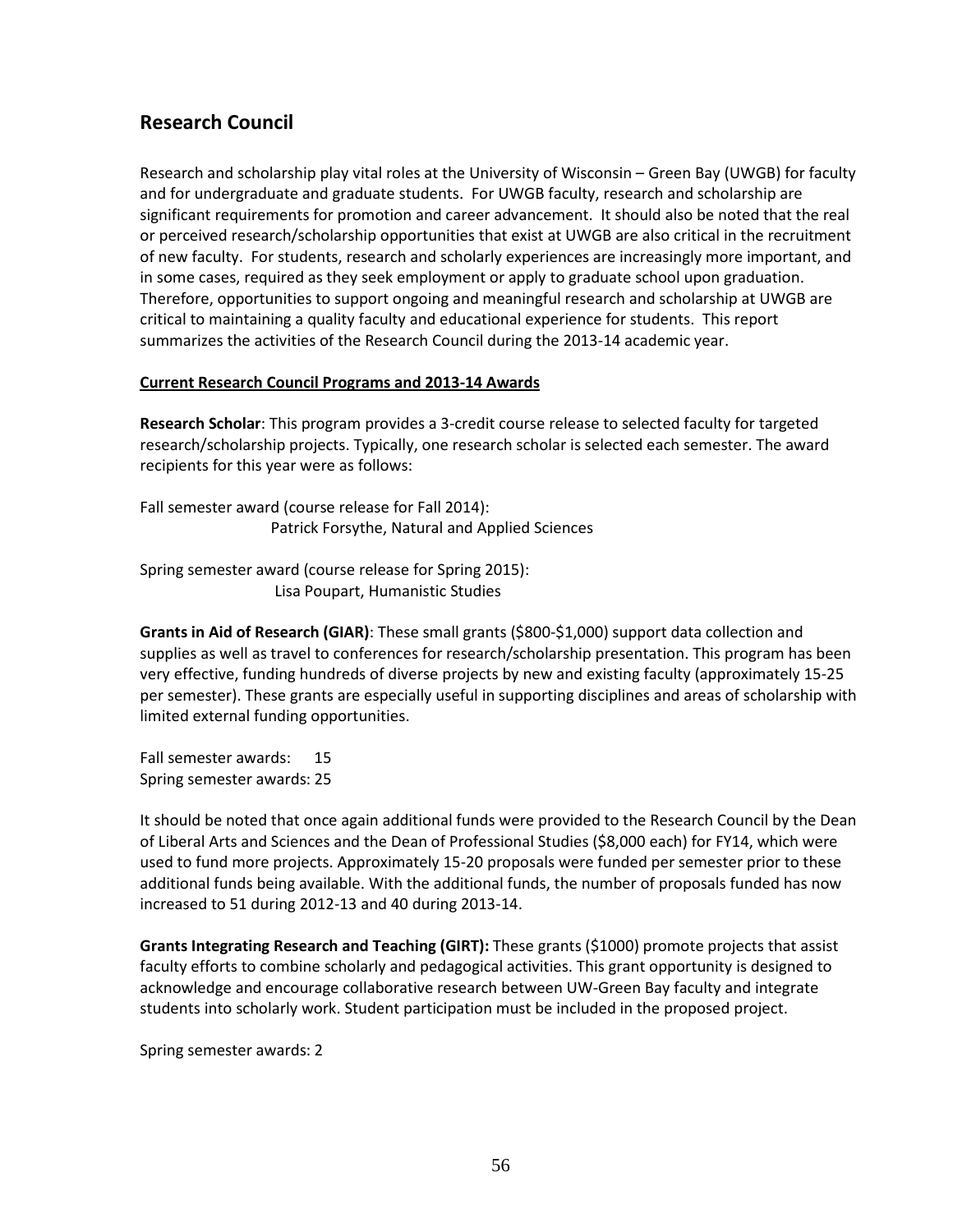## **Additional Research Council Activities**

The Research Council completed a number of other important activities during the 2013-14 academic year, which are briefly summarized below:

- 1) Research Council Programs revised and updated the application forms for each of the Research Council grant programs.
- 2) Research Council Budget submitted the annual budget for the 2014-15 academic year. Deans Furlong and Mattison made a commitment to contribute an additional \$8,000 each towards funding GIAR grant proposals.
- 3) The Research Council chairperson reviewed drafts and provided input for a UW-System grant proposal to fund a Center for Undergraduate Research, Scholarship, and Creative Activity (URSCA) at UWGB.
- 4) The Research Council chairperson collected and analyzed data from across campus concerning undergraduate and faculty research resources, opportunities, and needs. Findings will be presented to the Provost.
- 5) Research Council members reviewed and discussed the current policies and procedures of the Council and considered recommendations for changes.

## **2013 - 2014 Research Council**

Scott Ashmann, Chairperson Gaurav Bansal Toni Damkoehler Minkyu Lee Amy Wolf

Lidia Nonn, Ex officio member Dan McCollum, Invited guest

It should also be noted that activities of the Research Council would not have been possible without the contributions of the Institute for Research staff, particularly Charmaine Robaidak, who was instrumental in grant coordination and administration.

Respectively submitted,

Scott Ashmann, Ph.D. Associate Professor – Science Education Research Council Chairperson, 2013-2014 University of Wisconsin-Green Bay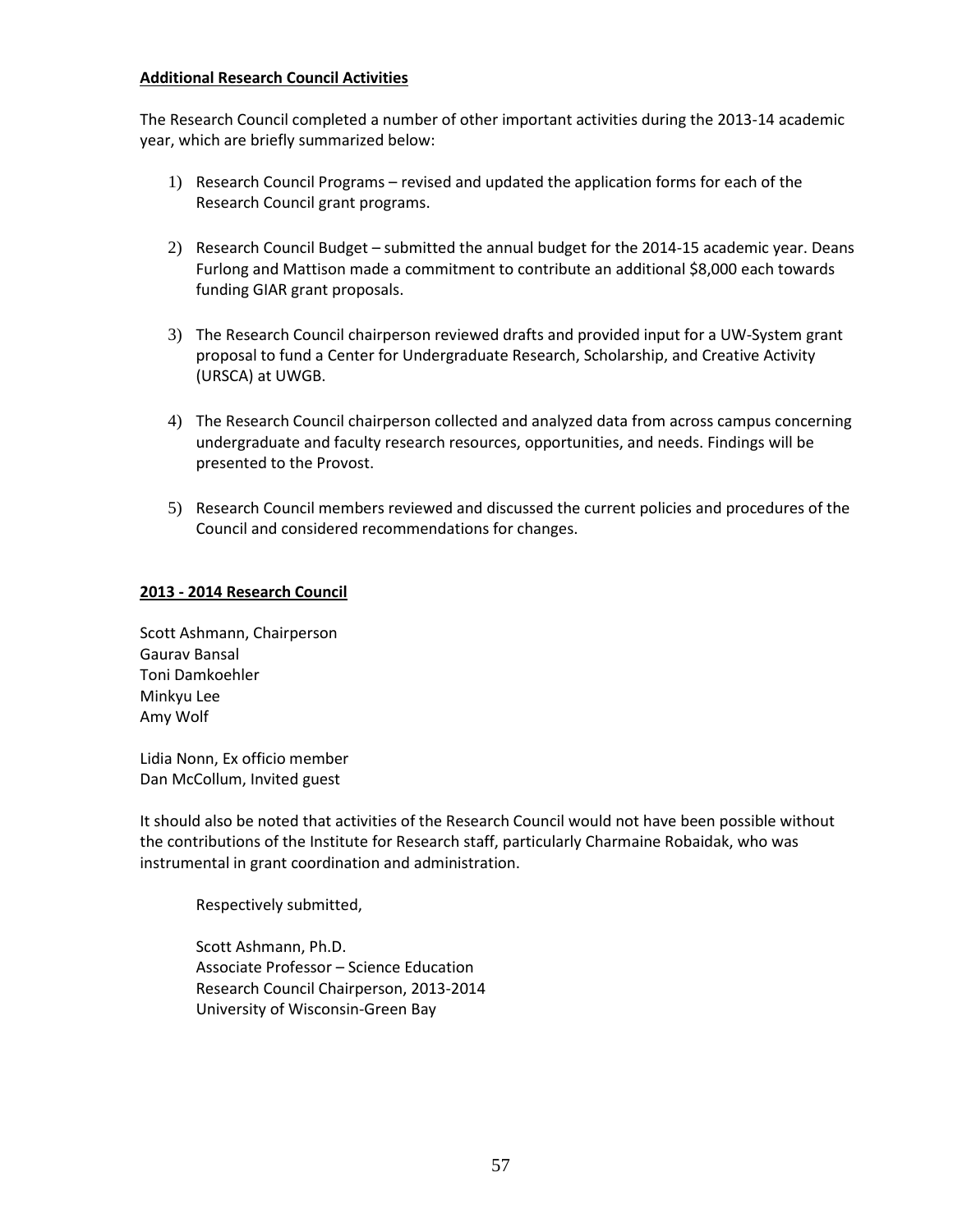# **Technology Council**

## **Purpose and Membership**

The primary role of the Technology Council is to provide advice and recommend policy on technologyrelated issues. The Technology Council is advisory to the Provost and Vice Chancellor for Academic Affairs and her/his designee and serves the following functions:

- a. Recommends institutional policies related to information technology, including short- and longterm technology planning and the use of information technology in the academic program and support areas, management information systems, telecommunications, media resources, library automation, and distance education.
- b. Provides advice on major computing, instructional technology, management information systems, telecommunications, media resources, library automation, and distance education acquisitions.
- c. Conducts periodic assessment of technology resource utilization and needs.

The membership for 2013-14 included:

Chair – Rajeev Bukralia Academic Affairs – Andrew Kersten Advancement – Kimberly Vlies Athletics – Dan McIver Business & Finance – Paul Wikgren Faculty Representatives – Eric Morgan, Chuck Rybak, and **Peter Breznay** Information Services – David Kieper Liberal Arts & Sciences – Scott Furlong Outreach & Adult Degree – Steve Vandenavond Professional & Graduate Studies – Sue Mattison (represented by Anne Buttke) Student Affairs – Mike Stearney and Brenda Amenson-Hill Student Representative – Chloe Hansen-Miller

## **Activities for Academic Year 2013-14**

The Technology Council met seven times in 2013-14. The Council continued with the development of the Technology Plan. The key purpose of the Technology Plan was to create a vision for information technology initiatives to support the strategic goals of the University. The Council members engaged in creating a framework for the Plan. The Council members provided their input throughout the process, which included developing the mission statement for the IS division, the vision for the Technology Plan, a SWOT analysis, and identification/finalization of goals, objectives, and key strategies stated in the Plan. The Council unanimously approved the Technology Plan in its December 2013 meeting.

In addition to the development and approval of the Technology Plan, the Technology Council engaged in discussions related to the operational plan (a granular level action plan that complements the Technology Plan and helps track progress for IT projects). The Council approved the template for the operational plan.

The Council members also participated in discussions and provided input related to UW-System/WiscNet network transition plan, Office 365, data analytics, the annual lab plan, Microsoft Home Use Program, and a need assessment survey for high performance computing. The Council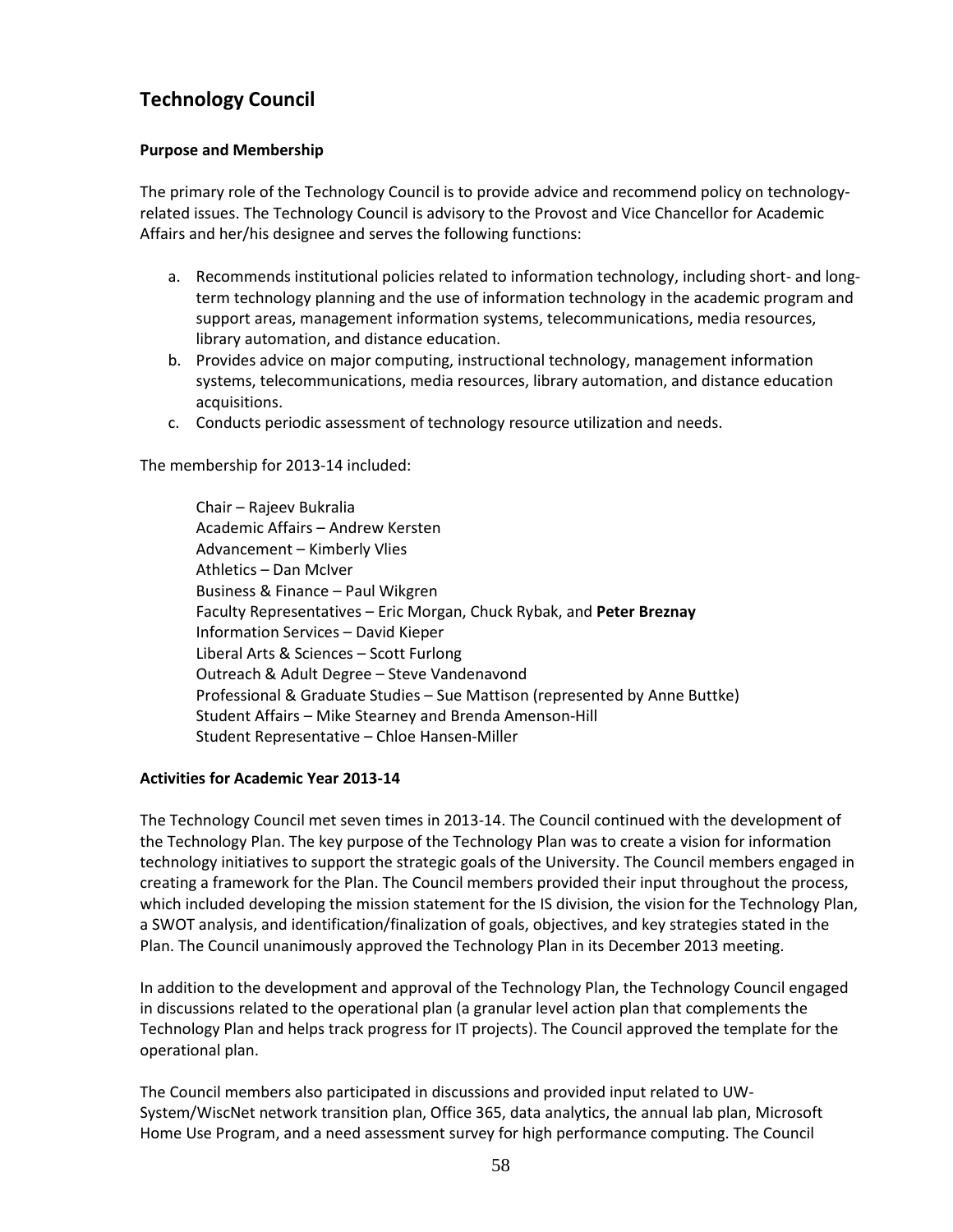members were given a tour of the revamped Data Center as part of the February meeting to showcase new security and efficiency measures, including the biometric door access and video surveillance system.

Respectfully Submitted, Rajeev Bukralia

## *University Assessment Council*

Membership: Andy Kersten (Chair); Brenda Amenson-Hill, Rajeev Bukralia, David Coury, Debbie Furlong, Scott Furlong, Pam Gilson, Sue Mattison, Jeni Mokren (ex-officio members), Mike Stearney, Steve Vandenavond, Christine Vandenhouten

This year the UAC focused on two major initiatives: 1) the implementation of the new University Assessment Plan; and 2) the development of a new course evaluation system.

The implementation of the new University Assessment Plan went very well, with Jeni Mokren taking the lead. By the end of this academic year, all programs had development and submitted Student Learning Outcomes, and most programs had submitted Assessment Plans. The first meeting of the Academic Program Assessment Subcommittee is scheduled for May 15, 2014. Finally, the January 2014 faculty development conference invited Barbara Walvoord back to campus. She has helped the campus heighten its focus on improving its assessment strategies.

Our second initiative, developing a new all-university course evaluation form and putting course evaluations online, has been progressing as well. After investigating how other universities approach course evaluations and after looking at a few electronic products, we decided to run a pilot program for course evaluations using our own Qualtrics program. A dozen full professors have agreed to participate in the Spring semester. We will know the results by our first meeting in Fall 2014. A copy of the new course evaluation is attached to this report.

- 1. Overall, this course and its content were
	- a. Excellent
	- b. Above Average
	- c. Average
	- d. Below Average
	- e. Poor
- 2. Do you have any comments on the strengths or weaknesses of this course and its content?
- 3. Overall, the instructor of this course and the delivery of content were
	- a. Excellent
	- b. Above Average
	- c. Average
	- d. Below Average
	- e. Poor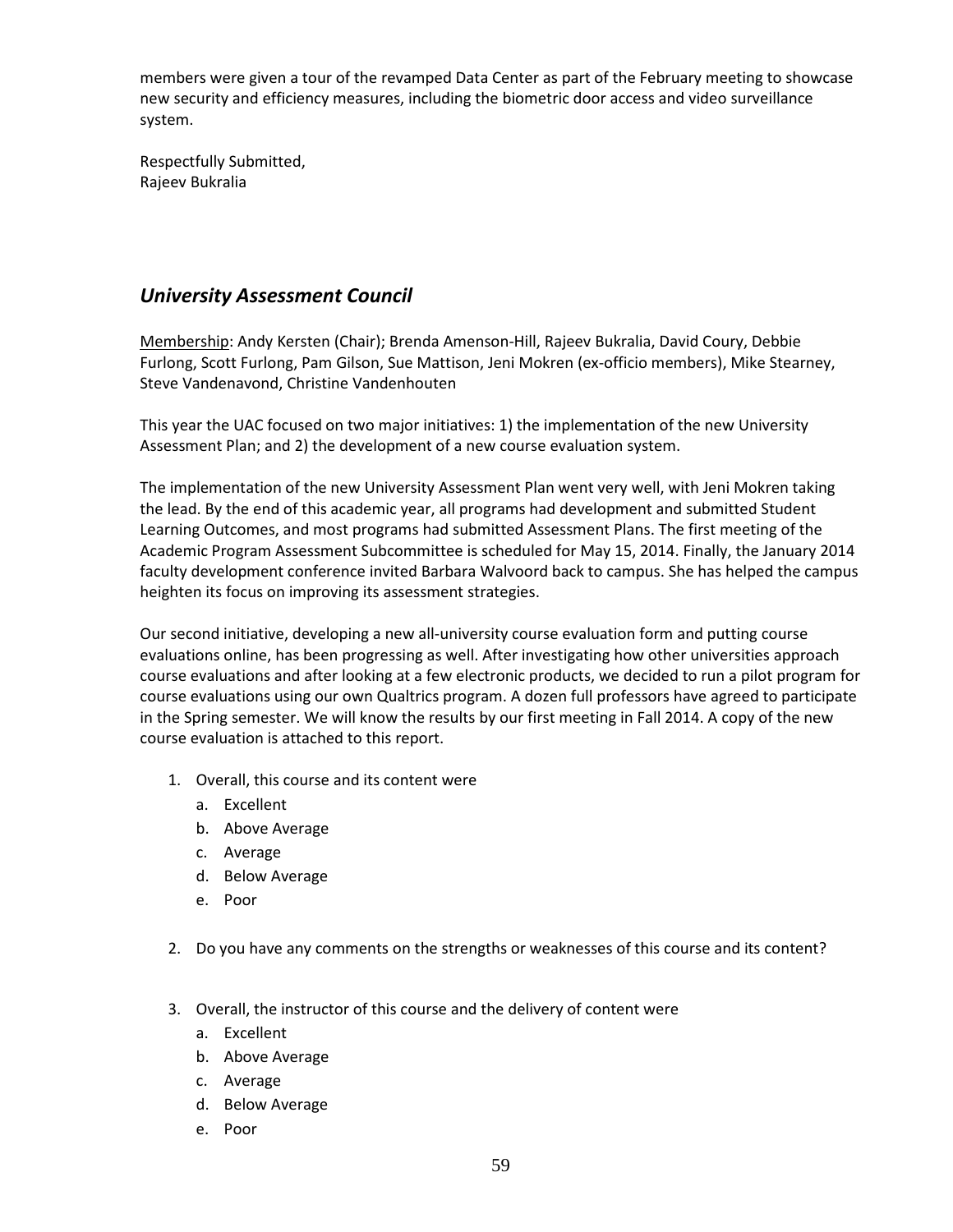- 4. Do you have any comments on the strengths or weaknesses of this instructor or the delivery of content?
- 5. Insert General Education learning outcome question here.
- 6. Insert program level learning outcome question here.
- 7. Insert course level learning outcome question here.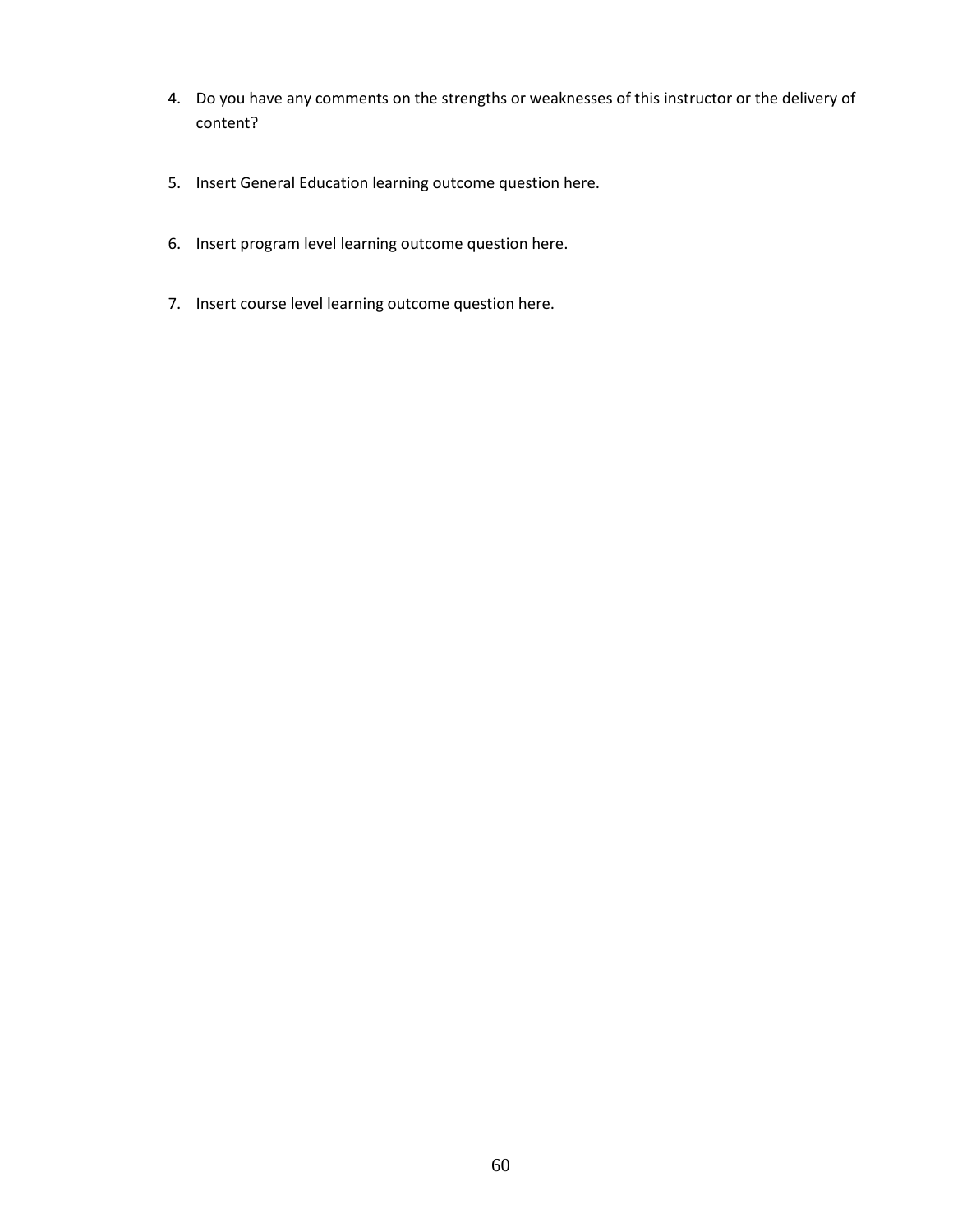# **ACADEMIC STAFF ELECTIVE AND APPOINTIVE COMMITTEES**

# *Academic Staff Committee*

No Report Received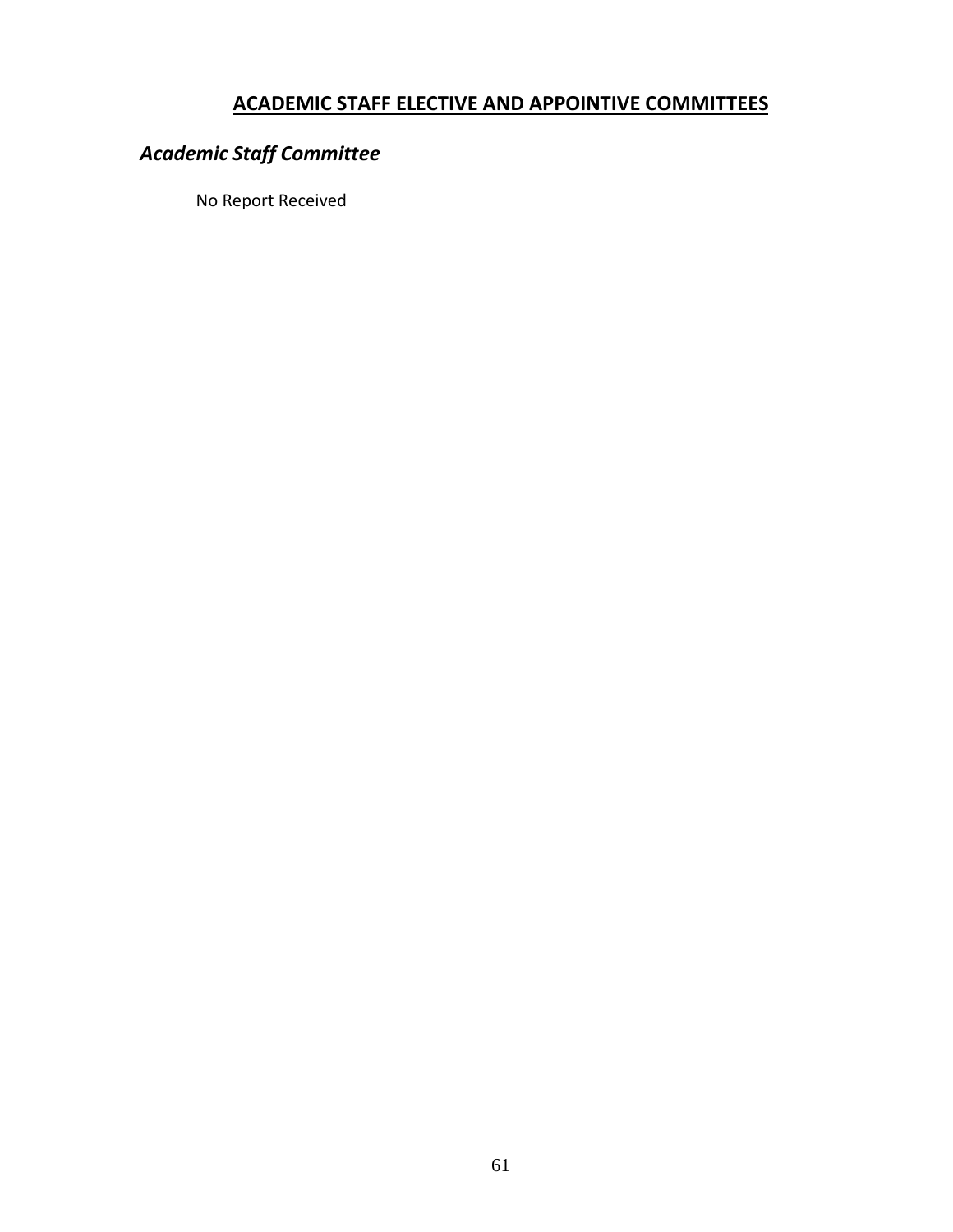# **Academic Staff Personnel Committee**

Members of the Academic Staff Personnel Committee include: Josh Goldman (chair), Paula Ganyard, Allen Voelker, Tori Nelson, and Rick Warpinski.

The committee met 4 times during the academic year as well as sending a representative to meet with the Academic Staff committee on 2 separate occasions.

Summary of activities:

Our first order of business was, per our committee charge, to review campus guidelines for position conversions and suggest any changes. We found that there were no campus specific guidelines and after reviewing the system guidelines (UPG7), we agreed that there wasn't a need for any.

Our next order of business was to review all recent position conversions between Classified and Academic staff. There have been only 24 in the past 13 years and the majority of them were from CS to AS and performed when positions were open. We met with our HR representative and they agreed that the AS Personnel Committee would be given prior notice of any future conversions of filled positions so we could advise the employee if we felt necessary.

Our last order of business was to recommend changes to the current Academic Staff annual evaluation form. This charge was given to us by the Academic Staff committee and came out of concerns that evaluations were not being done evenly across campus and as a result certain employees were being passed over for career progressions due to a lack of transparency. After much deliberation a proposed set of changes were made and presented to the Academic Staff committee in May, including: signing off on certain steps of the process to ensure they were being discussed, requiring employees to write both a self-assessment and a summary of accomplishments, requiring the supervisor to address those accomplishments in their narrative as well as discuss where the employee stood in terms of career progression, and finally reducing the 4 check boxes down to 2 – either satisfactory or unsatisfactory because in the end that's all that mattered. The AS Committee did not feel comfortable at the time to put the proposed changes to a full vote, so they were going to gather their thoughts and ideas and propose them to the AS Personnel Committee at the start of the next academic year.

Respectfully Submitted, Josh Goldman, Chair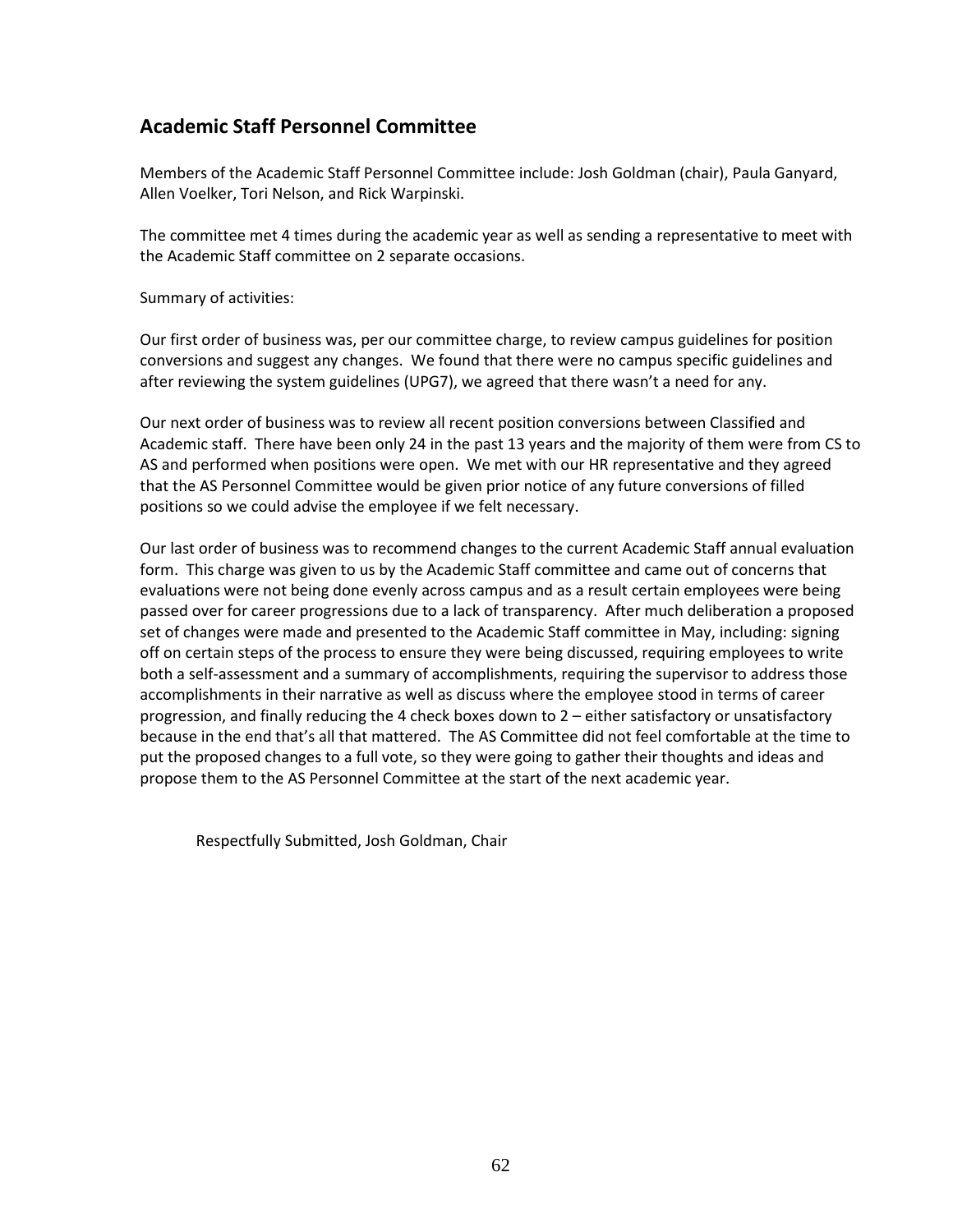# **Academic Staff Professional Development Allocations Committee**

I am happy to report that there was profound interest on the part of the Academic Staff, during this fiscal year, to find good professional development opportunities. Academic Staff Professional Development Allocation Committee members were able to utilize our entire annual budget for the 2013-2014 fiscal year.

**Initial funding available from July 1, 2013—June 30, 2014 equaled \$11,400.00. We received additional funding from the Programming Committee on March 10, 2014 of \$1,000. Total Fiscal Year budget was \$12,400. If all approved travel and expense reports are submitted in a timely manner, the entire budget will be expended and will show a balance of \$ 0.00 prior to June 30, 2014. The full budget was expended effective March 11, 2014.**

All funding requests were submitted electronically to a committee member, who then reviewed for accuracy and uploaded all documents to the GB Share Drive and notified the committee members via email of the application. The Committee was able to operate quite efficiently using the GB Share Drive, only needing one face to face meeting on July 15, 2013 to establish our method of reviewing applications with new members and deciding who would take on the duties of Chair (Jamee Haslam), Secretary (Anne Kasuboski), Treasurer (Andrew Meyer), Coordinator of Applicant Submissions (Lynn Niemi) and Publicity Coordinator (Jennifer Schwahn). We were able to accomplish a lot by simply staying in contact with each other via email if there were discussion points on any of the applications. Human Resources, Judi Pietsch, and SOFAs were consulted to verify eligibility of applicants when needed.

Our primary method of advertisement involved use of email and LOG notices. We placed LOG notices each month and sent email notices to through SOFAs administration to all Academic Staff. We also contacted Human Resources to obtain new hire and supervisor contact information in order to contact academic staff who were new hires and supervisors to help raise awareness of Professional Development funding availability. The additional marketing strategies enabled the committee to increase awareness of the availability of Professional Development funding, which likely lead to the increased applications for funding and the expending of the full budget in March 2014.

A total of 31 members of the Academic Staff were awarded funding. They represent staff from the following offices or learning areas:

Admissions Academic Advising Adult Degree Programs (Outreach and Adult Access) American Intercultural Center (AIC) Art & Design Center for the Advancement of Teaching & Learning Cofrin Library Counseling and Health Center Democracy & Justice Disability Services Computing & Information Technology Learning and Technology Center Student Services Center University Marketing & Communications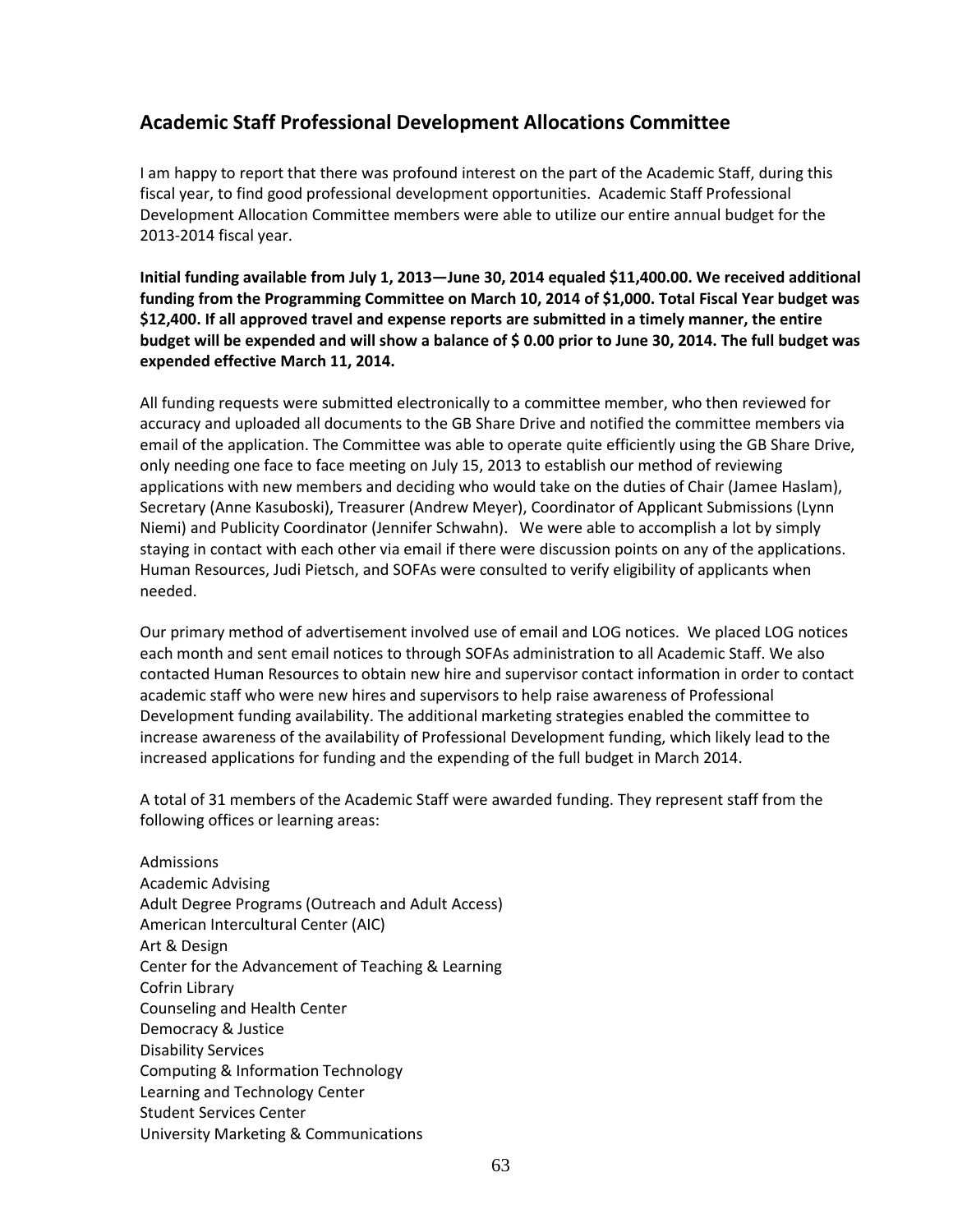Web Services Financial Aid & Student Employment

Awards ranged from \$105 to the maximum of \$500. A total of 21 applicants received the maximum of \$500. All approved applicants received email notification from the Chair, Jamee Haslam, indicating that their funding was approved with specific instructions on how to submit the needed documentation to receive their individual award.

We had 2 requests that the committee was not able to fully fund the amount requested due to budget depletion; however those two applicants were partially funded with the remaining budget amounts equally. We had 1 applicant who submitted a  $2<sup>nd</sup>$  request for funding that was declined, as priority is given to those who have not received funding for the year.

We do have one pending request (\$500) for the 2014-2015 fiscal year from an applicant requesting funding to attend a conference in July 2014—the next budget year. The new Allocation Committee will work with Judi Pietsch, from the Provost and Vice Chancellor's Office, to complete the transfer of those supporting dollars after their TER's are submitted.

The Allocation Committee members also want to acknowledge with appreciation, the assistance from the Human Resources Office, Cliff Abbott (Secretary of the Faculty and Academic Staff), Kristi Aoki (Chair of the Academic Staff Committee), Jen Jones (Allocation Committee Liaison to the Academic Staff Committee), Judi Pietsch and Daniel McCollum from the Provost and Vice Chancellor's Office.

As Chair for the 2013-2014 Academic Staff Professional Development Allocations Committee, it has been my pleasure to work with the members of this Committee including Anne Kasuboski, Jennifer Schwahn, Lynn Niemi, and Andrew Meyer. The returning members will certainly add strength to the 2014-2015 Committee.

Respectfully submitted, Jamee M. Haslam Chair of the Academic Staff Professional Development Allocation Committee 2013-2014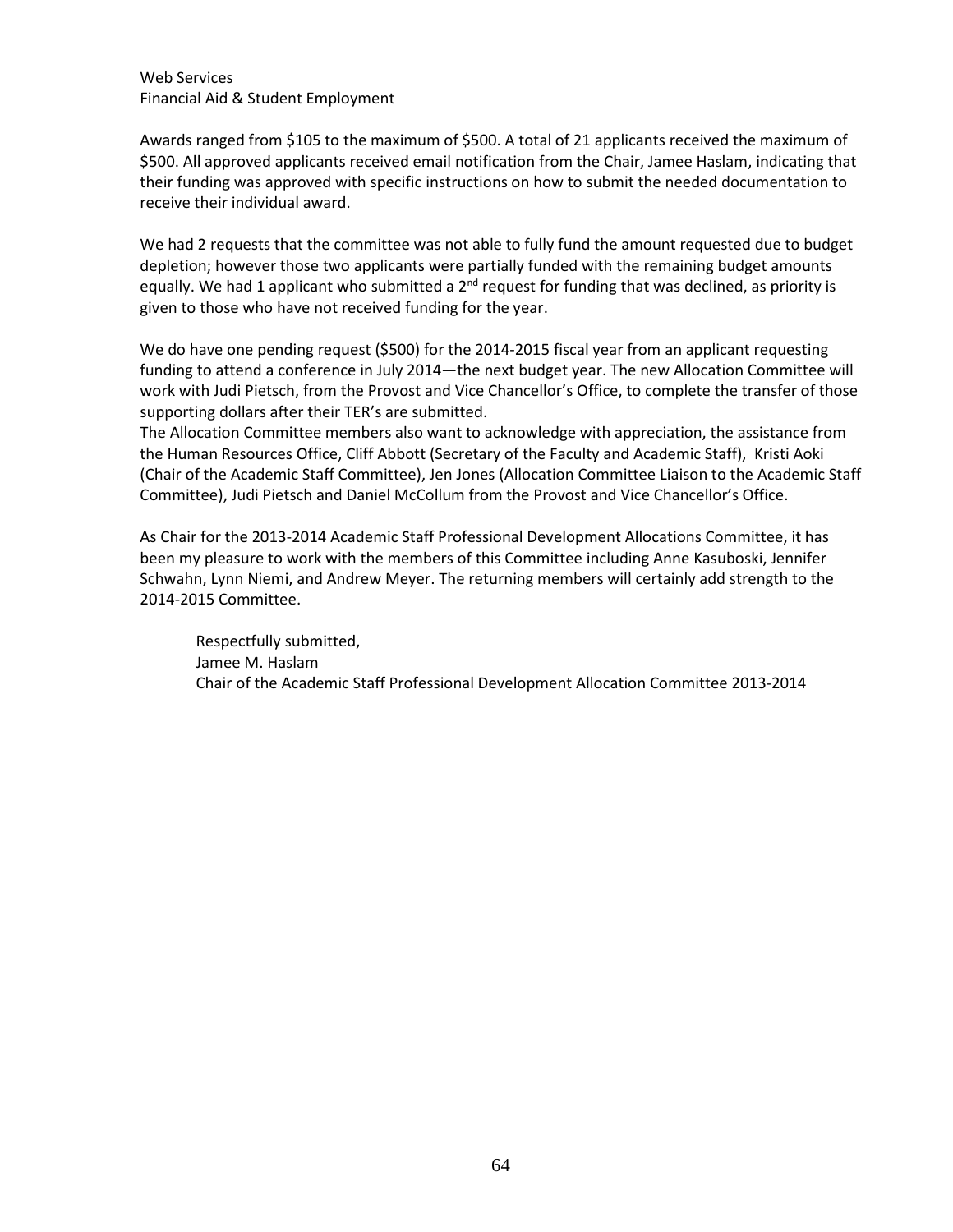# **Academic Staff Professional Development Programming Committee**

## **Committee Members:**

Diana Delbecchi (Chair), Mitchell Scott (Secretary), Lynn Brandt, Mary Guy, Joanie Dovekas, Todd Sanders

Academic Staff Liaison: Past, Anne Buttke. Current: Unknown.

Ongoing Activities

- Meetings for event planning.
- Budget: \$5,725; estimated ending balance \$0

Activities/Participation by the committee:

- January 16: "Lead with Humor"-featuring comedian Liysa Callsen. Session discussed the healthy benefits of laughter and humor and how to integrate it into our daily work. Refreshments were served. (48 attendees) (\$866.00)
- April 11: "Shared Governance Conference"—co-sponsored event. (\$200.00)
- April 12: Academic Staff Habitat Build—7 staff members dedicated a full Saturday to volunteering at a Habitat for Humanity build in Green Bay. This was organized by our committee with lunch provided by the Provost Office. The activity was put together at the request of academic staff.
- April 30: "Dr. Humor Presentation"-featuring Dr. Stuart Robertshaw. Session was done in collaboration with the Classified Staff Advisory Committee. We co-sponsored the event with all planning and advertising by the CSAC. (\$750.00)
- At the request of the Academic Staff Professional Development Committee, we kindly supported further professional development requests with an additional \$1,000 donation to the group's efforts.
- June 18: "Leading with your Strengths"—featuring Life Coach Laurie Crawford. Session discussed a variety of strengths we all have and how to use them to their fullest. Took the ViaMe assessment tool to define each person's strengths. Exercises were given that allowed groups to utilize each other's strengths to develop a solution. (20 attendees) (\$1,000)
- June 23: "Effective Communication"—featuring Terra L. Fletcher, from Fletcher Consulting. Learned about various types of communication styles. Plenty of examples and exercises were used to assist in developing assertive styles. Each participant took a brief assertiveness survey. (15 attendees) (\$1,000)

## **Questions**

- Can information/resources on complying with state regulations be provided (e.g., limits on food expenses, description of how funds can be spent)?
- Is there guidance on the number of programs that should be planned?
- Are programs allowed to be planned outside of the academic year term?

## Recommendations for next year

• As a committee, we were uncertain of our charge given the changing dynamics of our campus over the last several years. Our own Human Resources department has been providing an increasing number of professional development trainings and we feel this committee is duplicating efforts. As a result, we end up unnecessarily competing for attendees.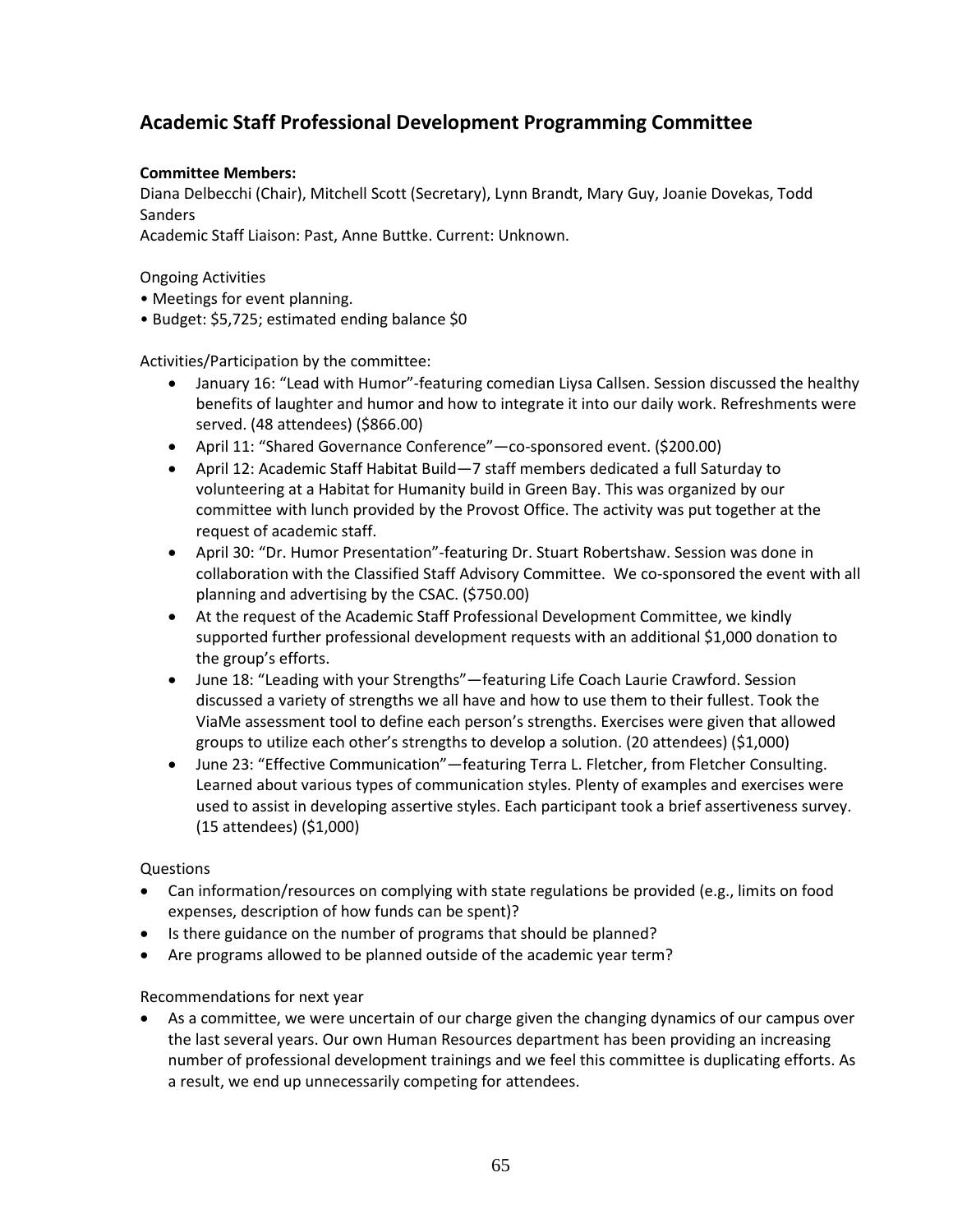• A suggestion would be to merge with the Academic Staff Professional Development Allocations Committee to provide financial support for Academic Staff to attend targeted trainings/development.

Respectfully submitted by Diana Delbecchi, Chair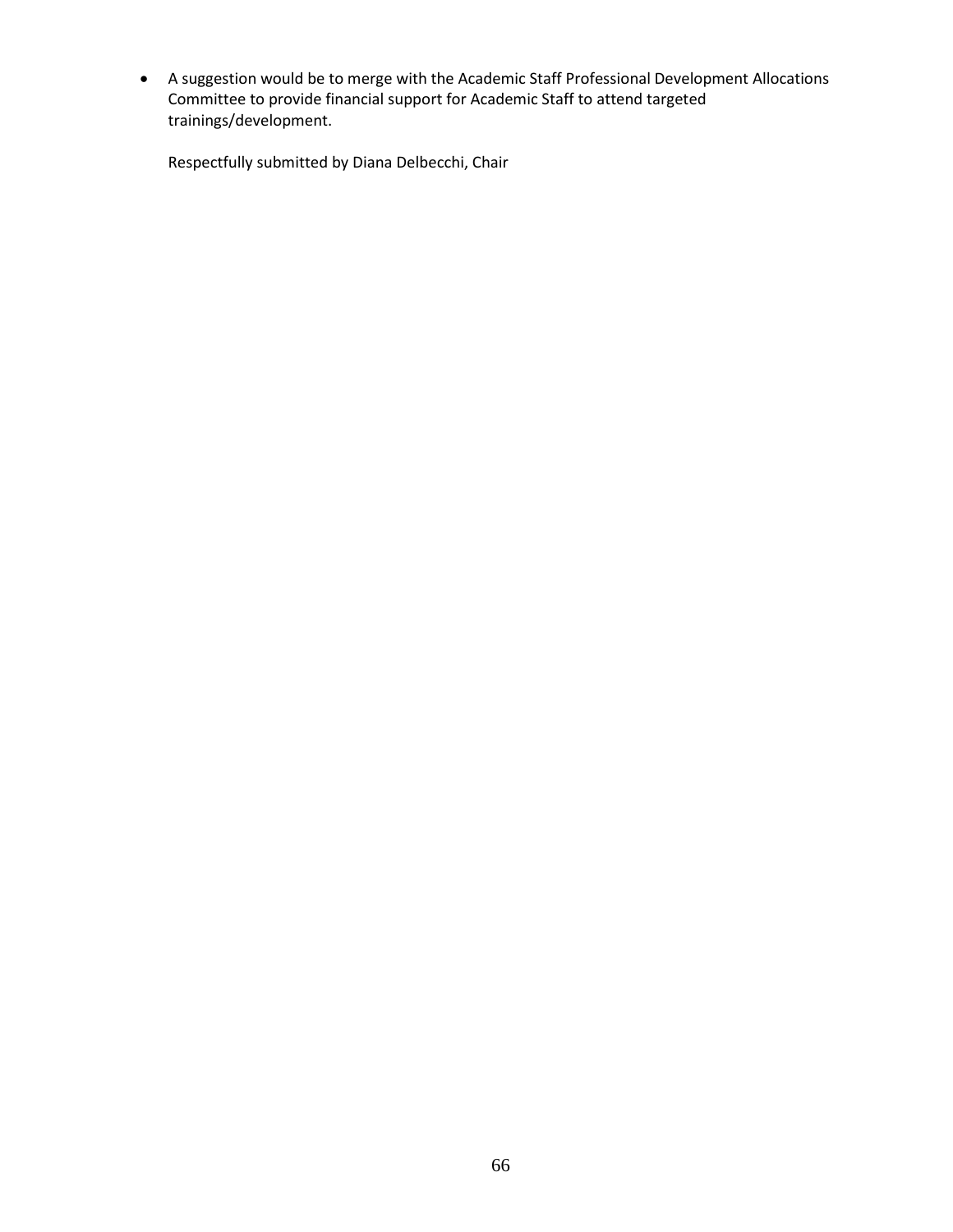# **Leadership & Involvement Committee**

## **Orientation/Mentoring Program for new Academic Staff Employees**

The Academic Staff mentoring program that is listed in the committee charge and is described on the Human Resources website has not run in at least four years. We have had a large number of new academic staff in the past few years. This year we arranged a reception in September for all new Academic Staff since January of 2013. We invited 27 new staff and approximately a quarter were in attendance. The reception was well received by those in attendance.

We were approached by HR about the onboarding process of academic staff. HR discussed the process for onboarding and mentoring classified staff and expressed interest in creating a process for academic staff that mirrored the classified staff process. Additionally, we were informed that the Inclusive Excellence committee was planning an annual reception for new academic staff very similar to the reception we created in September. It is our recommendation that the mentor program be run out of Human Resources with the addition of utilizing the IE reception to facilitate networking and orientation of our new academic staff.

## **Committee replacements**

Over the course of the year we had to replace a number of staff members on committees, mostly due to staff leaving the University or taking a new position within the University. It became challenging to keep all committees full, as it seemed once we replaced someone we were notified of another vacancy. Keeping a list of alternates who were not elected or selected but were willing to fill spots readily accessible would help speed up the replacement process.

## **Committee Recruitment/Elections**

The main goal of the Leadership and Involvement Committee is running the recruitment and election process. We were pleased that we were able to meet most of our goals related to timeline this year. However there were some challenges that could be addressed with better coordination with the SOFAS office and the Academic Staff Committee. After we launched our interest survey we found out two of the committees were being dissolved and other positions were needed. Additionally, it took longer than anticipated to get feedback about approvals from Academic Staff Committee. We should work with them in advance in the future so that we can coordinate meeting times for both committees that work well with the election timeline. As of June, we still have some committee spots to fill as we continue to have turnover from employees leaving.

## **Use of GB Share**

In the past all materials have been housed in a binder and have not been readily accessible to committee members. This year we moved all committee materials to GB Share. This has improved access and engagement by committee members.

## **Use of Qualtrics**

IT has developed the interest survey and the ballot for elections. Unfortunately they did not have the time to devote to making some of the changes to the tools that we need to better complete our task. Qualtrics was suggested as an alternative tool to meet our needs. Members of the committee could create the tools we need ourselves which would give the committee more control of timelines and the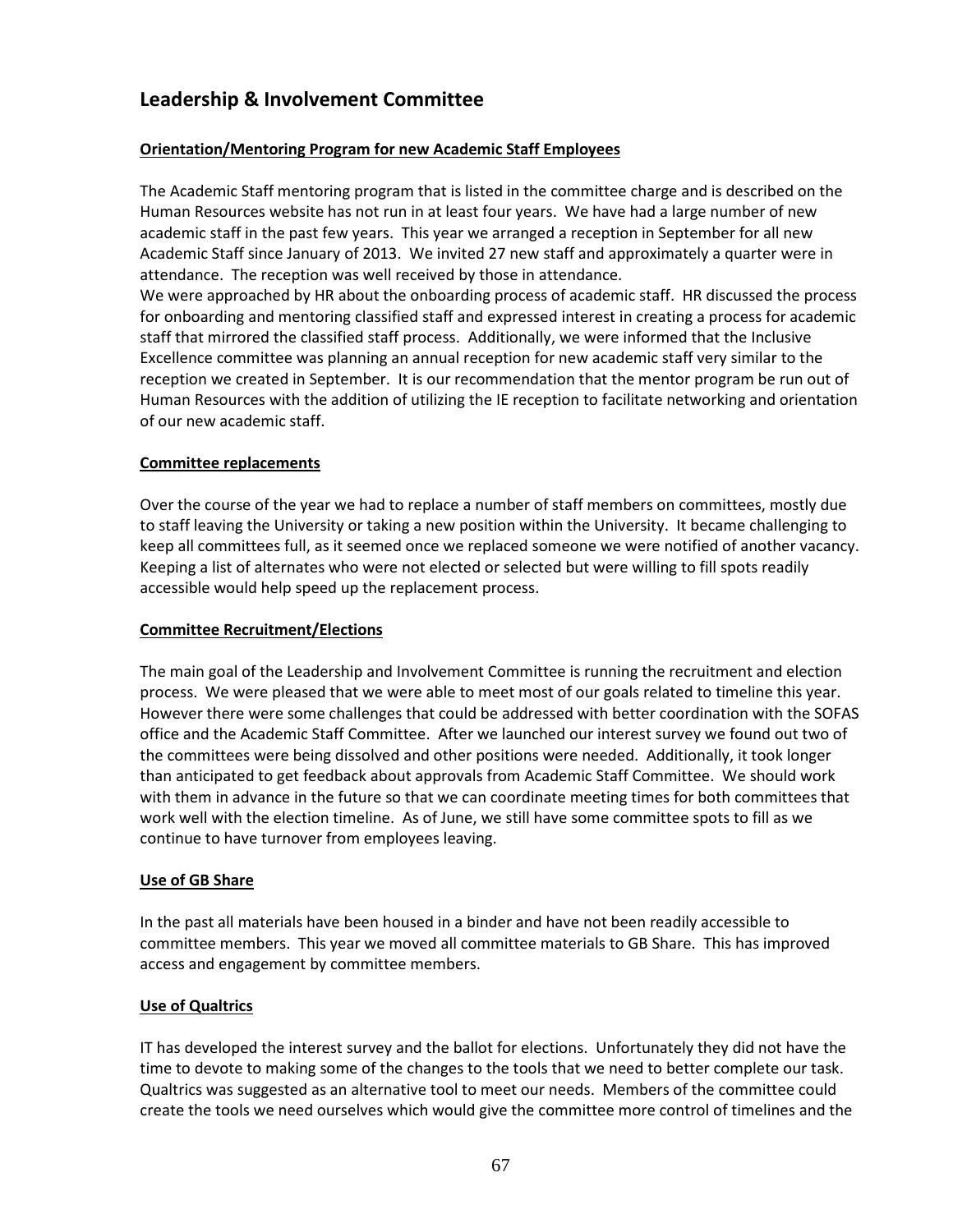type of data we can collect. The committee has committed to utilizing Qualtrics for the elections in 2014-15.

Leadership and Involvement Committee 2014-2015 Erin Van Daalwyk- Chair Stephanie Kaponya Stephanie Murphy Casey Pivonka Joan Robb

Respectfully submitted by Erin Van Daalwyk, Chair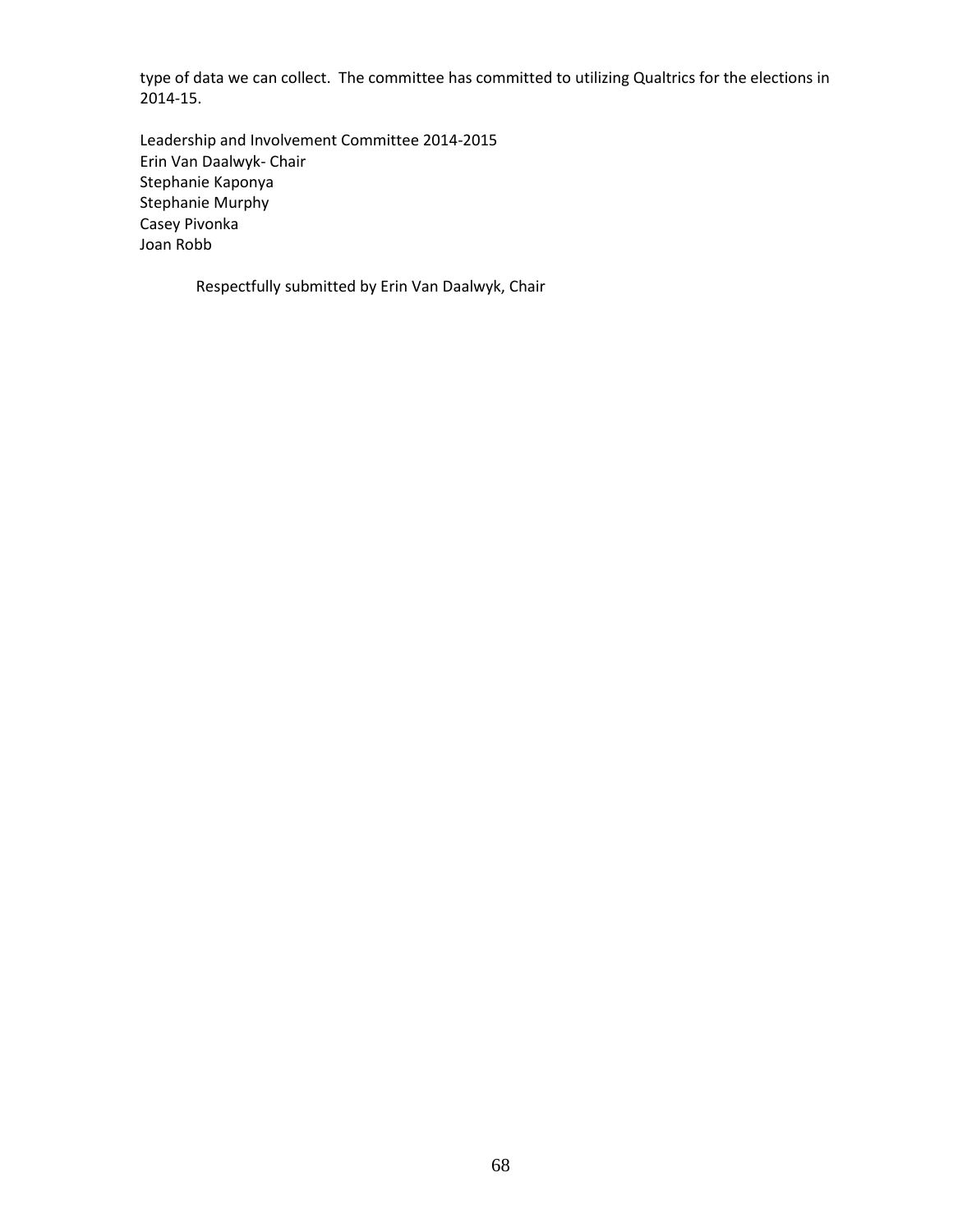# **COMMITTEE APPOINTED BY VICE CHANCELLOR FOR BUSINESS AND FINANCE**

# **Health and Safety Committee**

The committee met October 29, 2013 and April 15, 2014. Committee members include; Pam Johnson Academic Department Associate, Sara Schmitz Academic Lecturer, Anthony La Luzerne Cataloging Librarian, Trevor Matson Student Government, Jill Fermanich University Safety Manager, Amy Henniges Director of Health Service, Paul Pinkston Director of Facilities, Tomas Kujawa Director of Public Safety/Chair, Tim Helein Program Coordinator, Joseph Schoenebeck Lab Manager Classified Staff, John Lyon Associate Professor Faculty, Jolene Truckenbrod Human Resources Specialist. Others in attendance, Scott Schroeder meeting minutes.

**Purpose:** The University of Wisconsin-Green Bay Health & Safety Committee is established to advise the Vice Chancellor for Business and Finance on issues relating to the health, safety, and wellness of the university community.

The following has been addressed by the committee:

- Review of the smoking policy during the fall meeting and a new policy to treat ecigarettes as all other smoking product was approved and implemented
- Implementation of protocols for Emergency Notification and Timely Warning Notification process for the campus community –
	- o GB alerts can be sent by anyone in Public Safety, any time and can be sent from home
	- o Discussion of those involved in the decision for notification and how it determined whether a notification should be made
		- It takes two members in agreement to make notification
	- o Voluntary GB alert sign up is still low. UWGB is considering making it a mandatory sign up for students who live in Res Life because most of the residence halls do not have the audio system in them
- Request for first aid training during the spring meeting and first aid has been added to the current AED/CPR training program
- Discussion of campus addressing and continued discussion with Green Bay Fire Department on campus addressing and geography.
- Update on fire inspections in compliance, minor issued noted
- Areas of concern discussed during the Chancellor's Walk and the efforts made to improve handicapped accessibility and pedestrian crosswalk safety
	- o Door pulls have been adjusted (accessibility)
	- o Radar trailer will be purchased (crosswalk safety)
	- o Additional radar enforcement (crosswalk safety)
- Addition of Panic Alarm system in Student Services area
- Discussion of improving campus security
	- o Electronic outer and inner doors
	- o Keeping only one door open into an office suite area, unoccupied office/conference rooms into common hallways should be locked
	- o Updating Union PA system
	- o Contacting Public Safety when a concern is first observed
- Discussion of plans to update surveillance cameras on campus
	- o Geared toward priority areas and traffic flow
- Up-date on the outer electronic door plan
	- o Safety and security is the number one priority
	- o A bid for the doors was accepted but is delayed temporarily by the state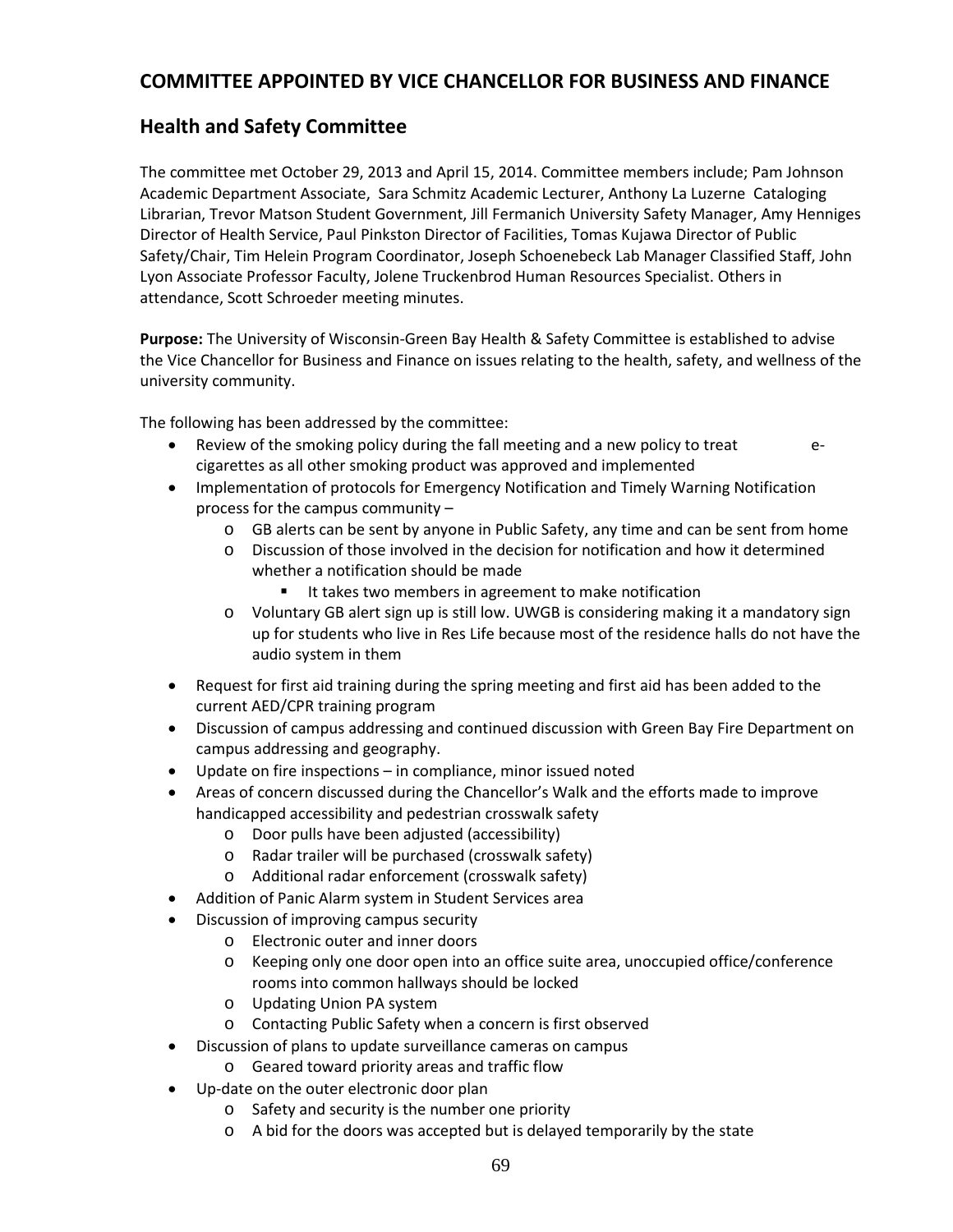- o Public Safety prioritizes safety and security above convenience when it relates to complaints about the SA C wing and TH  $2<sup>nd</sup>$  floor NE doors
- o Option discussed to alarm the SA C wing door
- Discussion/concerns with green dumpsters in SA dock
	- o Options discussed
	- o New cement slab will be poured in grass area and dumpsters moved
- Disruptive Situation training on campus
	- o Available campus-wide presented by Dean of Students Office, Public Safety and Counseling and Health
	- o Some of the concepts of ALICE will become part of the program
- Public Safety offering self-defense classes
- Wellness sub-committee has become a stand-alone committee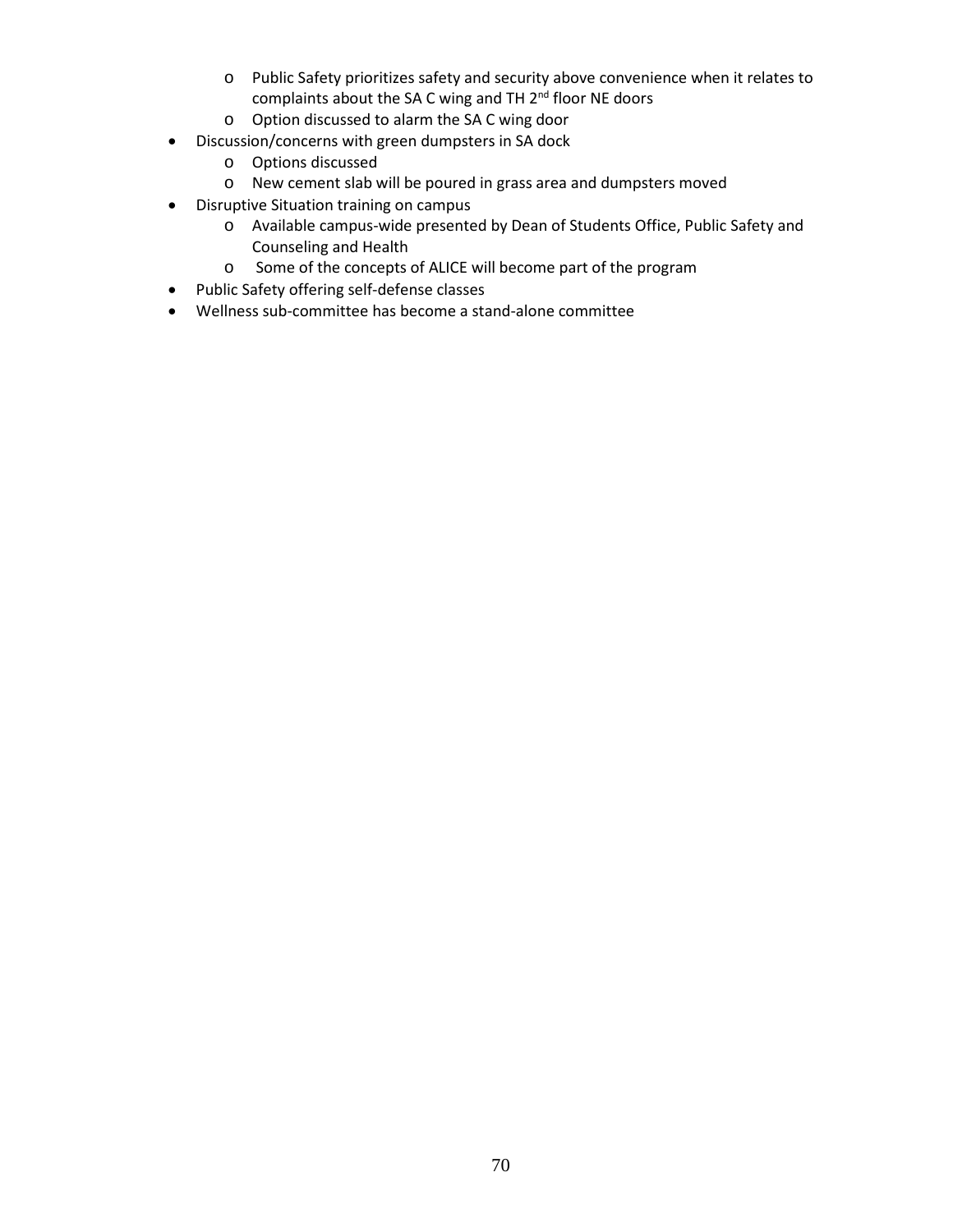# **JOINT GOVERNANCE COMMITTEES**

# **Library and Instructional Technology Committee**

LITC Members 2013-14:

Eric Hansen (Chair), Mussie Teclezion, Dan Schrickel, Todd Sanders, Chloe Hansen, Katia Levintova, Atife Caglar; ex-officio: Rajeev Bukralia, Jennifer Lanter, Paula Ganyard; guest: Bill Hubbard

The LITC officially met two times during 2013-14. The October 3 meeting involved standard updates from the Library Director, ATS Director, Associate Provost for Information Services, but with the continued agenda item (from Spring 2013) regarding revising/updating the committee's Charge.

LITC members brought the draft Charge to the UC and were advised to propose splitting the LITC into the Library Advisory Committee (LAC) and Learning Technology Collaborative Committee (LTCC). The LITC met October 31 to edit/vote on LAC/LTCC draft proposals. Faculty Senate and the Academic Staff approved both proposals during Spring 2014, and the LITC is thus now defunct – being replaced with the LAC and the LTCC beginning Fall 2014.

Respectfully submitted,

Eric Hansen LITC Chair 2013-14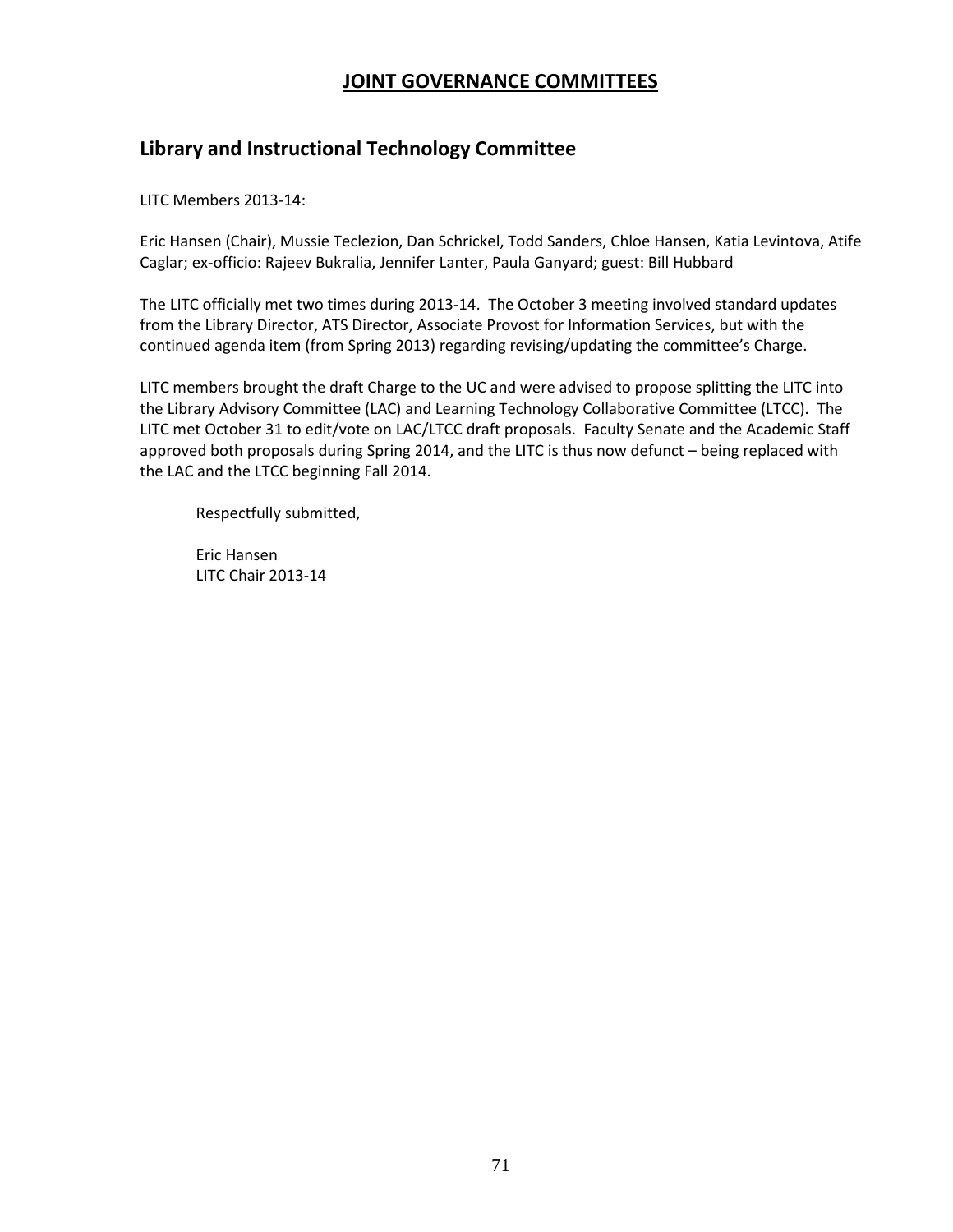# **Awards & Recognition Committee**

Members of the Awards and Recognition Committee: Lidia Nonn (chair), Lora Warner, Renee Ettinger, John Lyon, Michelle McQuade Dewhirst, Clif Ganyard, Mary Valitchtka and Donna Van Straten. The committee conversed and convened via email and met three times during the 2013-14 academic year. Summary of Activities: The committee reviewed the credentials of two potential commencement speakers, making positive recommendation Spring 2014 commencement speaker. The December 2013 speaker was chosen by the 2012-2013 committee.

The committee continued with the previous year's committee's guideline that Founders Award recipients be required to have been employed by UWGB until June 15 of the year in which they have been selected as a recipient; retired employees are exempt from this condition. The committee encouraged the option to resurrect Founder award nominee finalist supporting documentation as an effort to reduce "nomination fatigue" for the nominators of prior year finalists.

The committee, being joint governed, had purpose and opportunity to choose a subcommittee chair, Lora Warner, for the review of Honorary Doctorate nominations by the faculty members of the main committee.

The committee solicited nominations for the 2014 Founders Association Awards and selected recipients from among those nominations.

The committee chair would like to recognize Mary Goral, Erin Larsen, Bev Hendrickson and Holly Keener for their significant assistance, patience and support in formalizing the committee's annual agenda, communication templates, and organization of submitted nomination documentation. Their willingness to go above and beyond and happily assist the committee chair, was not overlooked and deeply greatly appreciated.

Respectfully submitted, Lidia Nonn, Chair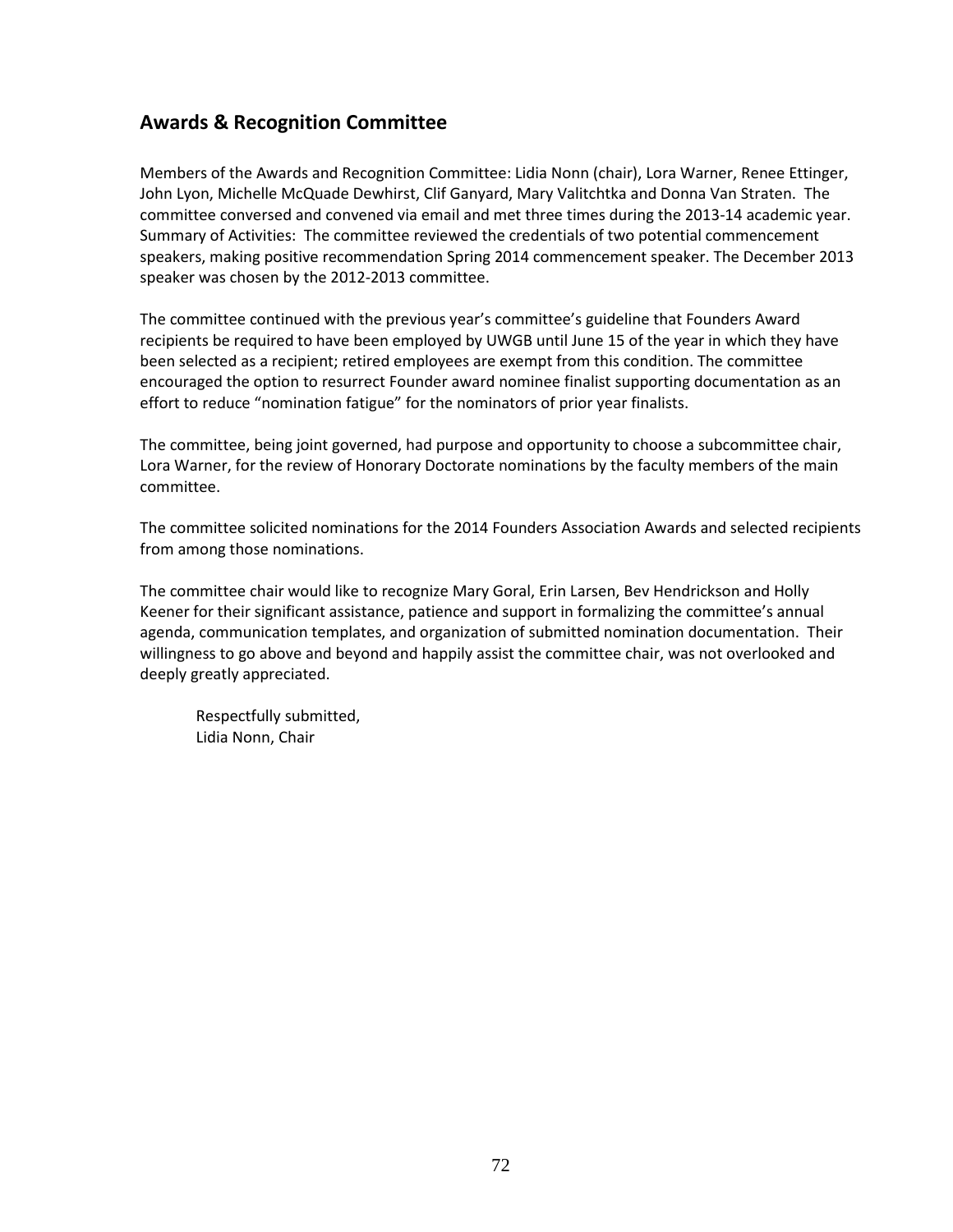## **Committee on Workload and Compensation**

The CWC, after the passing of Dave Dolan last summer, began its year by re-grouping. After two cochairs were elected (Patricia Terry and Christopher Martin), the committee spent some time discussing its aims for the upcoming year. Of principal interest were (1) the conclusions regarding salary inequities reached by Fox Lawson and associates (an outside consultant) and (2) the power/role of the CWC Steering Committee relative to our own committee. We decided, with these issues in mind, to request from the administration the salary data that it had shared with the outside consultant. (About this time, Patricia Terry decided to step down as Co-chair so as to dedicate more time to the developing Engineering Technology program.) After a meeting with Chancellor Harden, Provost Wallace, and other senior administrators, the administration agreed to provide us with salary and position data for all university employees (the names of each faculty/staff member were kept from us – which we understood warmly).

With regard to the Steering Committee, it was loosely agreed upon, in both the CWC meetings and the Steering Committee meetings (of which I, as Chair of the CWC, sit on both) that the Steering Committee's work extended only to the second round of market adjustments and that as such it would be dissolved following the implementation of the second round of market adjustments, circa Summer 2014.

With this data in hand we began a conversation about how we thought the various salary inequities should be balanced. Our first hurdle was to determine what constituted a 'fair salary' for each position. While the CUPA data served as a typically reliable benchmark for Faculty salaries, no such singularly comparable set of data exists for Staff salaries. We considered requesting department managers to submit what they thought were appropriate salaries but then ran into issues regarding tenure (e.g., should a Staff member who has been employed by the university for x number of years but has held a number of different positions during those years have his/her experience determined by years in the present positon or their sum total of years at UW-Green Bay?). Because a large amount of bonus salary cash was unlikely, we limited these conversations to theoretical more so than practical ideas.

About this time, Sheryl Van Gruensven (Director of Human Resources) contacted the CWC to ask for ideas for how we might distribute a potential 1 % salary increase. At issue was whether we would recommend simply increasing each individual Faculty and Staff salary by 1 % or whether we might give each employee some portion of 1 % and use the rest to distribute higher increases to those most underpaid, or whether we might prefer to use the entirety of the 1 % to address the most significant market inequities. Though we discussed this issue quite a bit, it was ultimately an entirely academic point as, since the money was given through salary accounts, it could not be distributed unevenly, i.e., as a means to address inequities for which merit would of necessity be a factor. We held an at times somewhat heated meeting with Sheryl Van Gruensven and Kelly Franz since, as we understood it, we were asked to submit proposals for a pool of money that could only be allocated evenly across salaries (1 % of their salary for each employee).

Having spent the bulk of the Fall semester discussing compensation issues, we committed ourselves in the Spring to Workload issues. We relied on the semi-annual HERI survey for Faculty to identify the most pressing Faculty Workload issues and drafted a similar (though notably shorter) survey for Staff. With promotion, we had strong participation and look forward to digging into the results next Fall. We expect to use these findings to formulate and recommend certain policies this upcoming academic year.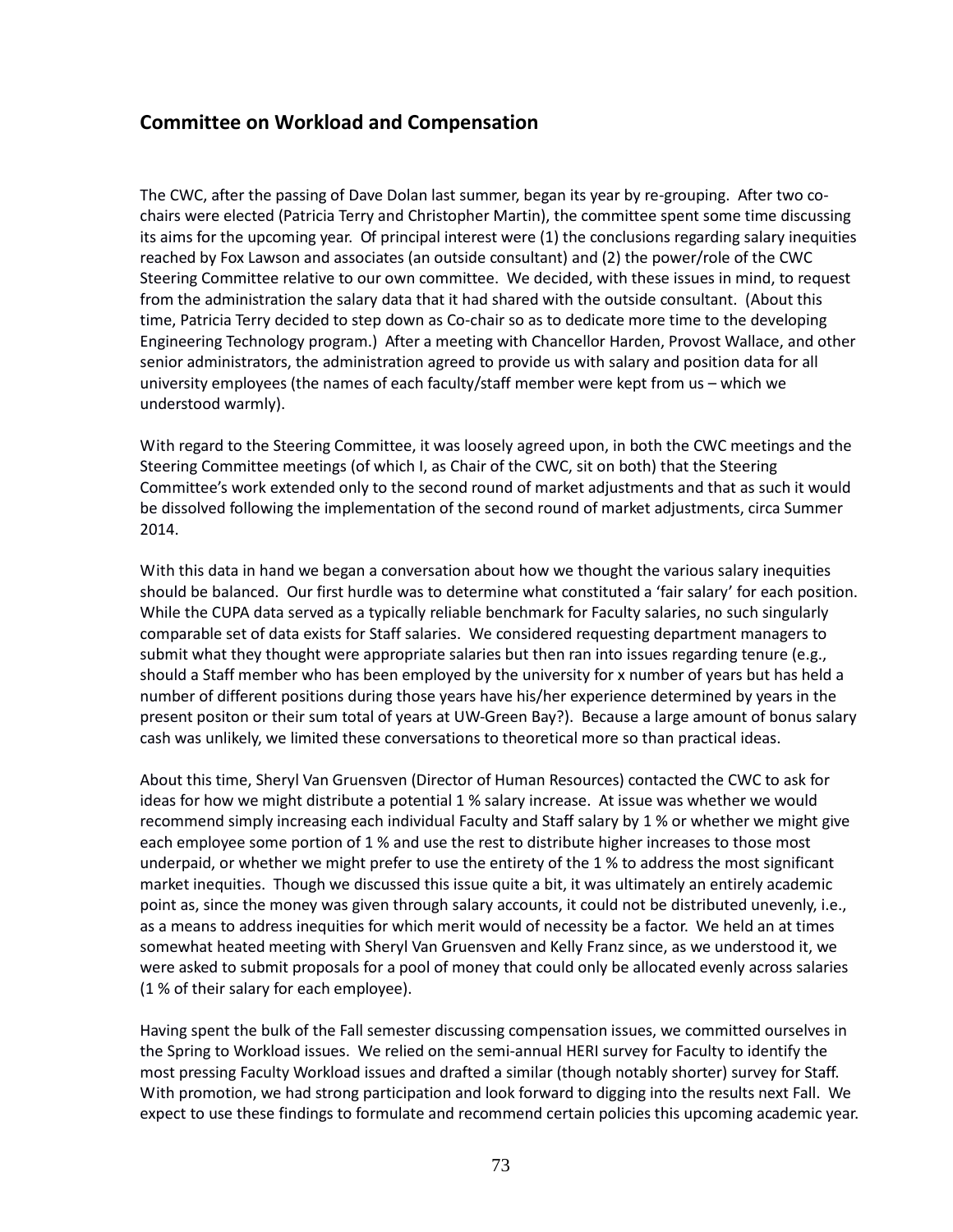Near the end of the year we drafted a resolution that was presented to Faculty Senate and the Academic Staff Committee, both of which passed the resolution unanimously.

Finally, we sought to have as many CWC members participate in the Chancellor search as possible and, after the interviews for all of the candidates, met and agreed upon a single CWC recommendation that was then submitted to the Chancellor Search and Screen Committee.

We hope in the coming year to work closely with Gary Miller, our incoming Chancellor, to propose specific compensation proposals, and to offer advice on the more frustrating aspects of Faculty and Staff workload issues.

Submitted respectfully (though belatedly) by Christopher Martin